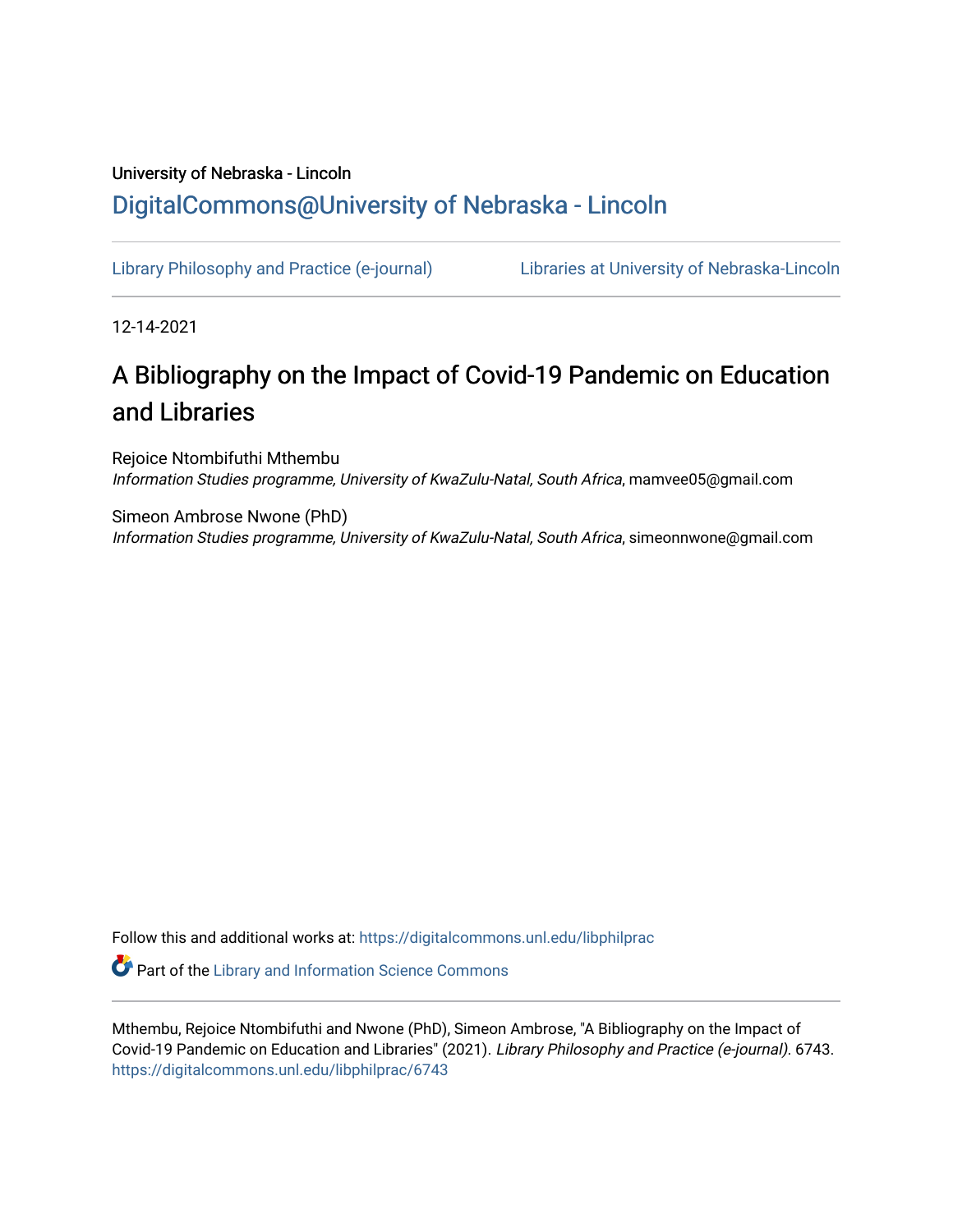# **A Bibliography on the Impact of Covid-19 pandemic on Education and Libraries**

# **Rejoice Ntombifuthi Mthembu <sup>1</sup> & Simeon Ambrose Nwone (PhD)<sup>2</sup>**

<sup>1</sup>Information Studies programme, University of KwaZulu-Natal, Pietermaritzburg, South Africa. Email: mamvee05@gmail.com <sup>2</sup> Information Studies programme, University of KwaZulu-Natal, Pietermaritzburg, South Africa. Email: [NwoneS@ukzn.ac.za,](mailto:NwoneS@ukzn.ac.za) simeonnwone@gmail.com

#### **Abstract**

The study provides bibliographic reference sources on the impact of Covid-19 pandemic on education and libraries around the world. Paucity of reference materials on this contemporary topic prompted the compilation of the bibliography thereby fill a crucial gap in LIS bibliographic literature. This enumerative bibliography is the researcher's effort to provide a single-point reference materials to aid researchers and information seekers to easily find relevant and current literature on the topic. The bibliography puts together sources retrieved from the University of KwaZulu-Natal's library databases: EBSCOhost, Emerald Insight, Google Scholar, Sabinet, and WorldCat and Google.com To optimise the search results, Boolean operators (AND, OR and NOT) were used to combine the keywords to optimize retrievals. The reference sources found were recent materials mainly from e-journals, blogs and online sources. A total of 311 bibliographic sources were retrieved and arranged alphabetically in different source categories.

**Keywords**: Covid-19, education, library, pandemic

## **Introduction**

The corona virus pandemic has impacted every segment of the global economy including the education sector (Hanushek and Woessmann 2020). As at December 3, 2021, there are 263,563,622 confirmed cases of Covid-19 and 5,232,562 deaths globally (WHO 2021). Due to the changing nature of viruses, the original virus strain SARS-Cov-2 has undergone some mutations, with the new variants namely Alpha and Delta being more transmissible than the SARS-Cov-2 strain (Loconsole, Centrone, Morcavallo, et al. 2021). On November 24, South Africa reported yet a new variant named B.1.1.529 to the World Health Organization (WHO), and on 26 November 2021, WHO designated it as a Variant of Concern (VOC) and named it *Omicron* (CDC 2021), causing further upturn to the global economy and institutions that were already struggling but recovering from the previous strains of SARS-Cov-2 (China daily 2021). At the peak of the pandemic, schools were partially or fully closed forcing over 1.6 billion learners in more than 190 countries to be out of school (UNESCO 2021). The closure of schools precipitated a change in educational delivery from face-to-face to online mode, bringing additional challenges to educational institutions that were hardly prepared for the abrupt changes (Rapanta, Botturi, Goodyear et al. 2020). Emphasizing human interaction in the delivery of literacy programmes, some educational institutions adopted hybrid approaches combining face-to-face instruction with distance learning supported by different technology solutions. The strategies deployed to navigate learning challenges by various institutions across regions vary according to the severity and preparedness of each country (Singh, Steele and Singh 2021). On one end, digital technologies facilitated educational instructions and creation of virtual community of leaners to support peer interactions, and at the other, radio and television supported continued learning during the pandemic (Schleicher 2020). Distance learning, however, has posed a range of challenges, including digital divide in terms of infrastructure, the cost of digital tools, and digital skills of educators and learners (Dhawan 2020).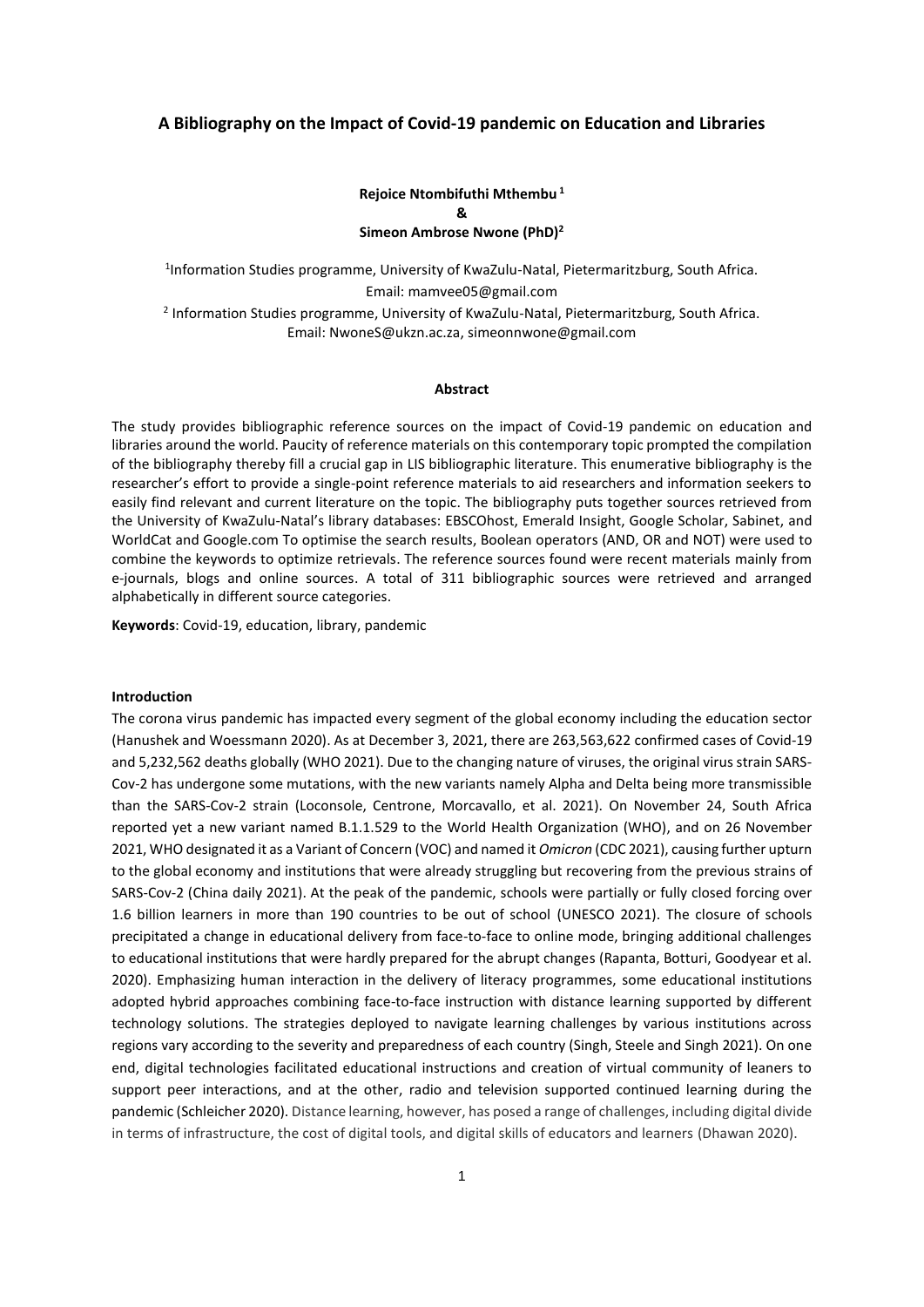Libraries are not spared from the effects of the pandemic. Academic and public libraries across the globe are having their share of interruption to services offerings to library patrons. The degree of interruption differs across libraries in different countries due to the unique peculiarities and situations posed by the pandemic in those countries. Depending on the situation, libraries have jolted between providing full services, partial services or complete closure (IFLA 2020). In the face of the pandemic, libraries have to plan their operations alongside the mandates from their host institutions as dictated by the local or regional pandemic protocols (Smith 2020). For places with strict Covid-19 measures, libraries have opted for a controlled blend of online and physical library services. This measures in some cases allow patrons to pre-book study spaces, borrow and return books at the counter or drop-off boxes, while returned books are quarantined in line with local health policies. Borrowers at the University of Oxford library (Bodleian library) have the option to use self-scan machines to limit physical contacts in addition to checking out at the counter. California institute library has re-directed some services enabling the use of its facilities for 3D printing of protective equipment for healthcare workers. These shows how the pandemic have altered normal library operations. Due to the pandemic, libraries have offered amnesty on borrowed books as a goodwill gesture to patrons (IFLA 2021). Importantly, libraries have encouraged patron to use online open access resources and databases on the library web portal to access electronic resources to meet their information needs. Patrons have also been advised to use online-mediated methods to obtain services and resolve queries. The digital first approach implemented by most libraries during the pandemic prioritises the safety of patrons while at the same time ensuring access to information resources. In full closure library staff work from home and provide direction and guidance on the use of library resources and services mainly via email and other communication platforms approved by the library management (Guernsey, Prescott and Park 2021).

The pandemic has thrown enormous challenges to the education and library sector, prompting research into a deeper understanding of its impacts. A bibliography to help researchers to easily find information on this topic is therefore necessary. A search of literature reveals a dearth of bibliographic sources on this topical issue. Hence, this bibliography contributes to LIS bibliographic literature and provides a single volume resource to aid researchers and information seekers interested in this topic to find current and relevant sources with ease. Hence, this paper compiles enumerative bibliography from different information sources on the impact of Covid-19 on the education and library sector.

#### **Methodology**

Methodology describes search strategy and techniques used in compiling the bibliography. University of Kwa-Zulu-Natal (UKZN) library database web portal was used to find and retrieve current and relevant bibliographic sources on the topic. The databases consulted are; Cambridge Core, EBSCOhost, Emerald Insight**,** Google Scholar, Google.com, JSTOR, Sabinet, Wiley Online Library, and WorldCat. Only sources from journal articles, printed books, e-Books, newspapers, and internet sources were used for the compilation.

#### **Search Strategy**

The researcher used University of Kwa-Zulu Natal (UKZN) databases to search for the bibliographies. The research used keywords such as Covid-19, Education and Library. These keywords were used to query each of the selected databases. For every query, the results of the bibliographic information are recorded and the results are further narrowed by refining the search using Boolean operators such as "AND", "OR" and "NOT" to combine or exclude words in a search. This technique aims to retrieve more focused and relevant materials. In some databases, the year of publication is used to refine the search results to retrieve only literature published in a set period. The study used author-date referencing (Harvard style) to compile the bibliography.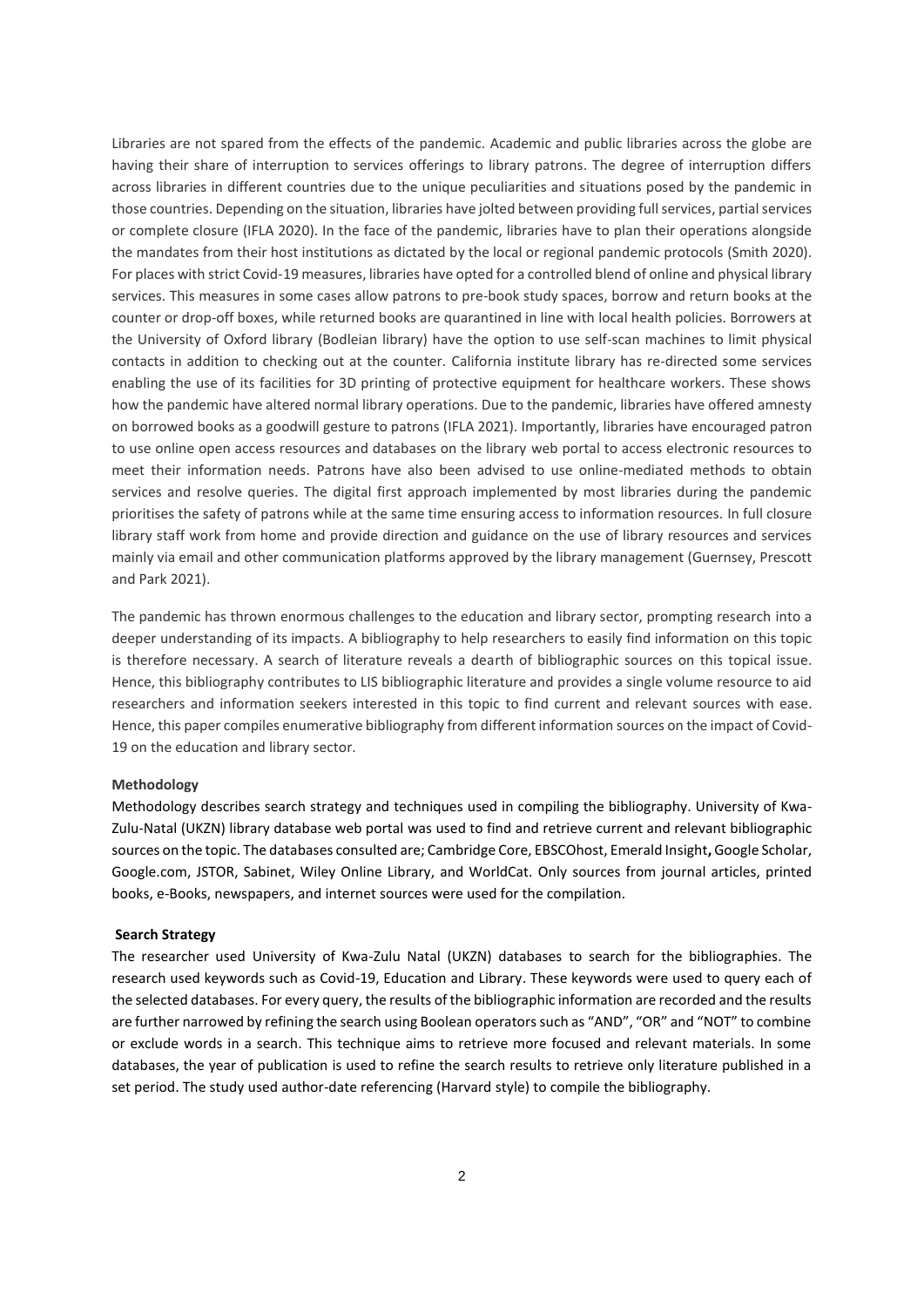# **Databases Used**

The under listed databases were used for the bibliographic compilation

#### **Cambridge Core**

Cambridge Core has a wide collection of peer-reviewed academic journals covering subjects across the humanities, social sciences and science, technology and medicine. The researcher searched the database with the search terms "education and covid-19 and libraries and few articles were retrieved.

## **EBSCOhost Database**

EBSCOhost database was searched using keywords; Covid-19, Education and Library. The search produced quite a handful of bibliographic information on the topic. The database offers a variety of proprietary full-text databases and popular databases from leading information providers.

#### **Emerald Insight**

The researcher also used Emerald Insight database which is a comprehensive collection of peer reviewed management journals providing full-text access to 150 journals and reviews from 300 management journals. This database covers most of the management sources but does have information on COVID-19 pandemic. There is icon key that shows the user if they have full or partial access to the article.

# **Google Scholar**

Google Scholar is a database of scholarly literature. It connects users with studies and journal articles. The search term that was used on this database is Covid-19 AND education AND libraries. Although there were not much materials on library as compared to education and covid-19, the researcher managed to retrieve few sources. Google Scholar can be searched from many academic databases and provides option to cite retrieved article.

## **Google.com**

Google.com is the most used search engine on the World Wide Web across all platforms. This search engine was also used to search for materials relevant to this topic. Google search engine was very useful in the sense that phrase searching technique was used. The search can be narrowed by putting quotation marks in the key words. Search terms that the researcher used are: "Covid-19 and education and libraries".

#### **JSTOR**

JSTOR is an online library of trusted journals, e-books, and primary sources for academic research. A search was done on JSTOR using keywords, Covid-19, education and library, but few results were retrieved.

# **Sabinet**

Sabinet offers online journals originating from or pertaining to Africa. Sabinet African Journals have been available online to clients since 2001. The collection comprises the African Digital Repository and current and completed research. A search was done by the researcher using keywords; Covid-19, education and libraries and quite some items were retrieved.

#### **Wiley Online Collection**

Wiley Online Library is a subscription-based database library of John Wiley & Sons that was launched on August 7, 2010, replacing Wiley InterScience. It is a collection of online resources covering life, health, and physical sciences as well as social science and the humanities. A search was done in this database and the compiler retrieved useful results.

## **WorldCat**

WorldCat is a union catalogue that itemizes the collections of 17,900 libraries in 123 countries and territories that participate in the OCLC global cooperative. The database includes other information sources in addition to member library collections.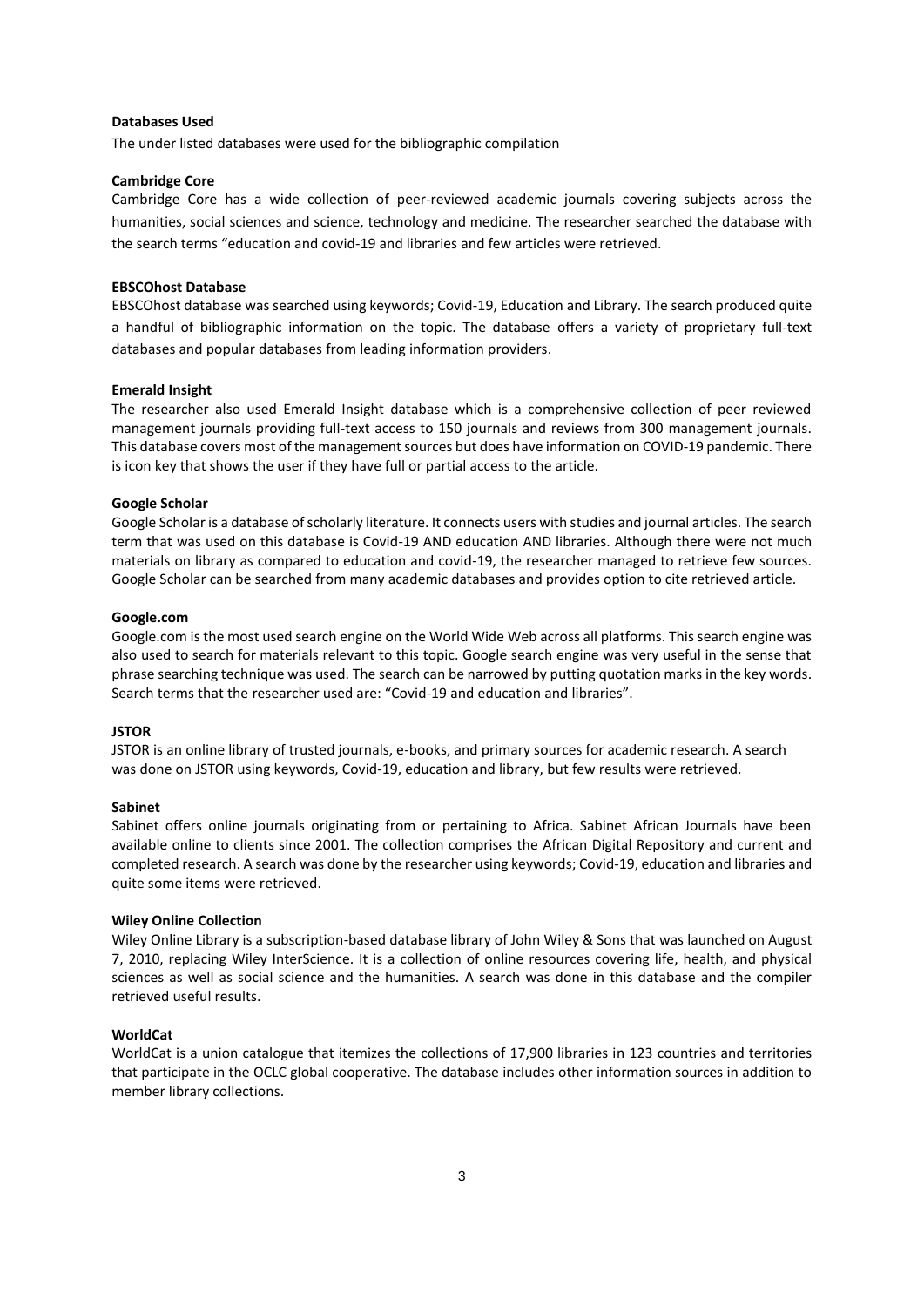## **Arrangement of entries**

The bibliographic entries were divided into three sections: Journal Articles, Electronic sources and Books**.** Entries were arranged alphabetically using the author's surname. All information items specify the database that produced the source.

#### **Layout/Style of Entries**

The entries listed in this bibliography will be typed using the author-date system. The following is the Harvard referencing method that guides how entries will be listed in the bibliography.

## **Books by one or more authors**

Surname(s), Initial(s). Date. Title: additional title information. Place of publication: Publisher. (The names of the authors are separated by a comma and those of the penultimate and last authors by the word "and")

#### **Books by editors**

Surname(s), Initial(s) (ed) or (eds.) Date. Title: additional title information. Place of Publication: Publisher. (ed.) for one editor and (eds.) for more than one editor.

#### **Journal articles by one or more authors**

Surname, Initials. Date. Title of article. Name of Journal volume number (issue): page numbers. (The names of the authors are separated by a comma and those of the penultimate and last authors by the word "and")

#### **Electronic sources**

The compiler has put together online sources for the bibliography including reviews and blogs.

## **Conclusion**

This bibliography on the impact of COVID-19 on education and libraries worldwide puts together information sources from different databases and search engines. The scope of the bibliography covered materials on the topic from around the world. The bibliography will be of significance to future researchers, information users, students and all those interested in the topic. It will assist users to quickly get their materials using title and subject indexes repared for this compilation.

### **List of cited works**

Centre for Disease Control and Prevention (CDC) 2021. Science Brief: Omicron (B.1.1.529) Variant. <https://www.cdc.gov/coronavirus/2019-ncov/science/science-briefs/scientific-brief-omicron-variant.html> Accessed 9 December 2021.

China daily 2021. Omicron, another blow to the global economy. China daily online 3 December <https://global.chinadaily.com.cn/a/202112/03/WS61a95c36a310cdd39bc790b2.html>Accessed 9 December 2021.

Dhawan, S. 2020. Online learning: a panacea in the time of Covid-19 Crisis. *Journal of Educational Technology Systems* 49(1): 5-22. <https://journals.sagepub.com/doi/full/10.1177/0047239520934018> Accessed 10 December 2021.

Guernsey, L., Prescott, S. and Park, C. 2021. Public libraries and the pandemic: digital shifts and disparities to overcome[. https://files.eric.ed.gov/fulltext/ED612400.pdf](https://files.eric.ed.gov/fulltext/ED612400.pdf) Accessed 10 December 2021.

Hanushek, E.A. and Woessmann, L. 2020. The Economic Impacts of Learning losses. [https://www.oecd.org/education/The-economic-impacts-of-coronavirus-covid-19-learning-losses.pdf](https://www.oecd.org/education/The-economic-impacts-of-coronavirus-covid-19-learning-losses.pdf%20Accessed%209%20December%202021) Accessed [9 December 2021.](https://www.oecd.org/education/The-economic-impacts-of-coronavirus-covid-19-learning-losses.pdf%20Accessed%209%20December%202021)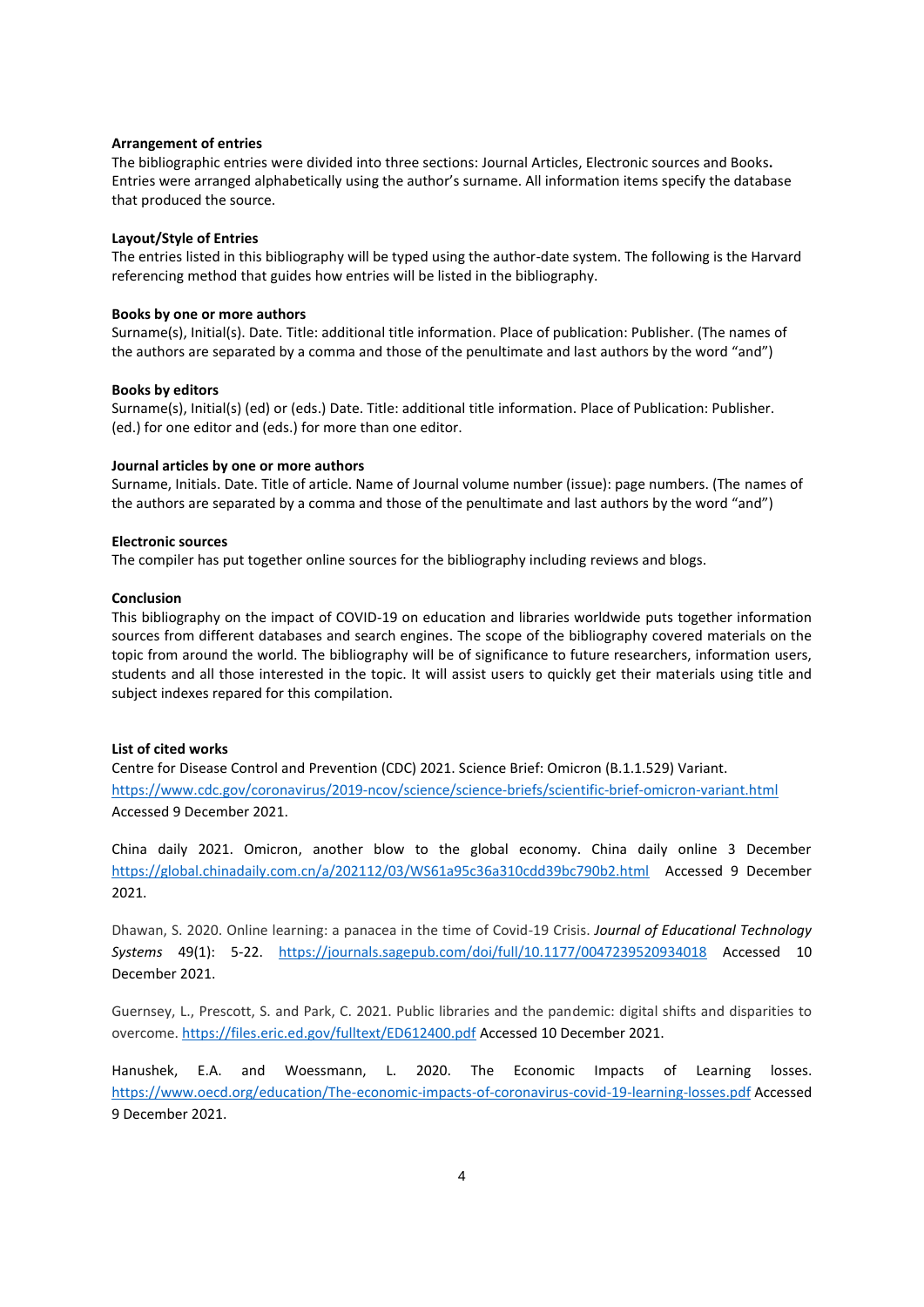International Federation of Library Associations and Institutions (IFLA) 2021. Covid-19 and the global library field. <https://www.ifla.org/covid-19-and-the-global-library-field/>Accessed 10 December 2021.

Loconsole, D., Centrone, F., Morcavallo, C., Campanella, S., Accogli, M., Sallustio, A., Peccarisi, D., Stufano, A., Lovreglio, P. and Chironna, M. 2021. Changing Features of COVID-19: Characteristics of Infections with the SARS-CoV-2 Delta (B.1.617.2) and Alpha (B.1.1.7) Variants in Southern Italy. *Vaccines* 2021, 9, 1354. https:// doi.org/10.3390/vaccines9111354 Accessed 9 December 2021.

Rapanta, C., Botturi, L., Goodyear, P., Guàrdia, L., and Koole, M. 2020. Online University Teaching During and After the Covid-19 Crisis: Refocusing Teacher Presence and Learning Activity. *Postdigitital Science and Education* 2, 923–945 (2020).<https://doi.org/10.1007/s42438-020-00155-y>Accessed 10 December 2021.

Schleicher, A. 2020. The impact of Covid-19 on education: insights from education at a glance. [https://www.oecd.org/education/the-impact-of-covid-19-on-education-insights-education-at-a-glance-](https://www.oecd.org/education/the-impact-of-covid-19-on-education-insights-education-at-a-glance-2020.pdf%20Accessed%2010%20December%202021)[2020.pdf Accessed 10 December 2021.](https://www.oecd.org/education/the-impact-of-covid-19-on-education-insights-education-at-a-glance-2020.pdf%20Accessed%2010%20December%202021)

Singh, J., Steele, K., and Singh, L. 2021. Combining the best of online and face-to-face learning: Hybrid and blended learning approach for Covid-19, post vaccine and post-pandemic world. *Journal of Educational Technology Systems* 50(2): 140-171. <https://journals.sagepub.com/doi/full/10.1177/00472395211047865> Accessed 10 December 2021.

Smith, J. 2020. Information in crisis: analysing the future roles of public libraries during and post-Covid-19. Journal of Australian Library and Information Association 69(4): 422-429. <https://www.tandfonline.com/doi/full/10.1080/24750158.2020.1840719?scroll=top&needAccess=true> Accessed 10 December 2021.

UNESCO 2021. One year into Covid-19 education disruption: where do we stand. <https://en.unesco.org/news/one-year-covid-19-education-disruption-where-do-we-stand> Accessed 10 December 2021.

United Nations 2021. Policy Brief: Education during Covid-19 and beyond. [https://www.un.org/development/desa/dspd/wp-content/uploads/sites/22/2020/08/sg\\_policy\\_brief\\_covid-](https://www.un.org/development/desa/dspd/wp-content/uploads/sites/22/2020/08/sg_policy_brief_covid-19_and_education_august_2020.pdf)19 and education august 2020.pdf Accessed 9 December 2021.

World Health Organization (WHO) 2021. WHO Corona (Covid-19) Dashboard[. https://covid19.who.int/](https://covid19.who.int/) Accessed 9 December 2021.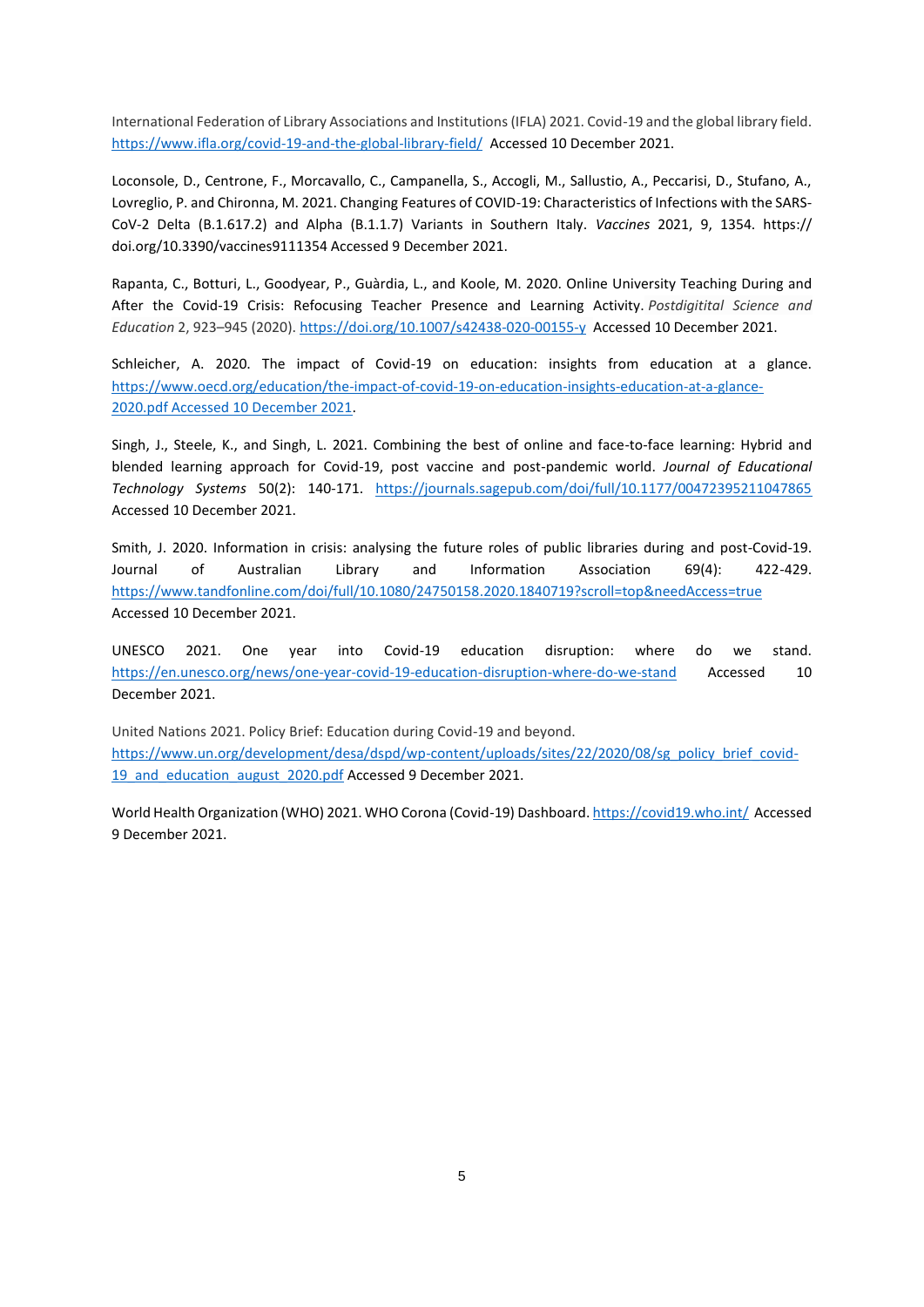# **BIBLIOGRAPHIC ENTRIES**

#### **JOURNALS**

**1.** Abbey R. Masonbrink and E. Hurley. 2020. Advocating for children during the Covid-19 school closures. *Pediatrics* Sep 2020, 146(3): 14-40. Available at: <https://pubmed.ncbi.nlm.nih.gov/32554517/> (Accessed 2 December 2020). **Source: Google.com**

**2.** Abbott, B.W. et al. 2020. Making sense of the research on COVID-19 and school reopening. College of Life Sciences. Available at: <https://pws.byu.edu/making-sense-of-the-research-on-covid-19-and-school-reopenings> (Accessed 2 December 2020). **Source: Google Scholar**

**3.** Affouneh S., Salha S., Khlaif Z.N. 2020. Designing quality e-learning environments for emergency remote teaching in coronavirus crisis. *Interdisciplinary Journal of Virtual learning in Medical Sciences*. 11(2):135–137. [https://ijvlms.sums.ac.ir/article\\_46554.html](https://ijvlms.sums.ac.ir/article_46554.html) (Accessed 2 December 2020) **Source: Google Scholar**

**4.** Akat, M. and Karataş, K., 2020. Psychological effects of COVID-19 pandemic on society and its reflections on education. *Electronic Turkish Studies,* 15(4).

[https://turkishstudies.net/turkishstudies?mod=makale\\_ing\\_ozet&makale\\_id=44336](https://turkishstudies.net/turkishstudies?mod=makale_ing_ozet&makale_id=44336) (Accessed 2 December 2020)

# **Google Scholar**

**5.** Akuhata-Huntington, Z. 2020. Impacts of the COVID-19 lockdown on Maori university students. Te Mana Akonga (National Maori Tertiary Students' Association), Wellington. Available: <https://www.temanaakonga.org.nz/nga-puka> (Accessed 3 December 2020) **Source: Google**

**6.** Alawamleh, M., Al-Twait, L. M. and Al-Saht, G. R. 2020. The effect of online learning on communication between instructors and students during Covid-19 pandemic. *Asian education and development studies*. <https://www.emerald.com/insight/content/doi/10.1108/AEDS-06-2020-0131/full/html> (Accessed 10 December 2020)

# **Source: WorldCat**

**7.** Ali, M.Y. and Gatiti P 2020. The Covid-19 (coronavirus) pandemic: reflections on the roles of librarians and information professionals. *Health information and libraries journal*, 37(2): 158–162. <https://onlinelibrary.wiley.com/doi/epdf/10.1111/hir.12307> (Accessed 10 December 2020) **Source: WorldCat**

**8.** Albanese, A. R. 2020. A reset for library e-books. Publishers Weekly, 267(41): 17–18. Available at: [http://search.ebscohost.com.ukzn.idm.oclc.org/login.aspx?direct=true&db=lxh&AN=146401368&site=ehost](http://search.ebscohost.com.ukzn.idm.oclc.org/login.aspx?direct=true&db=lxh&AN=146401368&site=ehost-live&scope=site)[live&scope=site](http://search.ebscohost.com.ukzn.idm.oclc.org/login.aspx?direct=true&db=lxh&AN=146401368&site=ehost-live&scope=site) (Accessed 7 December 2020). **Source: EBSCOhost**

**9.** Aldrich, R. S. 2020. Unprecedented, heartbreaking, heartwarming. *School Library Journal*, 145(4), p. 10. Available at:

[http://search.ebscohost.com.ukzn.idm.oclc.org/login.aspx?direct=true&db=a9h&AN=142367821&site=ehost](http://search.ebscohost.com.ukzn.idm.oclc.org/login.aspx?direct=true&db=a9h&AN=142367821&site=ehost-live&scope=site)[live&scope=site](http://search.ebscohost.com.ukzn.idm.oclc.org/login.aspx?direct=true&db=a9h&AN=142367821&site=ehost-live&scope=site) (Accessed: 7 December 2020). **Source: EBSCOhos**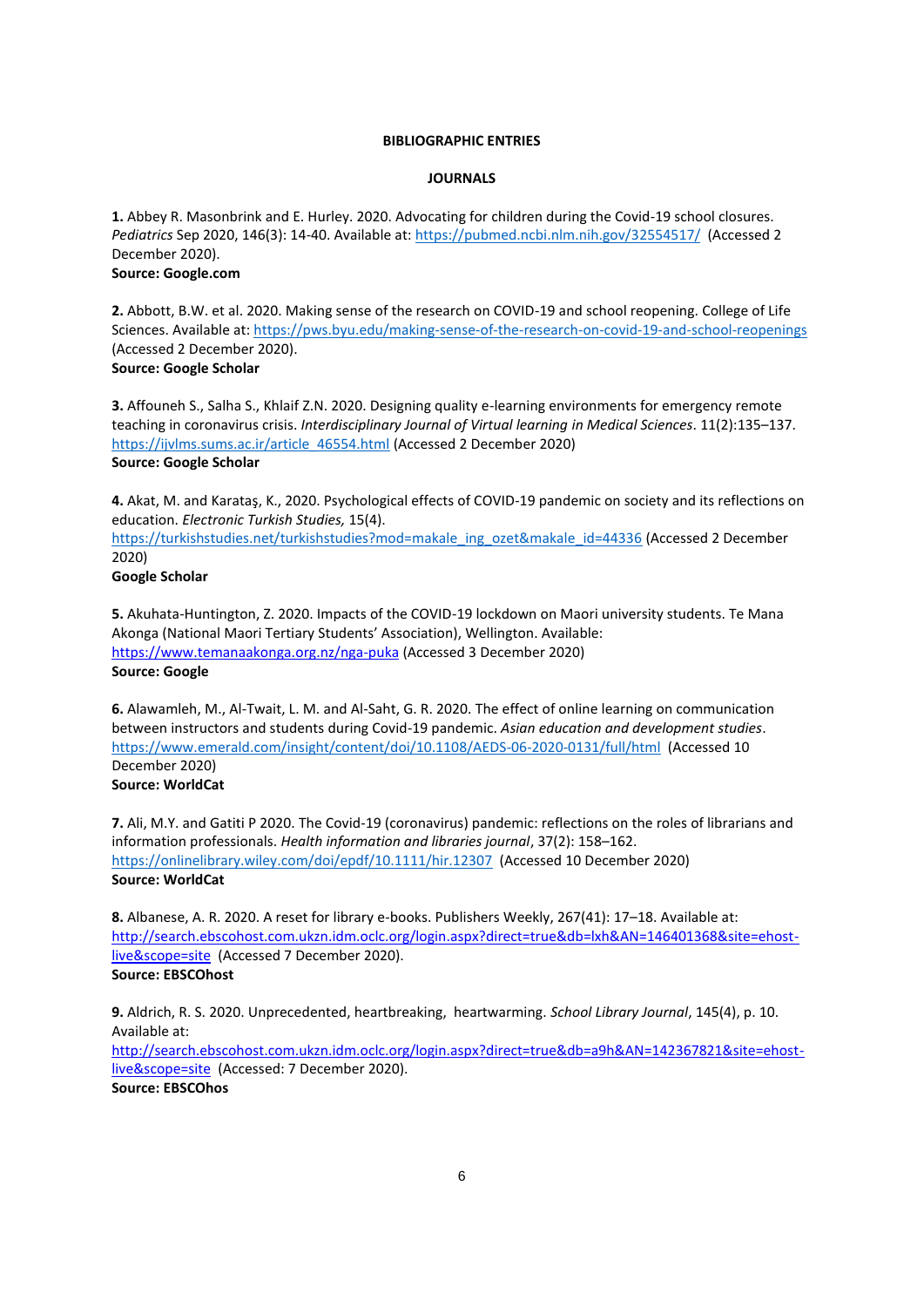**10.** Al-Haimi, B., Hamid, A., & Hujainah, F. 2018. Factors affecting Yemen higher education institutions performance: Challeneges & obstacles. *International Journal of Engineering and Technology*, 7(3): 256–260. <https://doi.org/10.14419/ijet.v7i3.21.17169>

(Accessed 7 December 2020) **Source: Google.com**

**11.** Alharbi, M. 2020. The economic effect of coronavirus (COVID-19) on higher education in Jordan: An analytical survey. *International Journal of Economics and Business Administration*, 8(2): 521–532. <https://doi.org/10.35808/ijeba/479> (Accessed 7 December 2020) **Source: Google.com**

**12**. Allvin, R. E. 2020. Build it better: childcare after the COVID-19 pandemic, YC: young children, 75(3): 62–67. Available at:

[http://search.ebscohost.com.ukzn.idm.oclc.org/login.aspx?direct=true&db=eue&AN=144212891&site=ehost](http://search.ebscohost.com.ukzn.idm.oclc.org/login.aspx?direct=true&db=eue&AN=144212891&site=ehost-live&scope=site)[live&scope=site](http://search.ebscohost.com.ukzn.idm.oclc.org/login.aspx?direct=true&db=eue&AN=144212891&site=ehost-live&scope=site) (Accessed: 7 December 2020). **Source: EBSCOhost**

**13.** Alsoufi, A. et al. 2020. Impact of the COVID-19 pandemic on medical education: medical students' knowledge, attitudes, and practices regarding electronic learning. *PLoS ONE*, 16(11): 1–20. DOI: 10.1371/journal.pone.0242905. (Accessed 7 December 2020) **Source: Google Scholar**

**14.** Altstadt, D. et al. 2020. Expanding high-quality work-based learning. Policy brief, Education Commission of the States. Education Commission of the States. Available at:

[http://search.ebscohost.com.ukzn.idm.oclc.org/login.aspx?direct=true&db=eric&AN=ED607340&site=ehost](http://search.ebscohost.com.ukzn.idm.oclc.org/login.aspx?direct=true&db=eric&AN=ED607340&site=ehost-live&scope=site)[live&scope=site](http://search.ebscohost.com.ukzn.idm.oclc.org/login.aspx?direct=true&db=eric&AN=ED607340&site=ehost-live&scope=site) (Accessed: 7 December 2020).

# **Source: EBSCOhost**

**15.** Ani M.I et al. 2020. Teachers level of knowledge, causes, effects and safety measures of Covid-19 pandemic in Abakaliki education zone of Ebonyi State, Nigeria. International Journal of Psychosocial Rehabilitation, 24(8): 16049–16063. DOI: 10.37200/IJPR/V24I8/PR281579. (Accessed 10 December 2020) **Source: WorldCat**

**16.** Amaya, M. and Melnyk, B.M. 2020. Leveraging system wide well-being and resiliency in higher education during the Covid-19 pandemic. Healthy Academic Communities Journal, 4(1): 7–16. Available: <https://library.osu.edu/ojs/index.php/BHAC/article/view/7656> (Accessed 7 December 2020) **Source: Google.com**

**17.** Ana, A. 2020. Students' perceptions of the twists and turns of e-learning in the midst of the Covid 19 outbreak. *Romanian journal for multidimensional education. Revista Romaneasca pentru educatie multidimensionala*, 12:15–26

[http://search.ebscohost.com.ukzn.idm.oclc.org/login.aspx?direct=true&db=a9h&AN=143717860&site=ehost](http://search.ebscohost.com.ukzn.idm.oclc.org/login.aspx?direct=true&db=a9h&AN=143717860&site=ehost-live&scope=site)[live&scope=site](http://search.ebscohost.com.ukzn.idm.oclc.org/login.aspx?direct=true&db=a9h&AN=143717860&site=ehost-live&scope=site) (Accessed 7 December 2020). **Source: EBSCOhost**

**18.** Anderson, T.C. 2020. Academics, achievement gap, and nutritional health: the impact of coronavirus on education. Delta Kappa Gamma Bulletin, 87(1). (Accessed 7 December 2020) **Google Scholar**

**19.** Anthony, J.W. et al. 2020. Effect of lockdown on students studying in various colleges of nursing. *Indian Journal of Forensic Medicine & Toxicology*, 14(4): 3603-3608. **Google Scholar**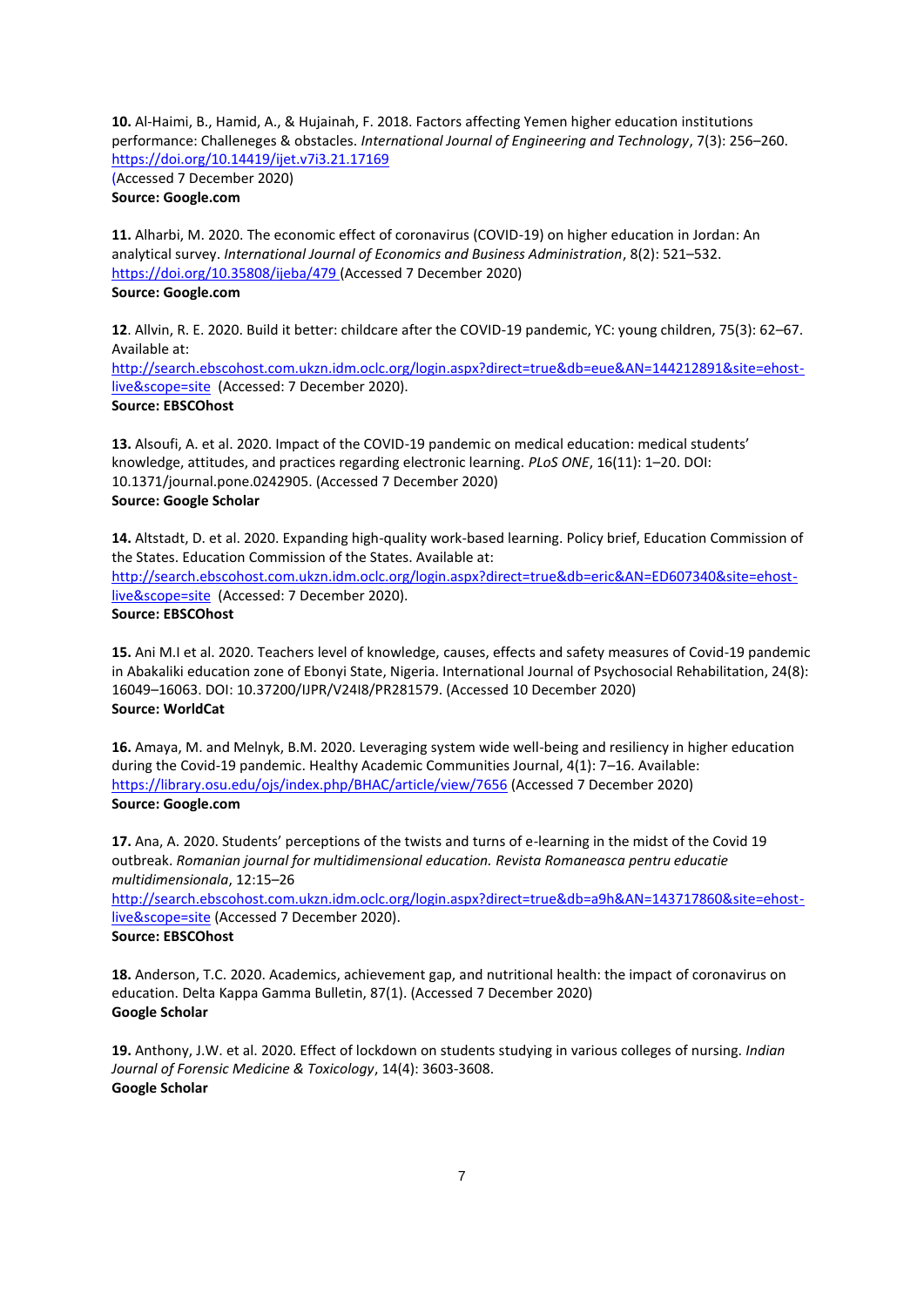**20.** Apriyanti, C. 2020. Distance learning and obstacles during Covid-19 outbreak. Journal Ilmiah Pendidikan Dasar, 7(2): 68-83. (Accessed 7 December 2020) **Source: Google Scholar**

**21.** Araújo, F. J. de O. et al. 2020. Impact of Sars-Cov-2 and its reverberation in global higher education and mental health. *Psychiatry research*, 288: 112977. DOI: 10.1016/j.psychres.2020.112977. (Accessed 5 December 2020)

# **Source: EBSCOhost**

**22.** Aristovnik, A. et al. 2020. Impacts of the COVID-19 pandemic on life of higher education students: a global perspective. *Sustainability*, 12(20): 8438 (Accessed 5 December 2020) **Source: Google Scholar**

**23.** Aucejo, E. et al. 2020. School attendance during a pandemic. Available: <https://www.sciencedirect.com/science/article/abs/pii/S0165176520301853> (Accessed 05 December 2020) **Google Scholar**

**24.** Aziz A. et al. 2020. A bumpy road to online teaching: impact of Covid-19 on medical education. Annals of King Edward Medical University, 26: 181-186. Available[: https://ukzn-on-worldcat](https://ukzn-on-worldcat-org.ukzn.idm.oclc.org/oclc/8660877274)[org.ukzn.idm.oclc.org/oclc/8660877274](https://ukzn-on-worldcat-org.ukzn.idm.oclc.org/oclc/8660877274) (Accessed 10 December 2020) **Source: WorldCat**

**25.** Azman, A., Singh, P.S.J. and Isahaque, A. 2020. Implications for social work teaching and learning in Universiti Sains Malaysia, Penang, due to the COVID-19 pandemic: A reflection. Qualitative Social Work: 1473325020973308. (Accessed 7 December 2020) **Source: Google Scholar**

**26.** Azorín, C. 2020. Beyond COVID-19 supernova: is another education coming? Journal of Professional Capital and Community[. https://www.emerald.com/insight/publication/issn/2056-9548#earlycite](https://www.emerald.com/insight/publication/issn/2056-9548#earlycite) (Accessed 5 December 2020) **Source: Emerald Insight**

**27.** Babcock, A., Cummins, L. and Dinneen, R. 2020. Mentoring in the time of COVID: reflections from one online university. Learning Assistance Review (TLAR), 25: 61–69. Available at: [http://search.ebscohost.com.ukzn.idm.oclc.org/login.aspx?direct=true&db=eue&AN=146098458&site=ehost](http://search.ebscohost.com.ukzn.idm.oclc.org/login.aspx?direct=true&db=eue&AN=146098458&site=ehost-live&scope=site)[live&scope=site](http://search.ebscohost.com.ukzn.idm.oclc.org/login.aspx?direct=true&db=eue&AN=146098458&site=ehost-live&scope=site) (Accessed: 7 December 2020). **Source: EBSCOhost**

**28.** Bacow, L. 2020. COVID-19: moving classes online, other updates: community message. Harvard University. <https://www.harvard.edu/covid-19-moving-classes-online-other-updates> (Accessed 5 December 2020) **Google Scholar**

**29.** Baer, L. and Duin, A. H. 2020. Smart change for turbulent times: planning for survival requires speed, flexibility, and committed leadership: planning for higher education. 48(3): 53–62. Available at: [http://search.ebscohost.com.ukzn.idm.oclc.org/login.aspx?direct=true&db=eue&AN=144539500&site=ehost](http://search.ebscohost.com.ukzn.idm.oclc.org/login.aspx?direct=true&db=eue&AN=144539500&site=ehost-live&scope=site)[live&scope=site](http://search.ebscohost.com.ukzn.idm.oclc.org/login.aspx?direct=true&db=eue&AN=144539500&site=ehost-live&scope=site) (Accessed: 7 December 2020). **Source: EBSCOhost**

**30.** Bakshi, S. K. et al. 2020. Training in the year of the eye: the impact of the COVID-19 pandemic on ophthalmic education. *The British Journal of Ophthalmology*, 104(9): 1181–1183. DOI: 10.1136/bjophthalmol-2020-316991. (Accessed 7 December 2020) **Source: EBSCOhost**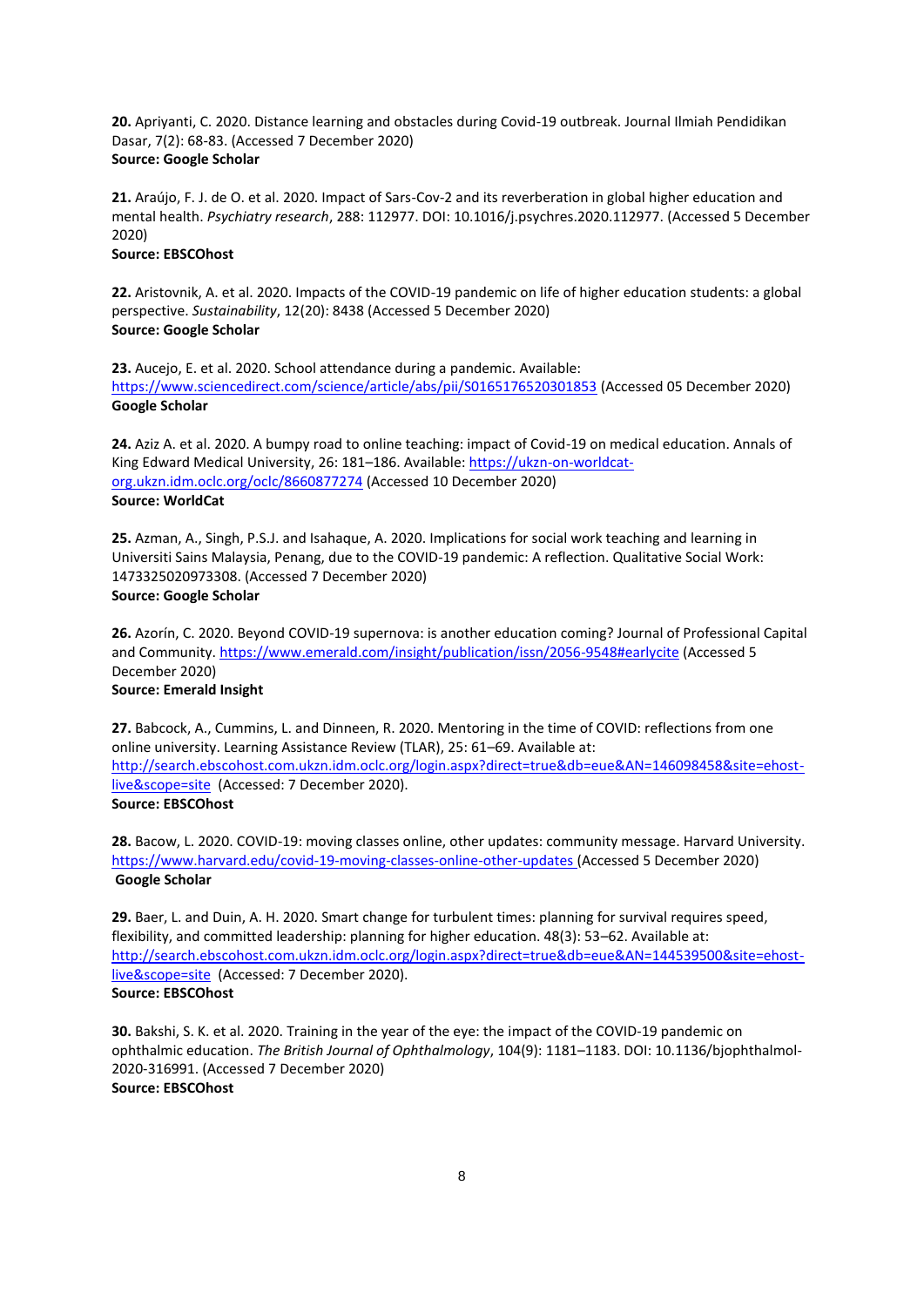**31.** Barker, C. J. 2020. Rising COVID-19 cases in NYC could cause shutdown. New York Amsterdam News, 5 November: 4–29. Available at:

[http://search.ebscohost.com.ukzn.idm.oclc.org/login.aspx?direct=true&db=a9h&AN=146842340&site=ehost](http://search.ebscohost.com.ukzn.idm.oclc.org/login.aspx?direct=true&db=a9h&AN=146842340&site=ehost-live&scope=site)[live&scope=site](http://search.ebscohost.com.ukzn.idm.oclc.org/login.aspx?direct=true&db=a9h&AN=146842340&site=ehost-live&scope=site) (Accessed: 7 December 2020). **Source: EBSCOhost**

**32**. Barrett-Fox, R. et al. 2020. How the coronavirus pandemic will change our future teaching: religion & American culture, 30(2): 147–186.DOI: 10.1017/rac.2020.10. (Accessed 7 December 2020) **Source: EBSCOhost**

**33.** Bawa, P., 2020. Learning in the Age of SARS-COV-2: A quantitative study of learners' performance in the age of emergency remote teaching. *Computers and education open*. <https://www.ncbi.nlm.nih.gov/pmc/articles/PMC7649631/> (Accessed 7 December 2020) **Source: Google Scholar**

**34.** Bayrakdar, S. and Guveli, A., 2020. Inequalities in home learning and schools' provision of distance teaching during school closure of COVID-19 lockdown in the UK.

<https://www.econstor.eu/bitstream/10419/227790/1/1703719352.pdf>(Accessed 5 December 2020) **Source: Google Scholar**

**35.** Bazimaziki, G. 2020. Challenges in using ICT gadgets to cope with effects of COVID-19 on education: A short survey of online teaching literature in English. *Journal of Humanities and Education Development,* 2(4): 299– 307. DOI: 10.22161/jhed.2.4.8. (Accessed 10 December 2020) **Source: WorldCat**

**36.** Bergdahl, N. and Nouri, J., 2020. COVID-19 and crisis-prompted distance education in Sweden. technology, knowledge and learning:.1-17. (Accessed 7 December 2020) **Source: Google Scholar**

**37.** Bertacco, L. 2020. The four commonplaces: teaching and learning in the time of COVID: modern English teacher, 29(3): 16–20. Available at:

[http://search.ebscohost.com.ukzn.idm.oclc.org/login.aspx?direct=true&db=eue&AN=144831073&site=ehost](http://search.ebscohost.com.ukzn.idm.oclc.org/login.aspx?direct=true&db=eue&AN=144831073&site=ehost-live&scope=site)[live&scope=site](http://search.ebscohost.com.ukzn.idm.oclc.org/login.aspx?direct=true&db=eue&AN=144831073&site=ehost-live&scope=site) (Accessed: 7 December 2020).

**Source: EBSCOhost**

**38.** Berry, B. 2020. Teaching, learning, and caring in the post-COVID era. Phi Delta Kappan. 102(1): 14–17. Available at:

[http://search.ebscohost.com.ukzn.idm.oclc.org/login.aspx?direct=true&db=eric&AN=EJ1265291&site=ehost](http://search.ebscohost.com.ukzn.idm.oclc.org/login.aspx?direct=true&db=eric&AN=EJ1265291&site=ehost-live&scope=site)[live&scope=site](http://search.ebscohost.com.ukzn.idm.oclc.org/login.aspx?direct=true&db=eric&AN=EJ1265291&site=ehost-live&scope=site) (Accessed: 6 December 2020) **Source: EBSCOhost**

**39.** Bettinger E.P. Virtual classrooms: how online college courses affect student success. Am Econ Rev. (2017) 107:2855–75. DOI: 10.1257/aer.20151193 (Accessed 7 December 2020) **Source: Google**

**40**. Bhamani, S. et al. 2020. Home learning in times of COVID-19: experiences of parents. *Journal of Education & Educational Development*, 7(1): 9–26. DOI: 10.22555/joeed.v7i1.3260. (Accessed 7 December 2020) **Source: Google.com**

**41.** Bhat, R. et al. 2020. COVID 2019 outbreak: the disappointment in Indian teachers *Asian J Psychiatry J* (2020), 10.1016/j.ajp.2020.102047 (Accessed 7 December 2020) **Google Scholar**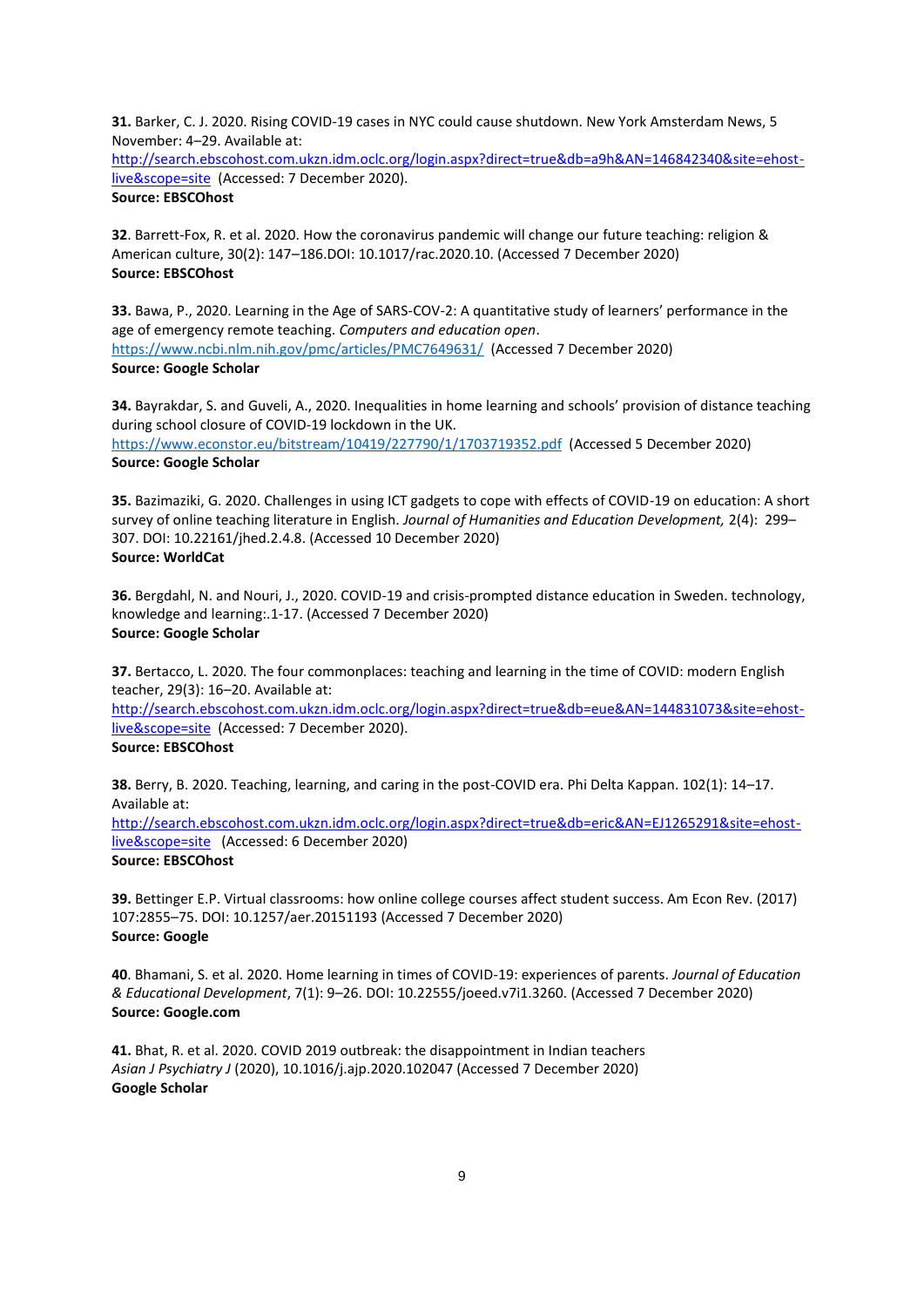**42.** Bilecen, B. 2020. Commentary: COVID-19 pandemic and higher education: international mobility and students' social protection, *International Migration*, 58(4): 263–266. DOI: 10.1111/imig.12749. (Accessed 11 December 2020) **Source: WorldCat**

**43.** Blankenberger, B. and Williams, A. M. 2020. COVID-19 and the impact on higher education: the essential role of integrity and accountability: administrative theory & praxis (Taylor & Francis Ltd), 42(3): 404–423. DOI: 10.1080/10841806.2020.1771907. (Accessed 7 December 2020) **Source: EBSCOhost**

**44**. Blignaut, S. 2020. Transforming the curriculum for the unique challenges faced by South Africa. Curriculum perspectives. https://doi.org/10.1007/s41297-020-00104-6. 284 (Accessed 7 December 2020)

#### **Source: Google Scholar**

**45**. Boffelli, A., Kalchschmidt, M. and Shtub, A. 2020. Simulation-based training: from a traditional course to remote learning: the COVID-19 effect. *Higher education studies*, 11(1), pp. 8–8. DOI: 10.5539/hes.v11n1p8. **Source: Google Scholar**

**46.** Bonal, X. and González, S., 2020. The impact of lockdown on the learning gap: family and school divisions in times of crisis. *International Review of Education*, 1-21. **Google Scholar**

**47.** Bouali, H. et al. 2020. Impact of COVID-19 on pharmacy education. *SciMedicine Journal*, 2: 92–95. DOI: 10.28991/SciMedJ-2020-02-SI-8. (Accessed 10 December 2020) **Source: WorlCat**

**48.** Bozkurt, A. 2020. A global outlook to the interruption of education due to COVID-19 pandemic: navigating in a time of uncertainty and crisis. *Asian Journal of Distance Education*, 15(1): 1-126. (Accessed 7 December 2020)

### **Source: Google Scholar**

**49.** Breda, A., Farsani, D. and Miarka, R. 2020. Political, technical and pedagogical effects of the COVID-19 pandemic in mathematics education: an overview of Brazil, Chile and Spain. *Intermaths: revista de matemática aplicada e interdisciplinar*, 1(1): 3–19. DOI: 10.22481/intermaths.v1i1.7400.. (Accessed 10 December) **Source: WorldCat**

**50**. Breeding, M. 2020. The systems librarian: the stark reality of COVID-19's: impact on libraries. *Computers in libraries*, 40(6): 9–10. (Accessed 11 Decemebr 2020) **Source: WorldCat**

**51.** Burtle, L. 2020. From the president. Georgia Library Quarterly, 57(2): 8–9. Available at: [http://search.ebscohost.com.ukzn.idm.oclc.org/login.aspx?direct=true&db=lxh&AN=143837955&site=ehost](http://search.ebscohost.com.ukzn.idm.oclc.org/login.aspx?direct=true&db=lxh&AN=143837955&site=ehost-live&scope=site)[live&scope=site](http://search.ebscohost.com.ukzn.idm.oclc.org/login.aspx?direct=true&db=lxh&AN=143837955&site=ehost-live&scope=site) (Accessed: 7 December 2020). **Source: EBSCOhost**

**52.** Byrnes, Y. M. et al. 2020. Effect of the COVID-19 pandemic on medical student career perceptions: a national survey study: medical education online, 25(1): 1798088. DOI: 10.1080/1087. (Accessed 7 December 2020)

# **Source: EBSCOhost**

**53.** Cabrera, L., Pérez, C.N. and Santana, F. 2020. Does the inequality of educational opportunities in primary education increase with the school closure due to the Coronavirus? **Source: Google Scholar.**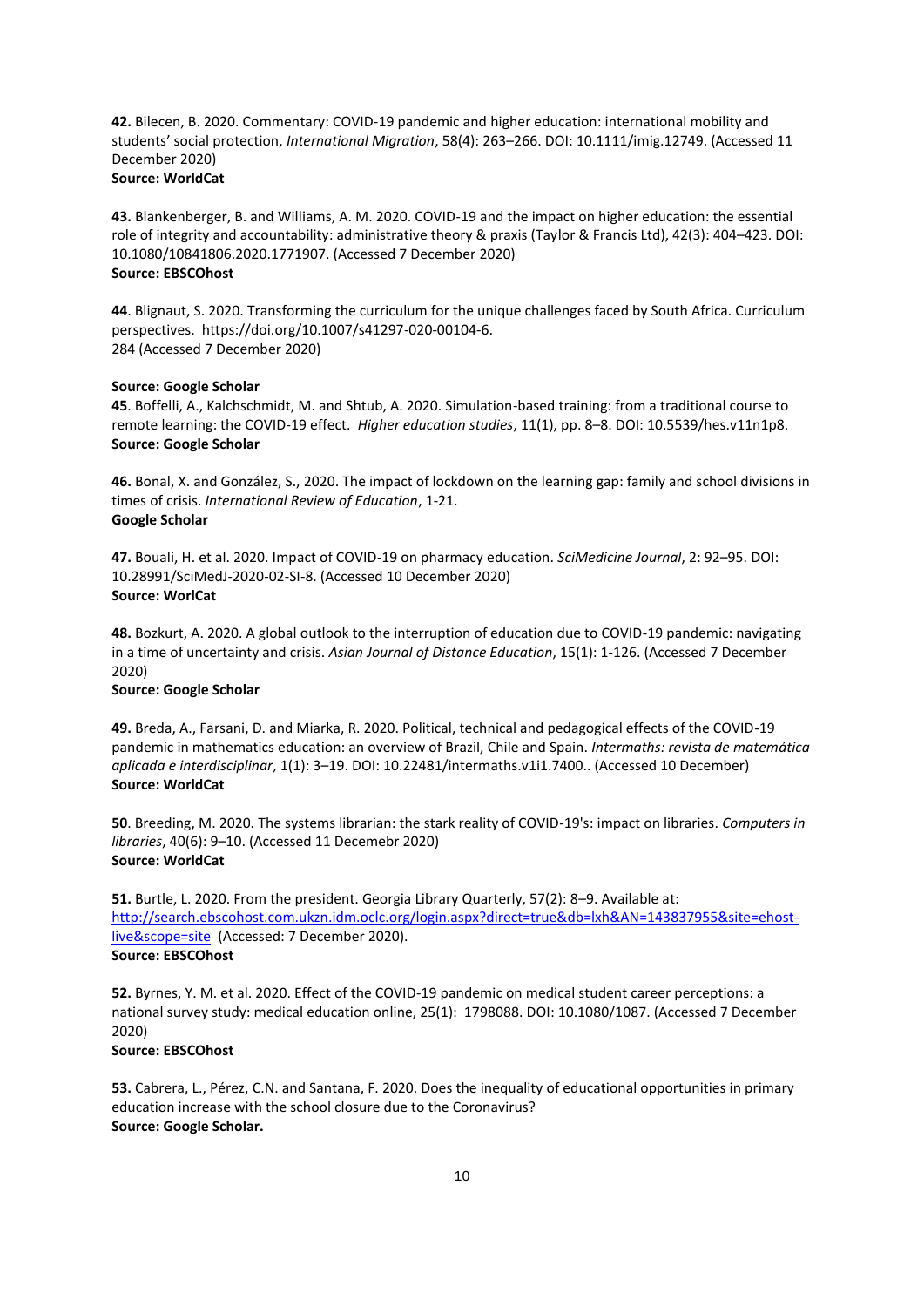**54**. Caicedo-Ochoa, Y. et al. 2020. Effective reproductive number estimation for initial stage of Covid-19 pandemic in Latin American countries. *International Journal of Infectious Diseases*, 95: 316–318. DOI: 10.1016/j.ijid.2020.04.069. Available:<https://ukzn-on-worldcat-org.ukzn.idm.oclc.org/oclc/8653918574> (Accessed 10 December 2020)

# **Source: WorldCat**

**55.** Calhoun K.E. et al. 2020. The impact of COVID-19 on medical student surgical education: Implementing extreme pandemic response measures in a widely distributed surgical clerkship experience. American Journal of Surgery, 220(1): 44–47. DOI: 10.1016/j.amjsurg.2020.04.024. (Accessed 10 December 2020) **Source WorldCat**

**56.** Çalıkoğlu A. et al. 2020. The future of higher education: the effects of COVID-19 on teaching. *Research and internationalization: Yuksekogretim Dergisi*, 10(3): 249–259. DOI: 10.2399/yod.20.005000. (Accessed 10 December 2020) **Source: WorldCat**

**57.** Champeaux, H. 2020. Learning at home: home schooling resources and children's learning during the COVID-19 lockdown in France and Italy. (Accessed 10 December 2020) **Source: Google Scholar**

**58.** Chang W.-T, Hughes M.W. and Liu P.-Y. 2020. The impact of COVID-19 on the research and educational environment in Taiwan: forewarned is forearmed*. Journal of the Formosan Medical Association,* DOI: 10.1016/j.jfma.2020.08.004. (Accessed 10 December 2020) **Source: WorldCat**

**59**. Chapman, C. and Bell, I. 2020. Building back better education systems: equity and COVID-19. *Journal of Professional Capital and Community*, 3(4): 227-236. <https://doi-org.ukzn.idm.oclc.org/10.1108/JPCC-07-2020-0055> (Accessed 8 December 2020) **Source: Emerald Insight**

**60**. Chase, S. 2020. The permanent new normal? public libraries, 59(3): 8–10. Available at: [http://search.ebscohost.com.ukzn.idm.oclc.org/login.aspx?direct=true&db=eue&AN=146115597&site=ehost](http://search.ebscohost.com.ukzn.idm.oclc.org/login.aspx?direct=true&db=eue&AN=146115597&site=ehost-live&scope=site)[live&scope=site](http://search.ebscohost.com.ukzn.idm.oclc.org/login.aspx?direct=true&db=eue&AN=146115597&site=ehost-live&scope=site) (Accessed: 1 December 2020). **Source:EBSCOhost**

**61**. Chen, T. et al. 2020. The impact of the COVID-19 pandemic on user experience with online education platforms in China. *Sustainability,* 12(18): 7329. (Accessed 4 December 2020). **Source: Google Scholar**

**62.** Code, J., Ralph, R. and Forde, K. 2020. Pandemic designs for the future: perspectives of technology education teachers during COVID-19. *Information and Learning Sciences*, 121(5-6): Available at: 419–431. DOI: 10.1108/ILS-04-2020-0112 (Accessed 20 December 2020). **Source: WorldCat**

**63.** Conway, C. et al. 2020. If you're happy and you know it click the App: the COVID-19 pandemic and its effect on students' use of the 'happy App": education for primary care, 1: 1–1. Available at: DOI: 10.1080/14739879.2020.1808859 (Accessed 11 December 2020). **Source: Google.com**

**64.** Covington, O. 2020. Unexpected lessons in getting back to class: Schools, education lawyers navigate challenges as some students return in person, Indiana Lawyer, 31: 1–5. Available at: [http://search.ebscohost.com.ukzn.idm.oclc.org/login.aspx?direct=true&db=bth&AN=145278170&site=ehost](http://search.ebscohost.com.ukzn.idm.oclc.org/login.aspx?direct=true&db=bth&AN=145278170&site=ehost-live&scope=site)[live&scope=site](http://search.ebscohost.com.ukzn.idm.oclc.org/login.aspx?direct=true&db=bth&AN=145278170&site=ehost-live&scope=site) (Accessed 7 December 2020).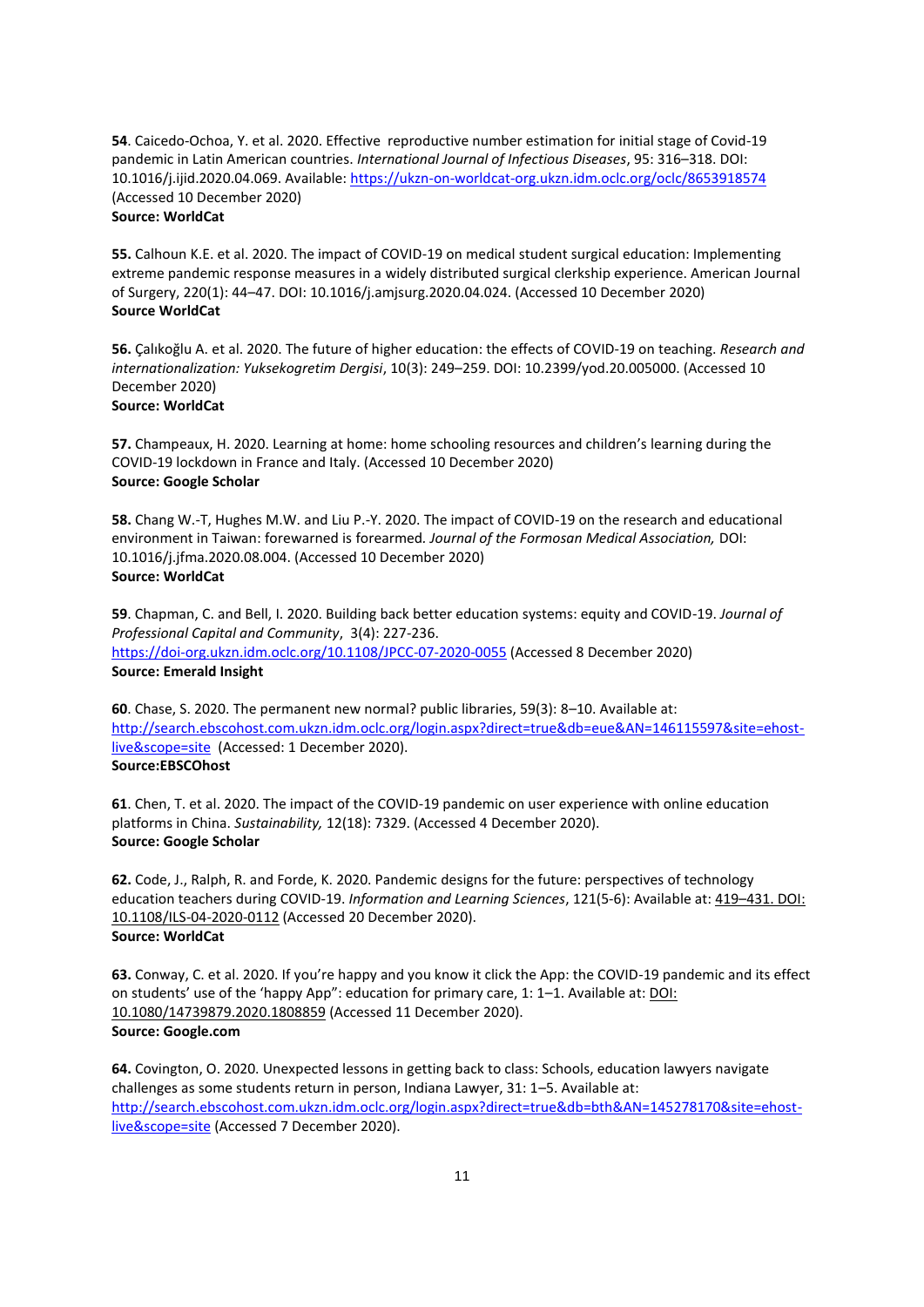#### **Source: EBSCOhost**

**65.** Craft, A. R. 2020. Remote work in library technical services: connecting historical perspectives to realities of the developing Covid-19 pandemic. Serials review, 46(3): 227–231. Available at: DOI: 10.1080/00987913.2020.1806658 (Accessed 11 December 2020). **Source: WorldCat**

**66.** Cox, A. and Brewster, L. 2020. Library support for student mental health and well-being in the UK: before and during the COVID-19 pandemic. *The Journal of Academic Librarianship*, 46(6), 102-256. <https://www.ncbi.nlm.nih.gov/pmc/articles/PMC7535540/> (Accessed 11 December 2020). **Source: Google Scholar**

**67.** Crawford, J. et al. 2020. COVID-19: 20 countries' higher education intra-period digital pedagogy responses. *Journal of Applied Teaching and Learning*, 3(1): 4–13.<http://dx.doi.org/10.1680/geot.2008.T.003> **Source: Google**

**68.** Croft, T. 2020.Westmac library response to Covid-19. Access, 34(3). Available at: <https://search.informit.com.au/documentSummary;dn=382534918557298;res=IELHSS>(Accessed 10 December 2020). **Source: WorldCat**

**69.** Czerniewicz, L. 2020. Negotiating the "new normal": university leaders and marketization. *South African Journal of Higher Education,* 34: 49 – 64. Available at[: http://dx.doi.org/1](http://dx.doi.org/)0.20853/34-3-3466 (Accessed 8 December 2020) **Source: Sabinet**

**70.** Daly, M. C., Buckman, S. R. and Seitelman, L. M. 2020. The unequal impact of COVID-19: why education matters: FRBSF Economic Letter, (2020–17): 1–5. Available at: [http://search.ebscohost.com.ukzn.idm.oclc.org/login.aspx?direct=true&db=f5h&AN=144397836&site=ehost](http://search.ebscohost.com.ukzn.idm.oclc.org/login.aspx?direct=true&db=f5h&AN=144397836&site=ehost-live&scope=site)[live&scope=site](http://search.ebscohost.com.ukzn.idm.oclc.org/login.aspx?direct=true&db=f5h&AN=144397836&site=ehost-live&scope=site) (Accessed 8 December 2020). **Source: EBSCOhost**

**71.** Dennis, M. 2020. Higher education opportunities after COVID-19. (Accessed 7 December 2020). <https://www.universityworldnews.com/post.php?story=20200507152524762>(Accessed 4 December 2020).

**Source: Google Scholar**

**72.** Dhar, B.K., Ayittey, F.K. and Sarkar, S.M., 2020. Impact of COVID‐19 on psychology among the university students. Global challenges, 4(11): 20-38[. https://www.ncbi.nlm.nih.gov/pmc/articles/PMC7537036/](https://www.ncbi.nlm.nih.gov/pmc/articles/PMC7537036/) (Accessed 8 December 2020)**Source: Google Scholar**

**74.** Dhawan, S. 2020 Online learning: a panacea in the time of COVID-19 crisis. *Journal of Educational Technology Systems,* 49(1): 5–22. Available at: DOI: 10.1177/0047239520934018 (Accessed 7 December 2020). **Source: EBSCOhost**

**75.** Diokno, A. C. and Devries, J. M. 2020. The impact of COVID-19 on urologic practice: medical education and training. *International Urology and Nephrology*, 52(7): 1195–1198. DOI: 10.1007/s11255-020-02511-0. (Accessed 10 December 2020). **Source: WorldCat**

**76.** Dutta, S. and Smita, M.K., 2020. The Impact of COVID-19 pandemic on tertiary education in Bangladesh: students' perspectives. *Open Journal of Social Sciences*, 8(9): 53. (Accessed 7 December 2020). **Source: Google Scholar**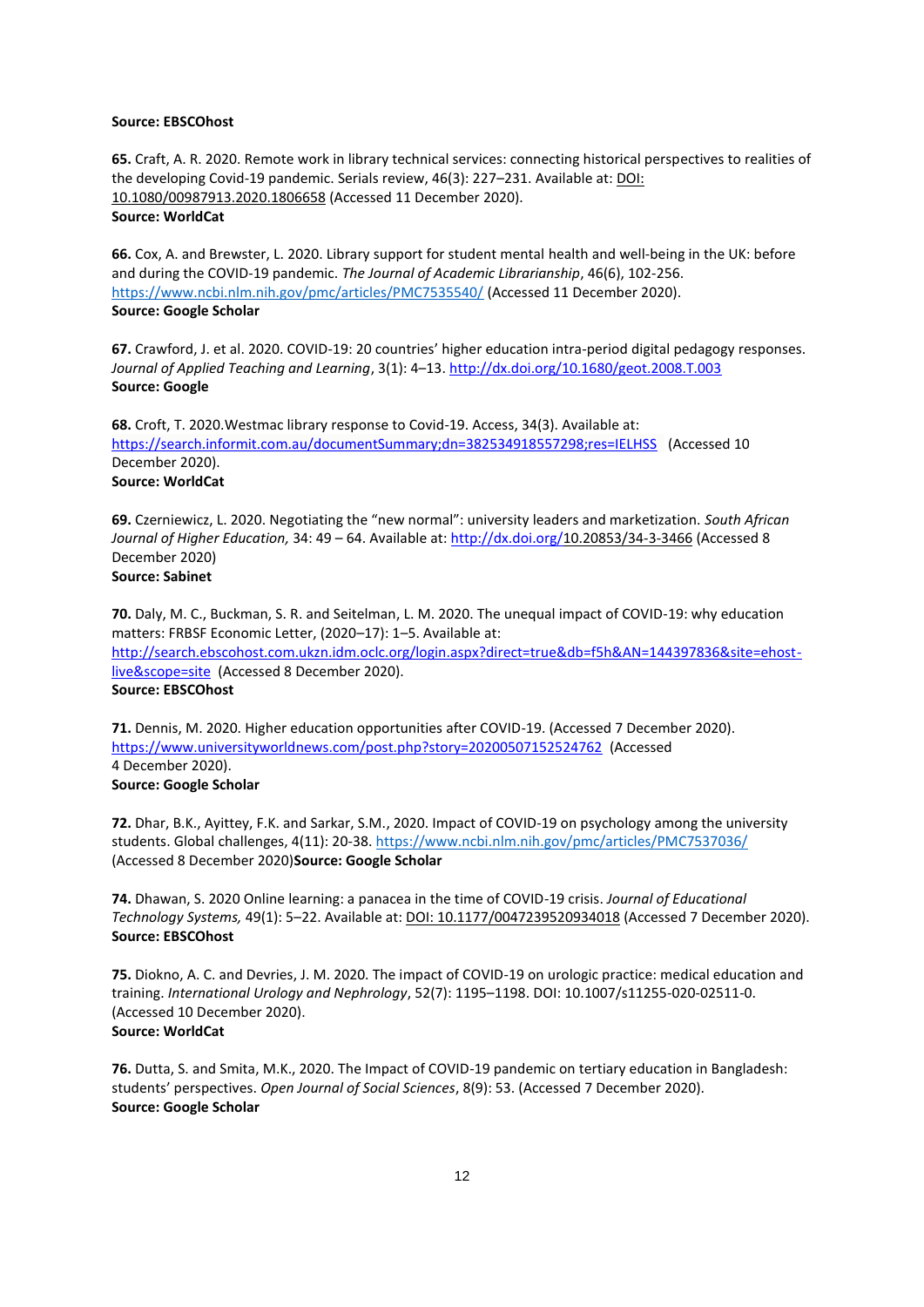**77.** Drennan, G. 2020. Guest editorial. Geo-bulletin. *Geological Society of South Africa*, 63(2): 2–4. Available at: [http://search.ebscohost.com.ukzn.idm.oclc.org/login.aspx?direct=true&db=a9h&AN=144288008&site=ehost](http://search.ebscohost.com.ukzn.idm.oclc.org/login.aspx?direct=true&db=a9h&AN=144288008&site=ehost-live&scope=site)[live&scope=site](http://search.ebscohost.com.ukzn.idm.oclc.org/login.aspx?direct=true&db=a9h&AN=144288008&site=ehost-live&scope=site) (Accessed 7 December 2020). **Source: EBSCOhost**

**78.** Dvir, N. and Schatz-Oppenheimer, O., 2020. Novice teachers in a changing reality. *European Journal of Teacher Education,* 43(4): 639-656. (Accessed 7 December 2020). **Source: Google Scholar**

**79.** Dwivedi, Y. K. et al. 2020. Impact of COVID-19 pandemic on information management research and practice: transforming education, work and life. *International Journal of Information Management,* 55: N.PAG. Available at: DOI: 10.1016/j.ijinfomgt.2020.102211. (Accessed 4 December 2020). **Source: EBSCOhost**

**80.** Dziuban, C. 2018. Blended learning: new normal and emerging technologies. *International Journal of Educational Technology in Higher Education*, 15(3). Available at:<http://doi.org/> 10.1186/s41239-017-0087-5 (Accessed 07 December 2020).

# **Source: Google Scholar**

**81.** Effects of COVID-19 pandemic on the academic perception of Class 8 and Form 4 students towards their national exams: a case study of Narok County, Kenya. 2020. *Journal of Education and Practice,* (202010). Available at: DOI: 10.7176/JEP/11-28-12. (Accessed 10 December 2020). **Source: WorldCat**

**82.** Elgzar W.T et al. 2020. COVID-19 outbreak: effect of an educational intervention based on health belief model on nursing students' awareness and health beliefs at Najran University, Kingdom of Saudi Arabia. *African Journal of Reproductive Health*, 24(2 Special Edition Covid-19): 78–86. Available at: DOI: 10.29063/ajrh2020/v24i2s.12. (Accessed 10 December 2020). **Source: WorldCat**

**83.** Enis, M. 2020. Vital and visible. *Library Journal*, 145(6): 24–29. Available at: [http://search.ebscohost.com.ukzn.idm.oclc.org/login.aspx?direct=true&db=f5h&AN=143485764&site=ehost](http://search.ebscohost.com.ukzn.idm.oclc.org/login.aspx?direct=true&db=f5h&AN=143485764&site=ehost-live&scope=site)[live&scope=site](http://search.ebscohost.com.ukzn.idm.oclc.org/login.aspx?direct=true&db=f5h&AN=143485764&site=ehost-live&scope=site) (Accessed 7 December 2020). **Source: EBSCOhost**

**84.** Erickson, P. 2020. Future IMPACT: how education and facilities may change after COVID-19. *American School & University*, 93(1): 28. Available at:

[http://search.ebscohost.com.ukzn.idm.oclc.org/login.aspx?direct=true&db=f5h&AN=146214915&site=ehost](http://search.ebscohost.com.ukzn.idm.oclc.org/login.aspx?direct=true&db=f5h&AN=146214915&site=ehost-live&scope=site)[live&scope=site](http://search.ebscohost.com.ukzn.idm.oclc.org/login.aspx?direct=true&db=f5h&AN=146214915&site=ehost-live&scope=site) (Accessed 8 December 2020).

**Source: EBSCOhost**

**85.** Europe education and learning analytics industry analysis 2020-2027 and impact of the COVID-19 pandemic: increasing demand for online courses and professional certifications. 2020. M2PressWIRE. Available at:

[http://search.ebscohost.com.ukzn.idm.oclc.org/login.aspx?direct=true&db=nfh&AN=16PU2361548070&site=e](http://search.ebscohost.com.ukzn.idm.oclc.org/login.aspx?direct=true&db=nfh&AN=16PU2361548070&site=ehost-live&scope=site) [host-live&scope=site](http://search.ebscohost.com.ukzn.idm.oclc.org/login.aspx?direct=true&db=nfh&AN=16PU2361548070&site=ehost-live&scope=site) (Accessed 7 December 2020).

**Source: EBSCOhost**

**86.** European Commission. 2020. Educational inequalities in Europe and physical school closures during COVID-19. Available at:

https://ec.europa.eu/jrc/sites/jrcsh/files/fairness\_pb2020\_wave04\_covid\_education\_jrc\_i1\_19jun2020.pdf (Accessed 11 December 2020).

**Source: Google.com**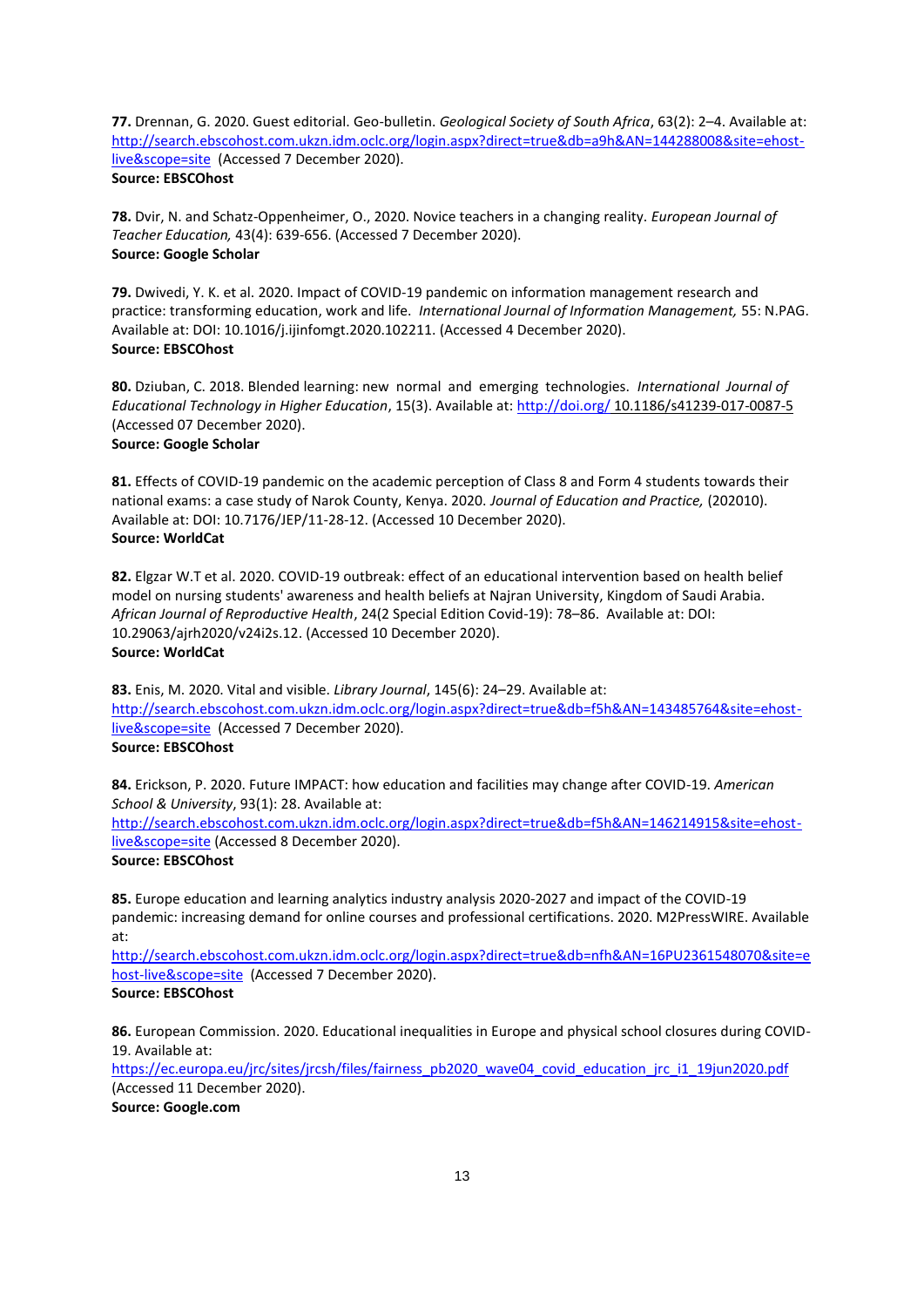**87.** Faize, F.A. and Husain, W. 2020. Students with severe anxiety during COVID-19 lockdown: exploring the impact and its management. The Journal of Mental Health Training, Education and Practice, Vol. ahead-ofprint No. ahead-of-print. Available at: [https://doi-](https://doi/)or org.ukzn.idm.oclc.org/10.1108/JMHTEP-09-2020-0062 (Accessed 10 December 2020).

# **Source: EBSCOhost**

**88.** Flynn, M. 2020. Out of the wreckage of COVID: the rebirth of College Career Services. New England Journal of Higher Education, N.PAG. Available at:

[http://search.ebscohost.com.ukzn.idm.oclc.org/login.aspx?direct=true&db=eue&AN=144923265&site=ehost](http://search.ebscohost.com.ukzn.idm.oclc.org/login.aspx?direct=true&db=eue&AN=144923265&site=ehost-live&scope=site)[live&scope=site](http://search.ebscohost.com.ukzn.idm.oclc.org/login.aspx?direct=true&db=eue&AN=144923265&site=ehost-live&scope=site) (Accessed 7 December 2020).

# **Source: EBSCOhost**

**89.** Fogarty, T. J. 2020. Accounting education in the post-COVID world: looking into the mirror of erised. Accounting education. 29(6): 563–571. Available at: DOI: 10.1080/09639284.2020.1852945 (Accessed 7 December 2020). **Source: EBSCOhost**

**90.** Franchi, T. 2020. The impact of the COVID-19 pandemic on current anatomy education and future careers: a student's perspective. Anatomical sciences education, 13(3): 312–315. Available at: DOI: 10.1002/ase.1966 (Accessed 7 December 2020).

# **Source: EBSCOhost**

**91.** Freudenberger, E. 2020. No business as usual. Library Journal, 145(4): 24–27. Available at: [http://search.ebscohost.com.ukzn.idm.oclc.org/login.aspx?direct=true&db=a9h&AN=142367828&site=ehost](http://search.ebscohost.com.ukzn.idm.oclc.org/login.aspx?direct=true&db=a9h&AN=142367828&site=ehost-live&scope=site)[live&scope=site](http://search.ebscohost.com.ukzn.idm.oclc.org/login.aspx?direct=true&db=a9h&AN=142367828&site=ehost-live&scope=site) (Accessed 1 December 2020). **Source: EBSCOhost**

**92.** Fuller, R. et al. 2020. Could COVID-19 be our "There is no alternative" (TINA) opportunity to enhance assessment? Medical Teacher, 42(7): 781–786. Available at: DOI: 10.1080/0142159X.2020.1779206 (Accessed 5 December 2020).

# **Source: EBSCOhost**

**93.** Furqan, Z., Fatima, S. N. and Awan, G. A. 2020. Tele-education in the post-COVID period: a new normal: anaesthesia, pain & intensive care, 24(3): 255–258. Available at: DOI: 10.35975/apic.v24i3.1274 (Accessed 5 December 2020).

# **Source: EBSCOhost**

**94.** Gabr, A. M. et al. 2020. Diagnostic and interventional radiology case volume and education in the age of pandemics: impact analysis and potential future directions. Academic Radiology, 27(10): 1481–1488. Available at: DOI: 10.1016/j.acra.2020.07.014 (Accessed 4 December 2020). **Source: EBSCOhost**

**95.** Galibourg, A. et al. 2020. Impact of COVID-19 on dental education: how could pre-clinical training be done at home? *Journal of dental education*, 84(9): 949. Available at: DOI: 10.1002/jdd.12360 (Accessed 8 December 2020).

# **Source: EBSCOhost**

**96.** George, M. L. 2020. Effective teaching and examination strategies for undergraduate learning during COVID-19school restrictions. *Journal of Educational Technology Systems*, 49(1): 23–48. Available at: DOI: 10.1177/0047239520934017 (Accessed 5 December 2020) **Source: EBSCOhost**

**97.** Geyer, N. 2020. Nursing education in 2020. *Professional Nursing Today*, 24(2): 26–28. (Accessed 11 December 2020).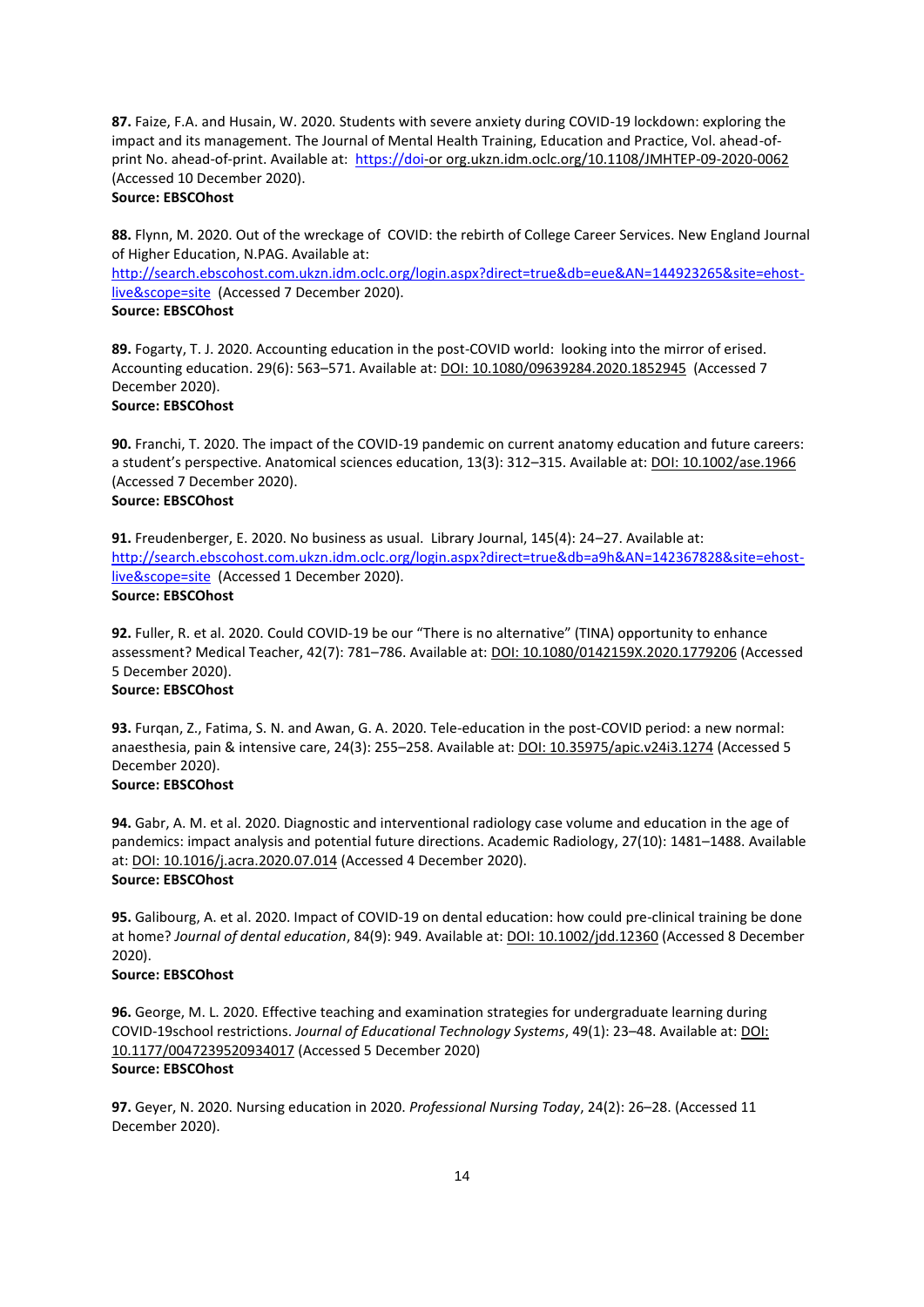#### **Source: WorldCat**

**98.** Gonzalez T. et al. 2020. Influence of COVID-19 confinement on students' performance in higher education, *PLoS One,* 15(10): e0239490. Available at:<https://doi.org/10.1371/journal.pone.0239490CHECK> CHECK (Accessed 10 December 2020). **Source: Google**

**99.** Greig, F. 2020. COVID-19: medical education and the impact on the future psychiatric workforce. BJPsych Bulletin. *Cambridge University Press*: 1–5. Available at: DOI: 10.1192/bjb.2020.112 (Access 4 December 2020). **Source: Cambridge University Press**

**100.** Gross, K. 2020. I'm worried: higher education isn't focused at all on COVID-19's psychological toll. *New England Journal of Higher Education*, N.PAG. Available at: [http://search.ebscohost.com.ukzn.idm.oclc.org/login.aspx?direct=true&db=a9h&AN=142207598&site=ehost](http://search.ebscohost.com.ukzn.idm.oclc.org/login.aspx?direct=true&db=a9h&AN=142207598&site=ehost-live&scope=site)[live&scope=site](http://search.ebscohost.com.ukzn.idm.oclc.org/login.aspx?direct=true&db=a9h&AN=142207598&site=ehost-live&scope=site) (Accessed 7 December 2020). **Source: Emerald Insight**

**101.** Guo, Y. 2020. The provision of patron services in Chinese academic libraries responding to the COVID-19 pandemic. *Library Hi Tech*[, https://doi-org.ukzn.idm.oclc.org/10.1108/LHT-04-2020-0098](https://doi-org.ukzn.idm.oclc.org/10.1108/LHT-04-2020-0098) (Accessed 08 December 2020)

# **Source: Emerald Insight**

**102.** Gould, K. J. 2020. COVID-19 and college students with special needs: exceptional parent, 50(5): 44–46. Available at:

[http://search.ebscohost.com.ukzn.idm.oclc.org/login.aspx?direct=true&db=eue&AN=143154680&site=ehost](http://search.ebscohost.com.ukzn.idm.oclc.org/login.aspx?direct=true&db=eue&AN=143154680&site=ehost-live&scope=site)[live&scope=site](http://search.ebscohost.com.ukzn.idm.oclc.org/login.aspx?direct=true&db=eue&AN=143154680&site=ehost-live&scope=site) (Accessed 7 December 2020).

**103**. Gunta G. Z. and Zvirbule, A. 2020. Digital readiness and competitiveness of the Eu Higher Education Institutions: The COVID-19 pandemic impact. *Emerging Science Journal*, 4(4): 297–304. Available at: DOI: 10.28991/esj-2020-01232 (Accessed 11 December 2020). **Source:WorldCat**

**104.** Gyampoh, A.O. 2020. Tutor perception on personal and institutional preparedness for online teachinglearning during the COVID-19 crisis: the case of Ghanaian colleges of education. *African Educational Research Journal*, 8(3): 511-518.

# **Source: Google Scholar**

**105.** Gyang, T. S. 2020. Educational leadership response to the COVID-19 pandemic crisis in Nigeria: *Journal of the Commonwealth Council for Educational Administration & Management*, 48(3): 73–79. Available at:<http://cceam.net/wp-content/uploads/2020/10/ISEA-2020-48-3.pdf>(Accessed 7 December 2020). **Source: EBSCOhost**

**106.** Hamidian,J, Arnautovic, A., and Konofaos, P. 2020. Impact of the COVID-19 pandemic on the education of plastic surgery trainees in the United States. *JMIR medical education*, 6(2): 22-45. Available at: DOI: 10.2196/22045 (Accessed 4 December 2020). **Source: EBSCOhost**

**107.** Handayani, T. and Utami, N. 2020. The effectiveness of hybrid learning in character building of integrated Islamic elementary school students during the COVID-19 Pandemic. *Journal of Educational Science and Technology,* 1(1): 34-57. Available at: DOI: 10.26858/est.v1i1.15545 (Accessed 6 December 2020). **Source: WorldCat**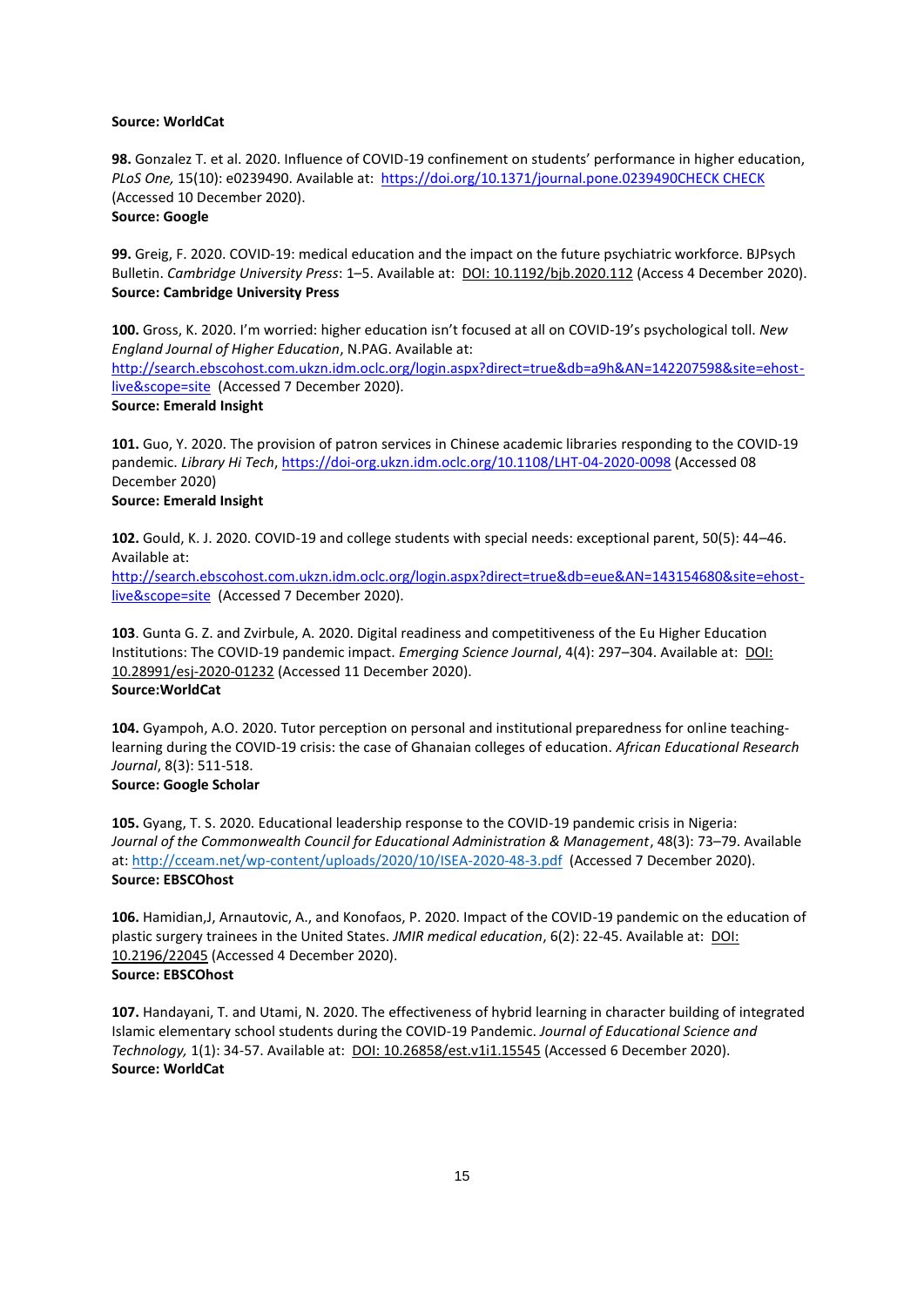**108.** Hau, H.M., Weitz, J. and Bork, U. 2020. Impact of the COVID-19 pandemic on student and resident teaching and training in surgical oncology. *Journal of clinical medicine*, 9(11): 3431. Available at: DOI: 10.3390/jcm9113431 (Accessed 2 November 2020). **Sources: EBSCOhost**

**109** Hartshorn, K.J. and McMurry, B.L., 2020. The effects of the COVID-19 pandemic on ESL learners and TESOL practitioners in the United States. *International Journal of TESOL Studies*, 2(2): 140-157. **Source: Google Scholar**

**110.** Holland, B. (ed.) 2021. Libraries during a global health crisis: response to the COVID-19 pandemic. Hershey, PA: *Information Science Reference*. Available at:<https://ukzn.on.worldcat.org/oclc/1226077514> (Accessed 10 December 2020). **Source: WorldCat**

**111.** House of Commons. 2020. *Education Journal*, (420): 70–83. Available at: [http://search.ebscohost.com.ukzn.idm.oclc.org/login.aspx?direct=true&db=a9h&AN=146403135&site=ehost](http://search.ebscohost.com.ukzn.idm.oclc.org/login.aspx?direct=true&db=a9h&AN=146403135&site=ehost-live&scope=site)[live&scope=site](http://search.ebscohost.com.ukzn.idm.oclc.org/login.aspx?direct=true&db=a9h&AN=146403135&site=ehost-live&scope=site) (Accessed: 7 December 2020). **Source: EBSCOhost**

**112.** Hyseni, D.Z., Hoxha, L. 2020. The impact of COVID-19 on education and on the well-being of teachers, parents, and students: challenges related to remote (online) learning and opportunities for advancing the quality of education. (Accessed 7 December 2020). **Source: Researchgate**

**113.** Ifijeh, G. and Yusuf, F. 2020. COVID-19 pandemic and the future of Nigeria's university system: the quest for libraries' relevance. *Journal of Academic Librarianship*, 46(6):19-35. Available at: DOI: 10.1016/j.acalib.2020.102226 (Accessed 7 December 2020). **Source: EBSCOhost**

**114.** Impact of the COVID-19 pandemic on early childhood care and education. 2020. *Early Childhood Education Journal*, 48(5): 533–536. Available at: DOI: 10.1007/s10643-020-01082-0 (Accessed 7 December 2020). **Source: EBSCOhost**

**115.** Imrie, A. 2020. The coronavirus pandemic: exams crisis and classics in Scottish Schools. *Journal of Classics Teaching, Cambridge University Press*, 21(42): 55–59. Available at: DOI: 10.1017/S2058631020000495 (Accessed 7 December 2020). **Source: Cambridge University Press**

**116.** Insights on the worldwide digital education content market to 2025: impact of COVID-19 (2020) M2PressWIRE. Available at: [http://search.ebscohost.com.ukzn.idm.oclc.org/login.aspx?direct=true&db=nfh&AN=16PU668676950&site=eh](http://search.ebscohost.com.ukzn.idm.oclc.org/login.aspx?direct=true&db=nfh&AN=16PU668676950&site=ehost-live&scope=site) [ost-live&scope=site](http://search.ebscohost.com.ukzn.idm.oclc.org/login.aspx?direct=true&db=nfh&AN=16PU668676950&site=ehost-live&scope=site) (Accessed: 8 December 2020). **Source: EBSCOhost**

**117.** Izan, E. et al. 2020. Impact of COVID-19 on the education of medical students in Peru. *Revista de la facultad de medicina humana,* 20(3): 534–535. DOI: 10.25176/RFMH.v20i3.2959. Available[: https://ukzn-on](https://ukzn-on-worldcat-org.ukzn.idm.oclc.org/oclc/8668197286)[worldcat-org.ukzn.idm.oclc.org/oclc/8668197286](https://ukzn-on-worldcat-org.ukzn.idm.oclc.org/oclc/8668197286) (Accessed 10 December 2020). **Source: WorldCat**

**118.** Jean, B. S. et al. 2020. Libraries and librarians as agents of health information justice: concluding thoughts. *Advances in librarianship*, 47: 285–296. Available at: DOI: 10.1108/S0065-283020200000047014 (Accessed 7 December 2020). **Source: EBSCOhost**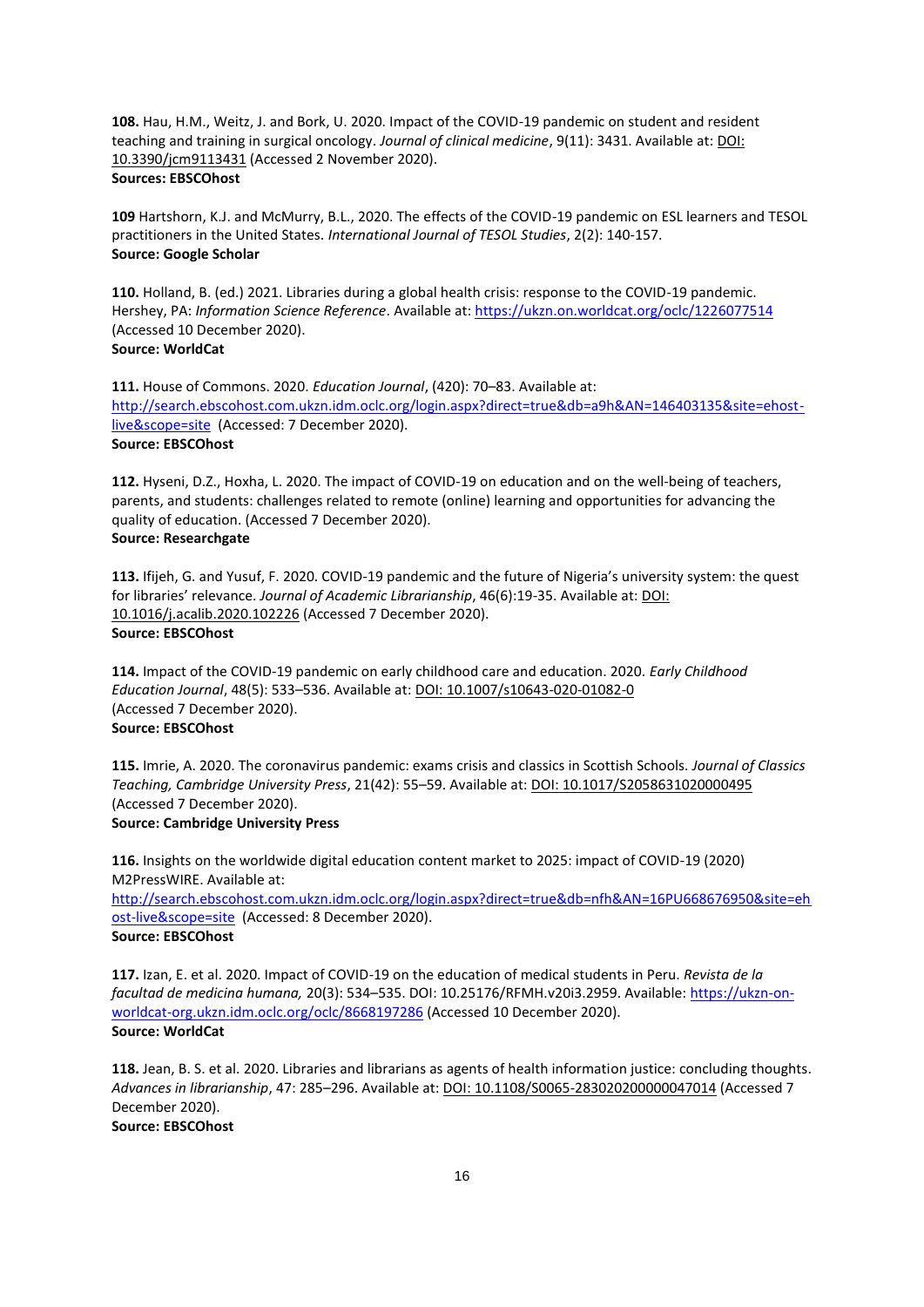**119.** Jena, P.K. 2020. Impact of pandemic COVID-19 on education in India. *International Journal of Current Research,* 12(7): 12582-12586. Available at[: https://ssrn.com/abstract=3691506](https://ssrn.com/abstract=3691506) (Accessed 9 December 2020). **Source: Google**

**120.** Joffe, A. 2020. The COVID-19 crisis: impact and implications: 99-103, Rep. (Karsh E., Ed.). Begin-Sadat Center for Strategic Studies. <https://besacenter.org/wpcontent/uploads/2020/07/MSPS176web.pdf> (Accessed 7 December 2020). **Source: JSTOR**

**121**. Joko, J. et al. 2020. Third International Conference on Vocational Education and Electrical Engineering (ICVEEE) in Effectiveness of mobile learning implementation in increasing student competence and preventing the spread and impact of Covid-19. IEEE: 1–6. Available at: DOI: 10.1109/ICVEE50212.2020.9243238 (Accessed 10 December 2020).

# **Source: WorldCat**

**122.** Khalili, H. and Xyrichis, A. 2020. A longitudinal survey on the impact of the COVID-19 pandemic on interprofessional education and collaborative practice: a study protocol. *Journal of interprofessional care,* 34(5): 691–693. Available at: DOI: 10.1080/13561820.2020.1798901 (Accessed 2 December 2020). **EBSCOhost**

**123.** Kiguli-Malwadde, E. 2020. COVID-19 and its impact on health professions education in Africa. *Africa Health*, 42(4): 12–13. Available at:

[http://search.ebscohost.com.ukzn.idm.oclc.org/login.aspx?direct=true&db=a9h&AN=146662074&site=ehost](http://search.ebscohost.com.ukzn.idm.oclc.org/login.aspx?direct=true&db=a9h&AN=146662074&site=ehost-live&scope=site)[live&scope=site](http://search.ebscohost.com.ukzn.idm.oclc.org/login.aspx?direct=true&db=a9h&AN=146662074&site=ehost-live&scope=site) (Accessed: 8 December 2020).

**Source: JSTOR**

**124.** Kyrilligou, M. 2001. An overview of performance measures in higher education and libraries. *Journal of Library Administration,* 35(4): 7-18. Available at: [https://doi.org/10.1300/j111v35n04\\_03](https://doi.org/10.1300/j111v35n04_03) (Accessed 4 December 2020).

# **Source: Google**

**125.** LaDue, H. 2020. Continuing education and training options. New Hampshire Business Review, 42(21): 32. Available at:

[http://search.ebscohost.com.ukzn.idm.oclc.org/login.aspx?direct=true&db=bwh&AN=146819652&site=ehost](http://search.ebscohost.com.ukzn.idm.oclc.org/login.aspx?direct=true&db=bwh&AN=146819652&site=ehost-live&scope=site)[live&scope=site](http://search.ebscohost.com.ukzn.idm.oclc.org/login.aspx?direct=true&db=bwh&AN=146819652&site=ehost-live&scope=site) (Accessed: 7 December 2020). **Source: EBSCOhost**

**126.** Larger funding cuts for schools in poor areas leave them badly placed to deal with COVID-19 challenges. 2020 *Education Journal*, (424): 20–21. Available at:

[http://search.ebscohost.com.ukzn.idm.oclc.org/login.aspx?direct=true&db=a9h&AN=146540888&site=ehost](http://search.ebscohost.com.ukzn.idm.oclc.org/login.aspx?direct=true&db=a9h&AN=146540888&site=ehost-live&scope=site)[live&scope=site](http://search.ebscohost.com.ukzn.idm.oclc.org/login.aspx?direct=true&db=a9h&AN=146540888&site=ehost-live&scope=site) (Accessed: 7 December 2020).

# **Source: EBSCOhost**

**127.** Lawrence, L. and Wu, J. 2020. China's higher education governance during COVID: a mixed-methods study of policy analysis and student perspectives. Asian Education and Development Studies, Vol. ahead-of-print No. ahead-of-print.

<https://doi-org.ukzn.idm.oclc.org/10.1108/AEDS-05-2020-0115> (Accessed 8 December 2020). **Source: Emerald Insight**

**128.** Lederman, D. 2020. Preparing for a fall without in-person classes. Inside higher education. [https://www.insidehighered.com/digital-learning/article/2020/04/01/preparing-quietly-fall-semester-without](https://www.insidehighered.com/digital-learning/article/2020/04/01/preparing-quietly-fall-semester-without-person-instruction)[person-instruction](https://www.insidehighered.com/digital-learning/article/2020/04/01/preparing-quietly-fall-semester-without-person-instruction) **Source: Google Scholar**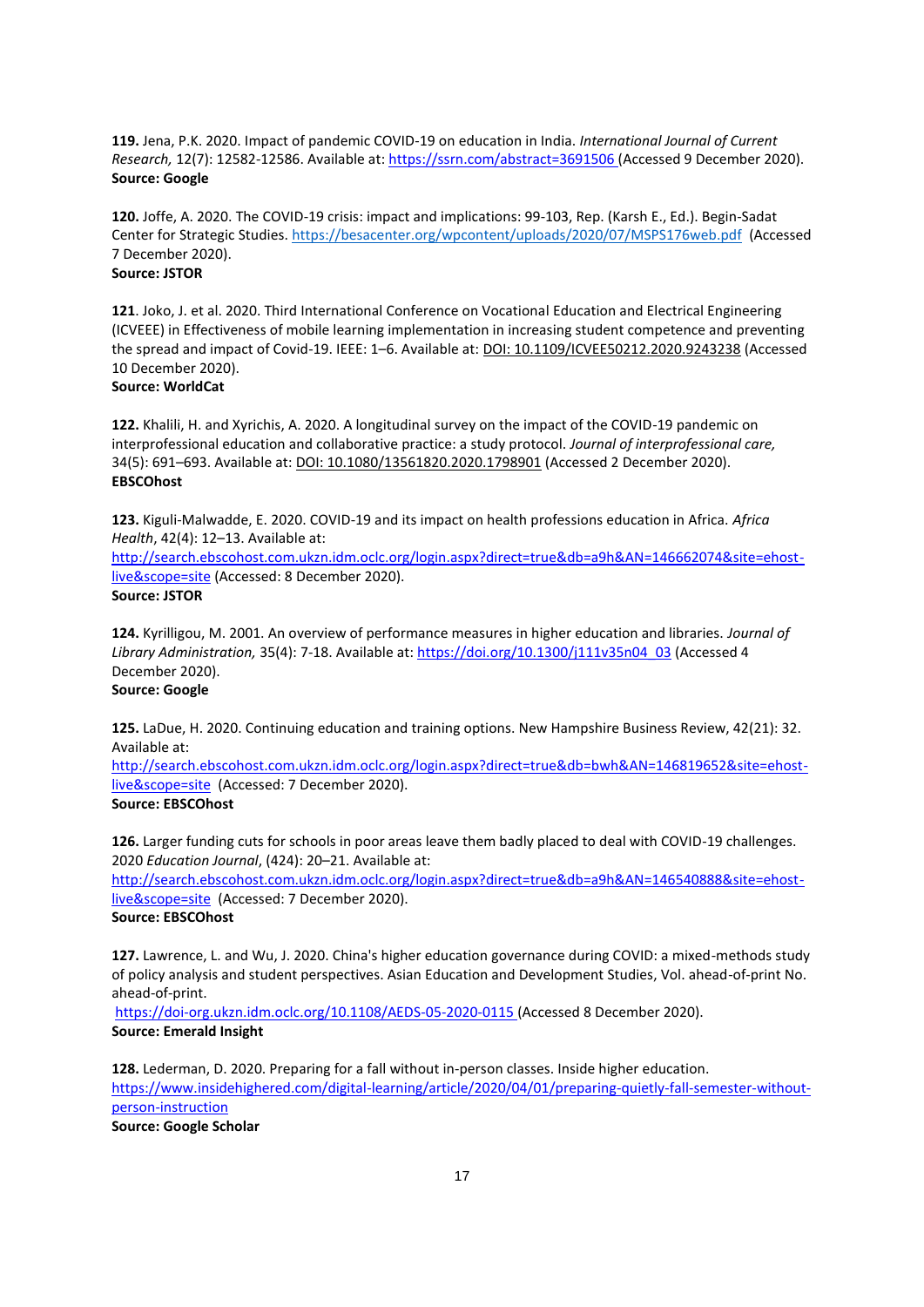**129.** Legg-Jack, D.W. 2020. Readiness for the Fourth Industrial Revolution: experiences of students in practical courses during the COVID-19 pandemic at a University in South Africa: in future of work, work family satisfaction, and employee well-being in the Fourth Industrial Revolution: 12-29. IGI Global. **Source: Google Scholar**

**130.** Let knowledge flow freely: the global nature of higher education is its greatest strength, which is now under threat from the effects of COVID-19: nationalism and industry competition. 2020. *Times Higher Education*, 24(64): 5-21. Available at:

[http://search.ebscohost.com.ukzn.idm.oclc.org/login.aspx?direct=true&db=eue&AN=145735014&site=ehost](http://search.ebscohost.com.ukzn.idm.oclc.org/login.aspx?direct=true&db=eue&AN=145735014&site=ehost-live&scope=site)[live&scope=site](http://search.ebscohost.com.ukzn.idm.oclc.org/login.aspx?direct=true&db=eue&AN=145735014&site=ehost-live&scope=site) (Accessed 7 December 2020).

# **Source: EBSCOhost**

**131.** Levin, D. 2020. Some schools keeping quiet on COVID-19 cases. (Cover story). New York Times, 22 August, A1–A7. Available at:

[http://search.ebscohost.com.ukzn.idm.oclc.org/login.aspx?direct=true&db=a9h&AN=145270628&site=ehost](http://search.ebscohost.com.ukzn.idm.oclc.org/login.aspx?direct=true&db=a9h&AN=145270628&site=ehost-live&scope=site)[live&scope=site](http://search.ebscohost.com.ukzn.idm.oclc.org/login.aspx?direct=true&db=a9h&AN=145270628&site=ehost-live&scope=site) (Accessed 7 December 2020).

# **Source: EBSCOhost**

**132.** Liesman, D. R. et al. 2020. Perspectives from rising fourth year medical students regarding strategies to counteract the effects of COVID-19 on medical education. *Journal of Medical Education and Curricular Development,* 7: 238212052094065–238212052094065. Available at: DOI: 10.1177/2382120520940659 (Accessed 10 December 2020).

# **Source: WorlCat**

**133**. Liguori, E. and Winkler, C. 2020. From offline to online: challenges and opportunities for entrepreneurship education following the COVID-19 pandemic. *Entrepreneurship education and pedagogy,* 3(4): 346–351. Available at: DOI: 10.1177/2515127420916738. (Accessed 7 December 2020). **Source: Google Scholar**

**134.** Lucey C.R. and Johnston S.C 2020.The transformational effects of COVID-19 on medical education, *Journal of the American Medical Association*, 324(11): 1033–1034. Available at: DOI: 10.1001/jama.2020.14136. (Accessed 10 December 2020). **Source: WorldCat**

**135.** Machovec, G. 2020. Pandemic impacts on library consortia and their sustainability. *Journal of library administration,* 60(5): 543–549. Available at: DOI: 10.1080/01930826.2020.1760558 (Accessed 5 December 2020).

# **Source: EBSCOhost**

**136.** Majanja, M. K. 2020. The status of electronic teaching within South African LIS Education. Library management, 41(6/7): 317-337. Available at: **DOI: 10.1108/LM-05-2020-0084** (Accessed 8 December 2020). **Source: EBSCOhost**

**137**. Manzano, D. 2017. The Impact of Inequality on Education in bringing down the educational wall: political regimes, ideology, and the expansion of education. Cambridge: Cambridge University Press**:** 202–235. Available at: DOI: 10.1017/9781139170031.007 (Accessed 5 December 2020). **Cambridge University Press**

**138.** Marangos, J. 2020. Caution with classes: compressed schedules, remote work and grab-and-go meals are all "normal" fall 2020 college experiences. Central Penn Business Journal, 36(28): 22. Available at: [http://search.ebscohost.com.ukzn.idm.oclc.org/login.aspx?direct=true&db=bwh&AN=146215479&site=ehost](http://search.ebscohost.com.ukzn.idm.oclc.org/login.aspx?direct=true&db=bwh&AN=146215479&site=ehost-live&scope=site)[live&scope=site](http://search.ebscohost.com.ukzn.idm.oclc.org/login.aspx?direct=true&db=bwh&AN=146215479&site=ehost-live&scope=site) (Accessed 7 December 2020).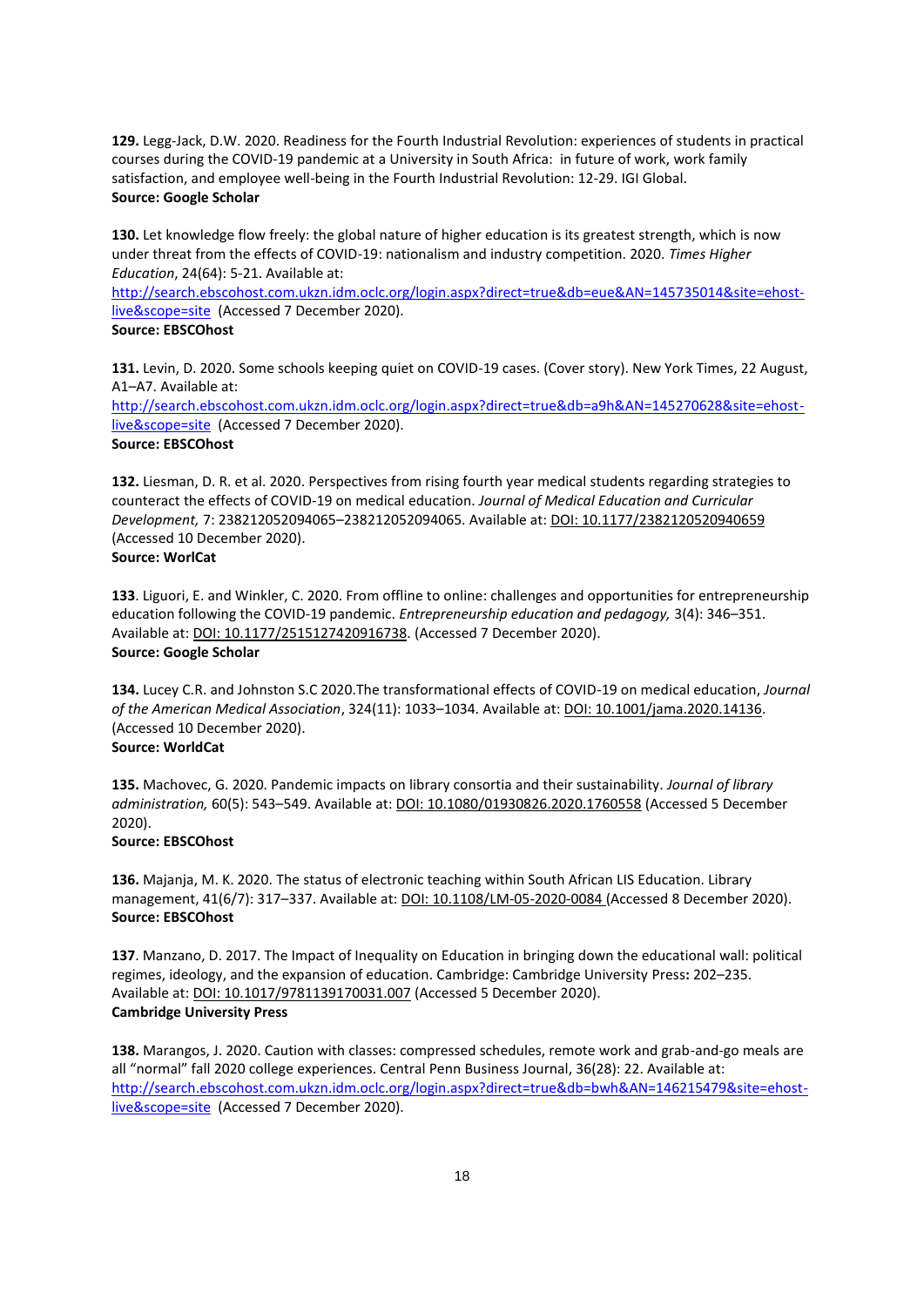**139.** Mbambo-Thata, B. 2020. Responding to COVID-19 in an African university: the case the National University of Lesotho library. *Digital library perspectives,* Vol. ahead-of-print No. ahead-of-print[. https://doi](https://doi-org.ukzn.idm.oclc.org/10.1108/DLP-07-2020-0061)[org.ukzn.idm.oclc.org/10.1108/DLP-07-2020-0061](https://doi-org.ukzn.idm.oclc.org/10.1108/DLP-07-2020-0061) (Accessed 7 December 2020). **Source: Emerald Insight**

**140.** Mclaughlin, H., Scholar, H. and Teater, B. 2020. Social work education in a global pandemic: strategies, reflections, and challenges. *Social Work Education*, 39(8): 975–982. Available at: DOI: 10.1080/02615479.2020.1834545 (Accessed 7 December 2020). **Source: EBSCOhost**

**141.** Meyer, K. A. and Wilson, J. L. 2011. The role of online learning in the emergency plans of flagship institutions. *Online Journal of Distance Learning Administration*, 14 (1): 67-83. Available at: <https://www.learntechlib.org/p/52628/> (Accessed 7 December 2020). **Source: Google Scholar**

**142.** Mhlanga, D. and Moloi, T. 2020. COVID-19 and the digital transformation of education: what are we learning on 4IR in South Africa? *Education Sciences*, 10(18): 110-123. Available at: DOI: 10.3390/educsci10070180 (Accessed 10 December 2020). **Source: WorldCat**

**143.** Moriarty, K. 2020. Collective impacts on a global education emergency: The power of network response. Prospects: 1–5. Available at: DOI: 10.1007/s11125-020-09483-0 (Accessed 7 December 2020). **Source: EBSCOhost**

**144.** Morton-Owens, E. 2020. Facing what's next together. *Information technology & libraries*, 39(2): 1–2. Available at: DOI: 10.6017/ital.v39i2.12383 (Accessed 5 December 2020). **Source: EBSCOhost**

**145.** Muller, M. and Baum, A. C. 2020. The code and COVID-19. *Young children*, 75(4): 72–77. Available at: [http://search.ebscohost.com.ukzn.idm.oclc.org/login.aspx?direct=true&db=eue&AN=145510457&site=ehost](http://search.ebscohost.com.ukzn.idm.oclc.org/login.aspx?direct=true&db=eue&AN=145510457&site=ehost-live&scope=sit)[live&scope=site](http://search.ebscohost.com.ukzn.idm.oclc.org/login.aspx?direct=true&db=eue&AN=145510457&site=ehost-live&scope=sit) (Accessed 7 December 2020). **Source: EBSCOhost**

**146.** Myhill, J. 2020. COVID-19 and the University of Bedfordshire, ALISS Quarterly, 15(4): 20–22. Available at: [http://search.ebscohost.com.ukzn.idm.oclc.org/login.aspx?direct=true&db=lxh&AN=145712907&site=ehost](http://search.ebscohost.com.ukzn.idm.oclc.org/login.aspx?direct=true&db=lxh&AN=145712907&site=ehost-live&scope=site)[live&scope=site](http://search.ebscohost.com.ukzn.idm.oclc.org/login.aspx?direct=true&db=lxh&AN=145712907&site=ehost-live&scope=site) (Accessed 11 December 2020). **Source: EBSCOhost**

**147**. Naidoo, P. and Cartwright, D. 2020. Where to from here? contemplating the impact of covid-19 on South African students and student counselling services in higher education. *Journal of College student psychotherapy*. Available at: DOI: 10.1080/87568225.2020.1842279 (Accessed 8 December 2020). **Source: EBSCOhost**

**148.** Orem, D. 2020. A crisis at our door: can we prepare for a black swan event? Independent School, 79(4): 8– 11. Available at:

[http://search.ebscohost.com.ukzn.idm.oclc.org/login.aspx?direct=true&db=f5h&AN=143820300&site=ehost](http://search.ebscohost.com.ukzn.idm.oclc.org/login.aspx?direct=true&db=f5h&AN=143820300&site=ehost-live&scope=site)[live&scope=site](http://search.ebscohost.com.ukzn.idm.oclc.org/login.aspx?direct=true&db=f5h&AN=143820300&site=ehost-live&scope=site) (Accessed: 7 December 2020). **Source: EBSCOhost**

**149.** Osman, M.E., 2020. Global impact of COVID-19 on education systems: the emergency remote teaching at Sultan Qaboos University. *Journal of Education for Teaching*, 120(12):1-9. Available at: DOI: 10.1080/87568225.2020.1842279 (Accessed 10 December 2020).

**Source: Google Scholar**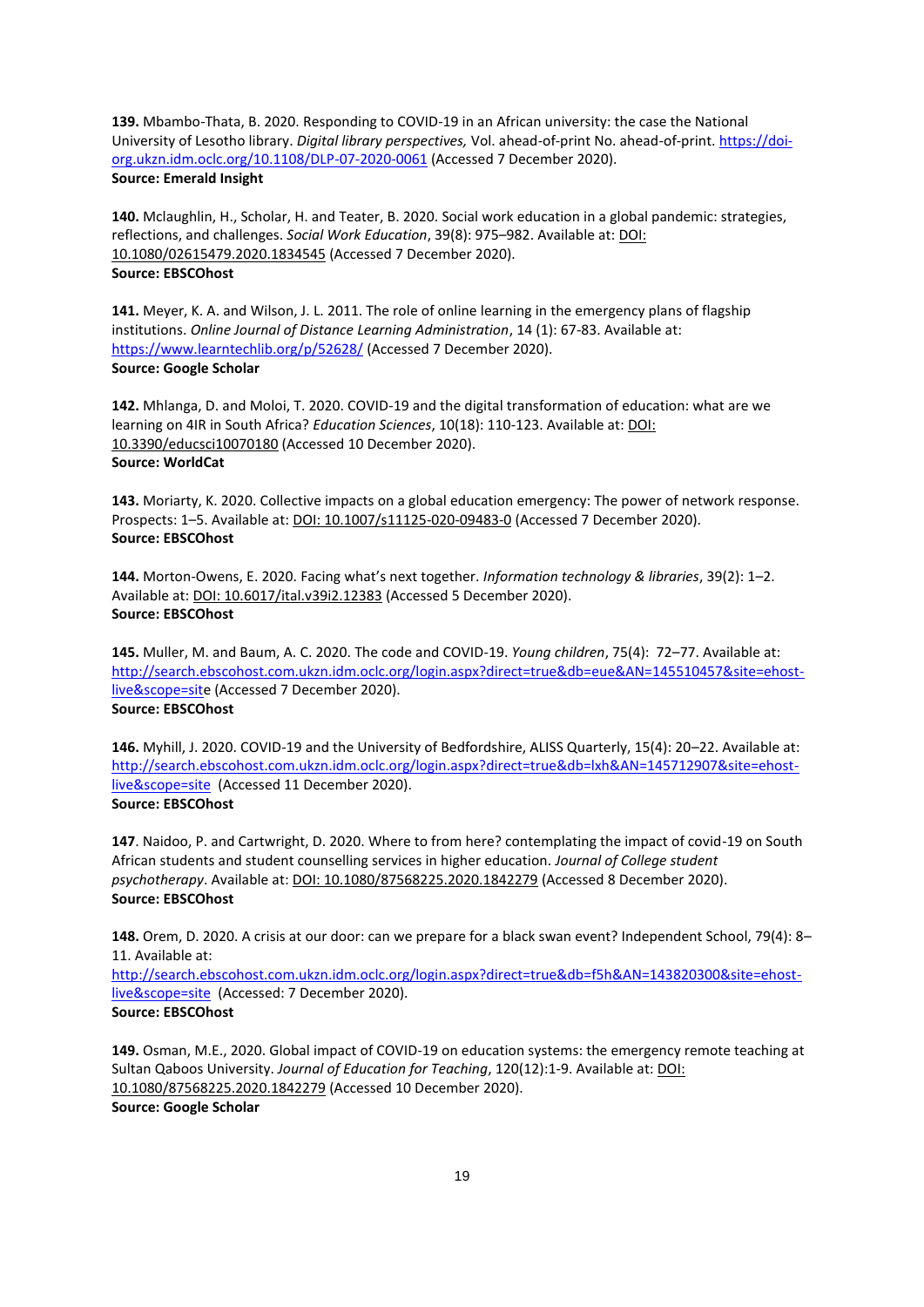**150.** Palmer, K. 2020. Local schools undecided on how to use CARES funds as COVID-19 amplifies financial woes: Wyoming Tribune-Eagle (Cheyenne, WY). Available at: [http://search.ebscohost.com.ukzn.idm.oclc.org/login.aspx?direct=true&db=nfh&AN=2W61061780372&site=e](http://search.ebscohost.com.ukzn.idm.oclc.org/login.aspx?direct=true&db=nfh&AN=2W61061780372&site=ehost-live&scope=site)

[host-live&scope=site](http://search.ebscohost.com.ukzn.idm.oclc.org/login.aspx?direct=true&db=nfh&AN=2W61061780372&site=ehost-live&scope=site) (Accessed 7 December 2020). **Source: EBSCOhost**

**151.** Pan, S. 2020. COVID-19 and the neo-liberal paradigm in higher education: changing landscape: Asian education and development studies. Vol. ahead-of-print No. ahead-of-print. Available at: [https://doi](https://doi-org.ukzn.idm.oclc.org/10.1108/AEDS-06-2020-0129)[org.ukzn.idm.oclc.org/10.1108/AEDS-06-2020-0129](https://doi-org.ukzn.idm.oclc.org/10.1108/AEDS-06-2020-0129) (Accessed 6 December 2020). **Source: Emerald Insight**

**152.** Parker, K. 2020. Immoral: college data reveals discrepancies in casual staff pay during Covid-19 lockdown, (TEM) Times Educational Supplement, (5419): 12–13. Available at: [http://search.ebscohost.com.ukzn.idm.oclc.org/login.aspx?direct=true&db=eue&AN=146163768&site=ehost](http://search.ebscohost.com.ukzn.idm.oclc.org/login.aspx?direct=true&db=eue&AN=146163768&site=ehost-live&scope=site)[live&scope=site](http://search.ebscohost.com.ukzn.idm.oclc.org/login.aspx?direct=true&db=eue&AN=146163768&site=ehost-live&scope=site) (Accessed 7 December 2020). **Source: EBSCOhost**

**153.** Patterson, K.K. et al. 2020. Real-time measurement for effectiveness of novel educational endeavors during the Covid-19 pandemic, *Journal of Dental Education*, 2020 Aug 04. Available at: DOI: 10.1002/jdd.12363 (Accessed 20 December 2020)

# **Source: WorldCat**

**154.** Pomputius, A. 2020. Compassionate computing in the time of COVID-19: interview with Laurie N. Taylor. Medical reference services quarterly, 39(4), pp. 399–405. Available at: doi: 10.1080/02763869.2020.1826232 (Accessed 10 December 2020).

**Source: WorldCat**

**155.** Qi, G. Y., Wang, S. and Dai, C. 2020. Chinese students abroad during the COVID crisis: challenges and opportunities. Global-e: *A Global Studies Journal*, 13(65), p. N.PAG. Available at: [http://search.ebscohost.com.ukzn.idm.oclc.org/login.aspx?direct=true&db=a9h&AN=146120355&site=ehost](http://search.ebscohost.com.ukzn.idm.oclc.org/login.aspx?direct=true&db=a9h&AN=146120355&site=ehost-live&scope=site)[live&scope=site](http://search.ebscohost.com.ukzn.idm.oclc.org/login.aspx?direct=true&db=a9h&AN=146120355&site=ehost-live&scope=site) (Accessed 6 December 2020). **Source: EBSCOhost**

**156.** Rezapour-Nasrabad R 2020. Effects of COVID-19 on higher education: challenges and responses. *Pakistan Journal of Medical and Health Sciences*, 14(3): 1366–1370. (Accessed 10 December 2020). **Source: WorldCat**

**157.** Rocha, F. 2020. A report on preparing the council on East Asian libraries (CEAL) statement on collection development and acquisition amid the COVID- 19 pandemic in collaboration with the North American Coordinating Council on Japanese Library Resources (NCC) and the Society of Chinese Studies Librarians (SCSL). *Journal of East Asian Libraries*, (171): 30–47. Available at:

[http://search.ebscohost.com.ukzn.idm.oclc.org/login.aspx?direct=true&db=lxh&AN=146864048&site=ehost](http://search.ebscohost.com.ukzn.idm.oclc.org/login.aspx?direct=true&db=lxh&AN=146864048&site=ehost-live&scope=site)[live&scope=site](http://search.ebscohost.com.ukzn.idm.oclc.org/login.aspx?direct=true&db=lxh&AN=146864048&site=ehost-live&scope=site) (Accessed: 11 December 2020).

# **Source: EBSCOhost**

**158.** Rizun, M. and Strzelecki, A. 2020. Student experiences during the pandemic pivot: *International Journal of Environmental Research and Public Health,* 17(18). Available at: DOI: 10.3390/ijerph17186468 (Accessed 5 December 2020).

# **Source: EBSCOhost**

**159.** Sandhu, P. and de Wolf, M. 2020. The impact of COVID-19 on the under graduate medical curriculum, Medical Education Online, 25. Available at:<https://ukzn-on-worldcat-org.ukzn.idm.oclc.org/oclc/8631985939> (Accessed 10 December 2020). **Source: WorldCat**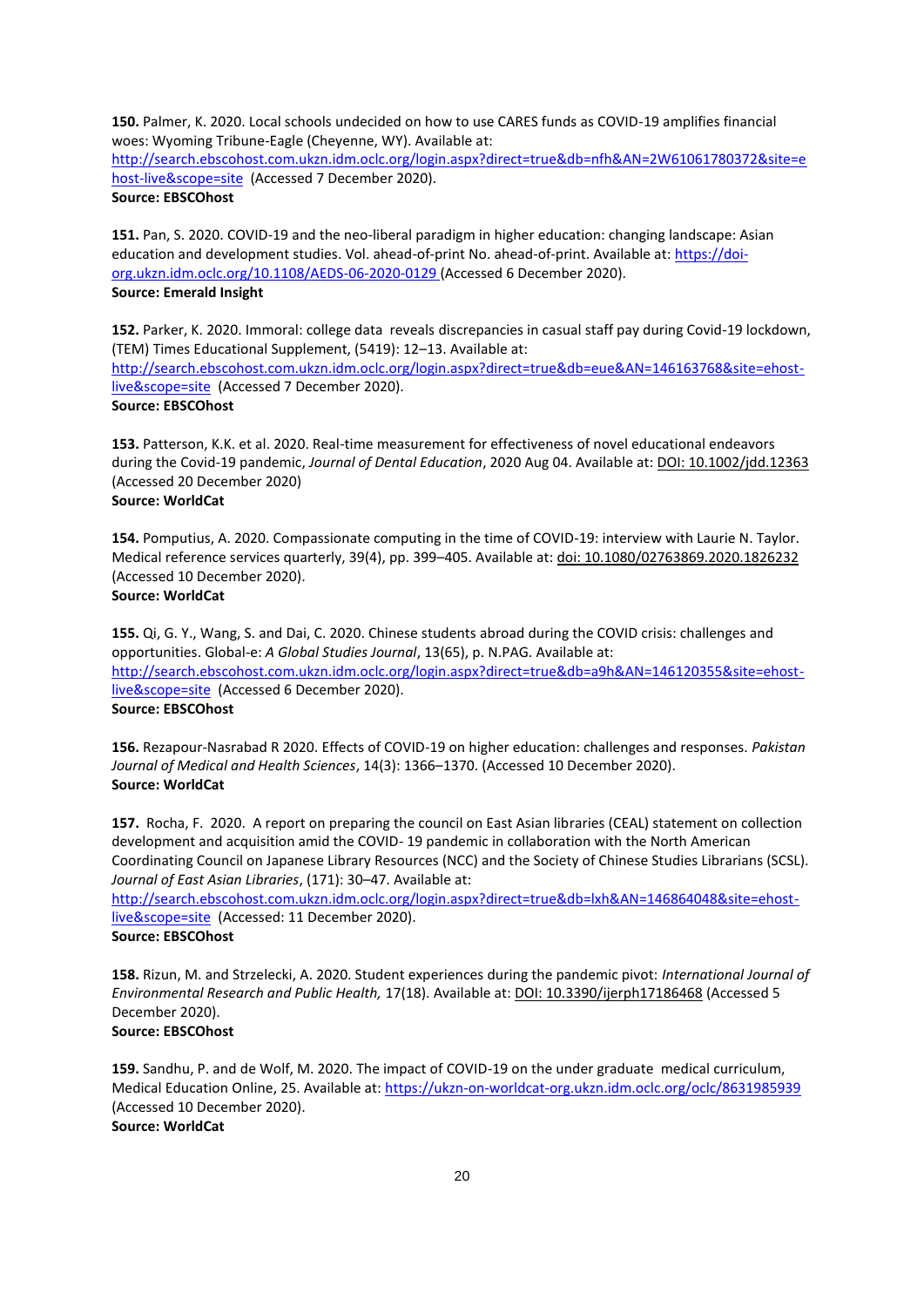**160.** Sari, T. and Nayır, F. 2020. Challenges in distance education during the (COVID- 19) pandemic period. Qualitative research in education (2014-6418), 9(3): 328–360. Available at: DOI: 10.17583/qre.2020.5872 (Accessed 10 December 2020). **Source:EBSCOhost**

**161**. Sener, J. (2010). Why online education will attain full scale. *Journal of Asynchonous Learning Networks,* 14 (4), 3–16. Available at: 2[6https://eric.ed.gov26id=EJ909907](https://eric.ed.gov26id=ej909907/) (Accessed 10 December 2020). **Source: Google Scholar** 

**162.** Shaw, J. T. 2020. Covid-19 era music education: what choral teachers can carry forward. Kodaly Envoy, 46(4): 5–7. Available at:

[http://search.ebscohost.com.ukzn.idm.oclc.org/login.aspx?direct=true&db=eue&AN=145025457&site=ehost](http://search.ebscohost.com.ukzn.idm.oclc.org/login.aspx?direct=true&db=eue&AN=145025457&site=ehost-live&scope=site)[live&scope=site](http://search.ebscohost.com.ukzn.idm.oclc.org/login.aspx?direct=true&db=eue&AN=145025457&site=ehost-live&scope=site) (Accessed: 7 December 2020).

# **Source: EBSCOhost**

**163.** Shetty, S. et al. 2020. Academic crisis during COVID 19: online classes, a panacea for imminent doctors. Indian journal of otolaryngology and head and neck surgery: official publication of the Association of Otolaryngologists of India, 57(26):1-5. Available at: DOI: 10.1007/s12070-020-02224-x (Accessed 11 December 2020).

## **Source: EBSCOhost**

**164.** Skoyles, A. and Williams, P. 2020. Supporting students during COVID-19 : the LSBU experience. ALISS Quarterly, 15(4): 13–15. Available at: [http://search.ebscohost.com.ukzn.idm.oclc.org/login.aspx?direct=true&db=lxh&AN=145712905&site=ehost](http://search.ebscohost.com.ukzn.idm.oclc.org/login.aspx?direct=true&db=lxh&AN=145712905&site=ehost-live&scope=site)[live&scope=site](http://search.ebscohost.com.ukzn.idm.oclc.org/login.aspx?direct=true&db=lxh&AN=145712905&site=ehost-live&scope=site) (Accessed 11 December 2020). **Source: EBSCOhost**

**165.** Smigelski, M, Movassaghi, M & Small, A. 2020. Urology virtual education programs during the COVID-19 pandemic. *Current urology reports*, 21(12): 50-71. Available at:

[http://search.ebscohost.com.ukzn.idm.oclc.org/login.aspx?direct=true&db=mnh&AN=33090272&site=ehost](http://search.ebscohost.com.ukzn.idm.oclc.org/login.aspx?direct=true&db=mnh&AN=33090272&site=ehost-live&scope=site)[live&scope=site](http://search.ebscohost.com.ukzn.idm.oclc.org/login.aspx?direct=true&db=mnh&AN=33090272&site=ehost-live&scope=site) (Accessed 7 December 2020).

# **Source: EBSCOhost**

**166.** Spaull, N. and Van der Berg, S. 2020. Counting the cost: COVID-19 school closures in South Africa and its impact on children. *South African Journal of Childhood Education*, 10(1): 93-119. Available at: DOI: 10.4102/sajce.v10i1.924. (Accessed 10 December 2020). **Source: WorldCat**

**167.** Srivastava, V. et al. 2020. Utility of real-time online teaching during COVID era among surgery postgraduates. *Indian journal of surgery*, 82(5): 762–768. Available at: DOI: 10.1007/s12262-020-02592-2 (Accessed 7 December 2020). **Source: EBSCOhost** 

**168.** Sun, Z. et al. 2020. Community venue exposure: risk estimator for the COVID-19 pandemic. *Health and place*, 66. Available at: DOI: 10.1016/j.healthplace.2020.10245 (Accessed 11 December 2020). **Source: WorldCat**

**169.** Rafiq, M. et al. 2020. University libraries response to COVID-19 pandemic: a developing country perspective. *The Journal of Academic Librarianship*, 47(1):23-37. Available at: DOI: 10.1016/j.acalib.2020.102280 (Accessed 10 December 2020). **Source: EBSCOhost**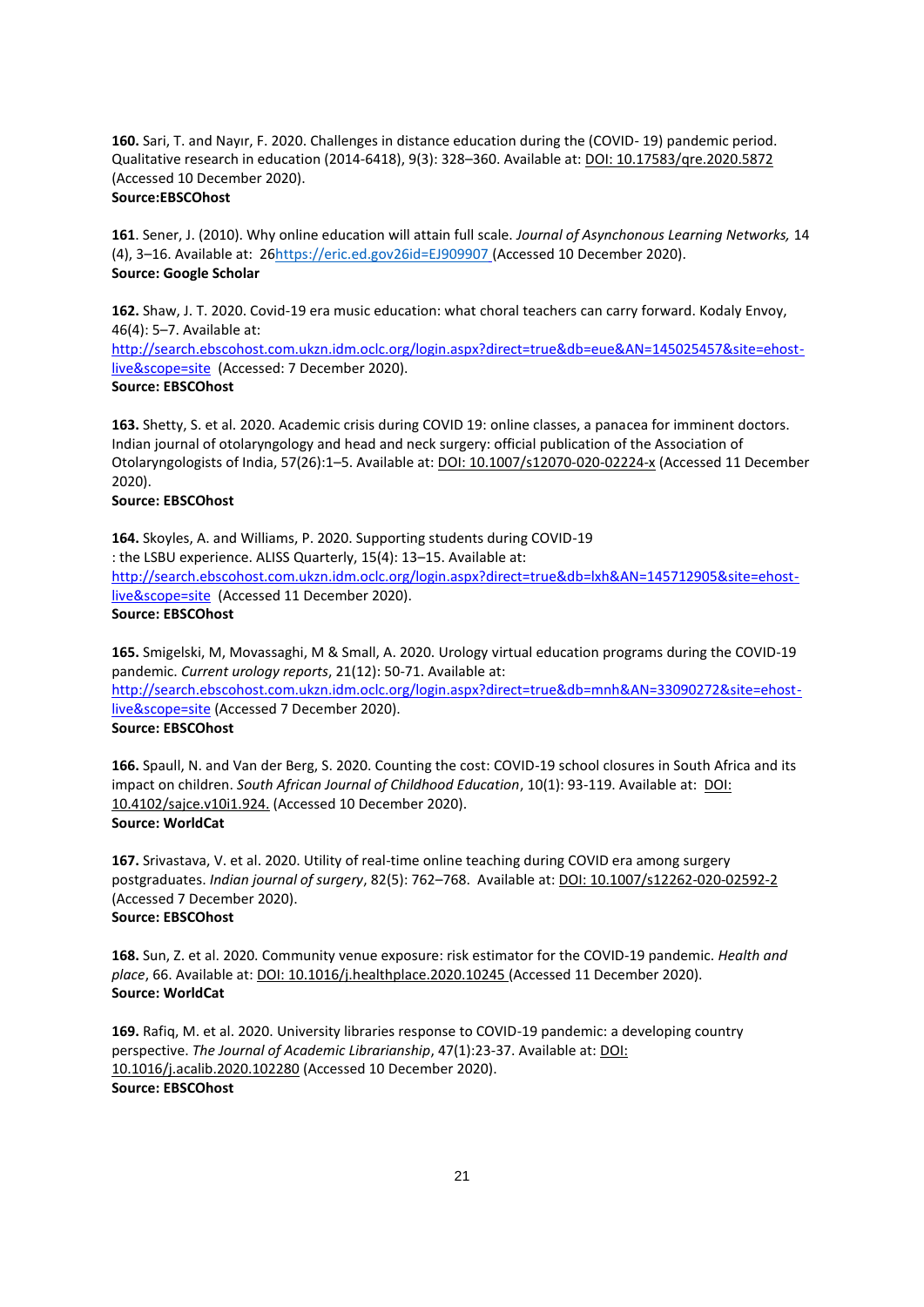**170.** Ramrathan, L. 2020. School curriculum in South Africa in the COVID-19 context: an opportunity for education for relevance. Prospects. Available[: https://doi.org/10.1007/s11125-020-09490-1](https://doi.org/10.1007/s11125-020-09490-1) (Accessed 7 December 2020).

# **Source: Google Scholar**

**171.** Ravi, K. S. 2020. Dead body management in times of COVID-19 and its potential impact on the availability of cadavers for medical education in India. *Anatomical sciences education*, 13(3): 316–317. Available at: DOI: 10.1002/ase.1962 (Accessed 7 December 2020). **Source: EBSCOhost**

**172.** Sharma, S. 2020. COVID-19 has left students with uncertain future. Hindustan Times, 30 November. Available at:

[http://search.ebscohost.com.ukzn.idm.oclc.org/login.aspx?direct=true&db=nfh&AN=2W63033020455&site=e](http://search.ebscohost.com.ukzn.idm.oclc.org/login.aspx?direct=true&db=nfh&AN=2W63033020455&site=ehost-live&scope=site) [host-live&scope=site](http://search.ebscohost.com.ukzn.idm.oclc.org/login.aspx?direct=true&db=nfh&AN=2W63033020455&site=ehost-live&scope=site) (Accessed: 7 December 2020). **Source: EBSCOhost**

**173.** Schmidt, B. 2020. Evidence and education in a post-truth and post-COVID world. *Journal & proceedings of the Royal Society of New South Wales*, 153(1), pp. 4–13. Available at:

[http://search.ebscohost.com.ukzn.idm.oclc.org/login.aspx?direct=true&db=a9h&AN=145102923&site=ehost](http://search.ebscohost.com.ukzn.idm.oclc.org/login.aspx?direct=true&db=a9h&AN=145102923&site=ehost-live&scope=site)[live&scope=site](http://search.ebscohost.com.ukzn.idm.oclc.org/login.aspx?direct=true&db=a9h&AN=145102923&site=ehost-live&scope=site) (Accessed: 6 December 2020).

# **Source: EBSCOhost**

**174.** Sintema, E. J. 2020. Effect of COVID-19 on the performance of grade 12 students: implications for STEM education. *Eurasia Journal of Mathematics, Science and Technology Education*, 16(7):89-113. Available at: DOI: 10.29333/ejmste/7893 (Accessed 10 December 2020). **Source: WorldCat**

**175.** Stasel, R. S. 2020. Learning to walk all over again: insights from some international school educators and school leaders in South, Southeast and East Asia during the COVID Crisis. International Studies in Educational Administration (Commonwealth Council for Educational Administration & Management (CCEAM)), 48(3): 95–

#### 101. Available at:

[http://search.ebscohost.com.ukzn.idm.oclc.org/login.aspx?direct=true&db=a9h&AN=146253726&site=ehost](http://search.ebscohost.com.ukzn.idm.oclc.org/login.aspx?direct=true&db=a9h&AN=146253726&site=ehost-live&scope=site)[live&scope=site](http://search.ebscohost.com.ukzn.idm.oclc.org/login.aspx?direct=true&db=a9h&AN=146253726&site=ehost-live&scope=site) (Accessed 6 December 2020).

# **Source: EBSCOhost**

**176.** Tabatabai, S. 2020. COVID-19 impact and virtual medical education. J*ournal of Advances in Medical Education & Professionalism*, 8(3):140-143. Available at: DOI: 10.30476/jamp.2020.86070.1213 (Accessed 6 December 2020).

# **Source: EBSCOhost**

**177.** Tammaro, A.M. 2020. COVID-19 and libraries in Italy. *International Information & Library Review,* 52(3): 216-220. Available at: DOI: 10.29333/ejmste/7893 (Accessed 10 December 2020). **Source: Google Scholar**

**178.** Tartavulea, C. V. et al. 2020. Online teaching practices and the effectiveness of the educational process in the wake of the COVID-19 pandemic. www.amfiteatrueconomic.ro, 22(55): 920-920. Available at: DOI: 10.24818/EA/2020/55/920 Accessed 20 December 2020). **Source: WorldCat**

**179.** Tan, H. R. et al. 2020. How chemists achieve active learning online during the COVID-19 pandemic: using the community of inquiry (coi) framework to support remote teaching. *Journal of Chemical Education,* 97(9): 2512–2518. Available at: DOI: 10.1021/acs.jchemed.0c00541 (Accessed 10 December 2020). **Source: WorldCat**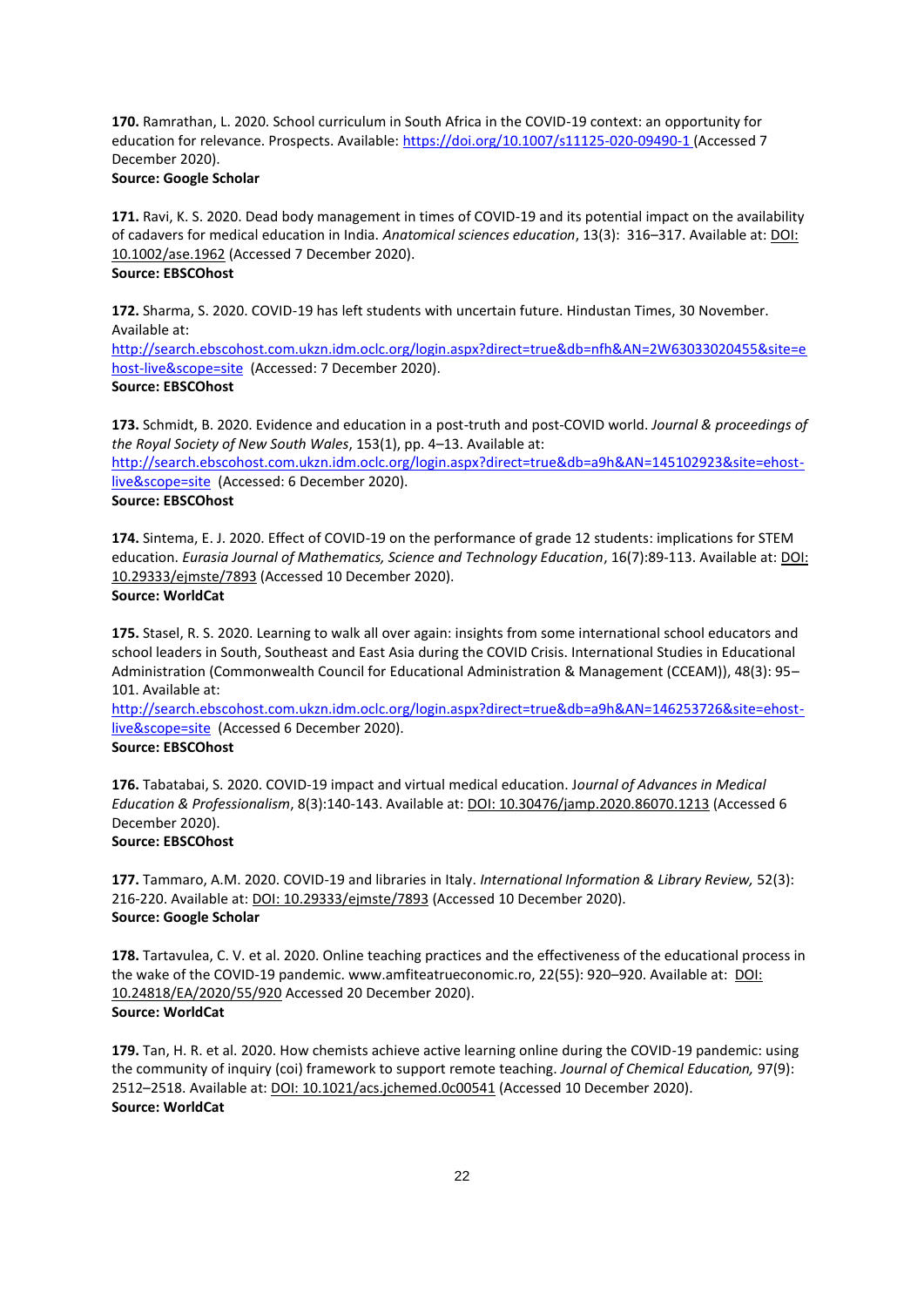**180.** Technavio Research (8AD): analysis on impact of COVID-19: PC peripherals market 2020-2024: rise in digitalization in education institutions to boost the market growth. Technavio Business Wire (English), 2020. Available at:

[http://search.ebscohost.com.ukzn.idm.oclc.org/login.aspx?direct=true&db=bwh&AN=bizwire.bw860233&site](http://search.ebscohost.com.ukzn.idm.oclc.org/login.aspx?direct=true&db=bwh&AN=bizwire.bw860233&site=ehost-live&scope=site) [=ehost-live&scope=site](http://search.ebscohost.com.ukzn.idm.oclc.org/login.aspx?direct=true&db=bwh&AN=bizwire.bw860233&site=ehost-live&scope=site) (Accessed: 7 December 2020). **Source: EBSCOhost**

**181.** Temiz, S. and Salelkar, L.P. 2020. Innovation during crisis: exploring reaction of Swedish university libraries to COVID-19. *Digital library perspectives*, Vol. ahead-of-print No. ahead-of-print. Available at: [https://doi](https://doi-org.ukzn.idm.oclc.org/10.1108/DLP-05-2020-0029)[org.ukzn.idm.oclc.org/10.1108/DLP-05-2020-0029](https://doi-org.ukzn.idm.oclc.org/10.1108/DLP-05-2020-0029)

(Accessed 7 December 2020). **Source: Emerald Insight**

**182.** Tezel Yalkut, D. 2020. The effect of COVID-19 on different generations in terms of education. *Social Sciences Studies Journal,* 6(66), 3186–3193. Available at: DOI: 10.26449/sssj.2441 (Accessed 10 December 2020).

**Source: WorldCat**

**183**. Theoret, C. and Ming, X. 2020. Our education, our concerns: The impact on medical student education of COVID‐19. *Med Educ*, 54: 591-592. Available at: <https://doi-org.ukzn.idm.oclc.org/10.1111/medu.14181> (Accessed 11 December 2020).

# **Source: Wiley Online Collection**

**184.** Torda, A. 2020. How COVID‐19 has pushed us into a medical education revolution. *Internal Medicine*  Journal, 50: 1150-1153 . Available at:<https://doi-org.ukzn.idm.oclc.org/10.1111/imj.14882>(Accessed 10 December 2020).

# **Source: Wiley Online Collection**

**185.** UCU launches COVID monitoring in colleges and universities. 2020. *Education Journal*, 4(24):15-34. Available at:

[http://search.ebscohost.com.ukzn.idm.oclc.org/login.aspx?direct=true&db=eue&AN=146540884&site=ehost](http://search.ebscohost.com.ukzn.idm.oclc.org/login.aspx?direct=true&db=eue&AN=146540884&site=ehost-live&scope=site)[live&scope=site](http://search.ebscohost.com.ukzn.idm.oclc.org/login.aspx?direct=true&db=eue&AN=146540884&site=ehost-live&scope=site) (Accessed 7 December 2020). **Source: EBSCOhost**

**186.** Van der Aalst, W., Hinz, O. and Weinhardt, C. 2020. Impact of COVID-19 on research and education. Business & Information Systems Engineering. *The International Journal of WIRTSCHAFTSINFORMATIK*, 62(6): 463–466. Available:<https://ukzn-on-worldcat-org.ukzn.idm.oclc.org/oclc/8646223027>(Accessed 10 December 2020).

# **Source: WorldCat**

**187.** Van Wyk, M.M. 2020. Academic support under COVID-19 lockdown: what students think of online support e-tools in an ODeL course. *Interactive technology and smart education*, Vol. ahead-of-print No. aheadof-print. Available at:<https://doi-org.ukzn.idm.oclc.org/10.1108/ITSE-08-2020-0121> (Accessed 7 December 2020).

# **Source: Emerald Insight**

**188.** Varma, A. and Jafri, M.S. 2020. COVID-19 responsive teaching of undergraduate architecture programs in India: learnings for post-pandemic education. *Archnet-IJAR*, Vol. ahead-of-print No. ahead-of-print. Available at:<https://doi-org.ukzn.idm.oclc.org/10.1108/ARCH-10-2020-0234> (Accessed 11 December 2020). **Source: Emerald Insight**

**189.** Vollbrecht, P. J. and Porter-Stransky, K.A. and Lackey-Cornelison, W.L. 2020. Lessons learned while creating an effective emergency remote learning environment for students during the Covid-19 pandemic.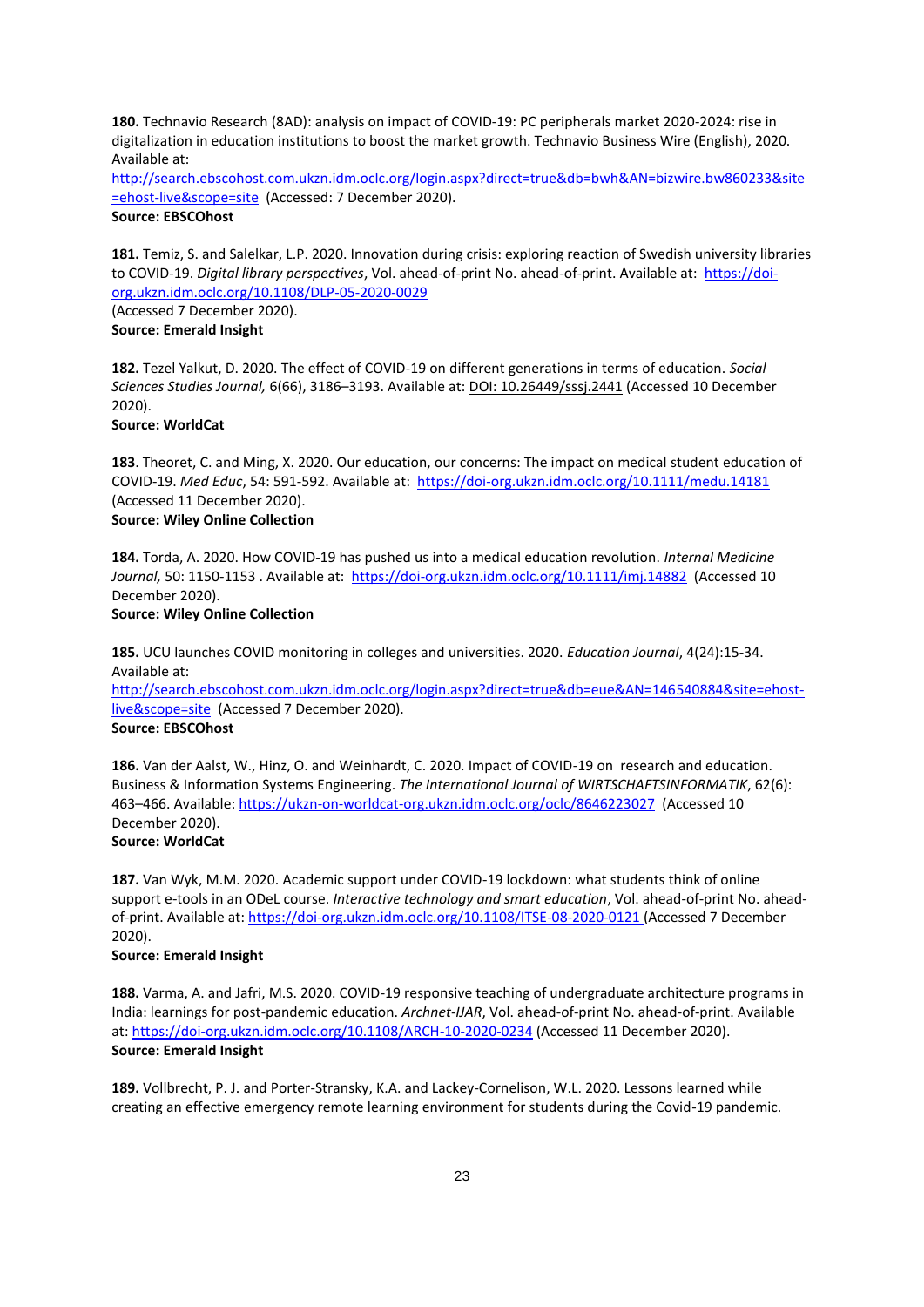*Advances in Physiology Education*, 44(4): 722–725. Available at: DOI: 10.1152/advan.00140.2020 (Accessed 10 December 2020). **Source: WorldCat**

**190.** Weekly written PQs. 2020. *Education parliamentary monitor*, 9(50): 1–60. Available at: [http://search.ebscohost.com.ukzn.idm.oclc.org/login.aspx?direct=true&db=a9h&AN=146540358&site=ehost](http://search.ebscohost.com.ukzn.idm.oclc.org/login.aspx?direct=true&db=a9h&AN=146540358&site=ehost-live&scope=site)[live&scope=site](http://search.ebscohost.com.ukzn.idm.oclc.org/login.aspx?direct=true&db=a9h&AN=146540358&site=ehost-live&scope=site) (Accessed: 7 December 2020). **Source: EBSCOhost**

**191.** Weeks, A. et al. 2020. UNLV health sciences library's initial response to the COVID-19 pandemic: how a versatile environment, online technologies, and liaison expertise prepared library faculty in supporting its user communities. *Medical reference services quarterly*, 39(4): 344–358. Available at: DOI: 10.1080/02763869.2020.1826197 (Accessed 10 December 2020). **Source: WorldCat**

**192.** Weissman, S. 2020. A vision of change. *Diverse issues in higher education*, 37(11): 17–19. Available: [http://search.ebscohost.com.ukzn.idm.oclc.org/login.aspx?direct=true&db=f5h&AN=144604198&site=ehost](http://search.ebscohost.com.ukzn.idm.oclc.org/login.aspx?direct=true&db=f5h&AN=144604198&site=ehost-live&scope=site)[live&scope=site](http://search.ebscohost.com.ukzn.idm.oclc.org/login.aspx?direct=true&db=f5h&AN=144604198&site=ehost-live&scope=site) (Accessed: 7 December 2020). **Source: EBSCOhost**

**193.** Wyse, A. E. et al. 2020. The potential impact of COVID-19 on student learning and how schools can respond. *Educational measurement. Issues and Practice*, 39(3): 60–64. Available at: DOI: 10.1111/emip.12357 (Accessed 10 December 2020). **Source: WorldCat**

**194.** Wood, S. 2020. Seeing stars: diverse issues in higher education, 37(11): 11–13. Available at: [http://search.ebscohost.com.ukzn.idm.oclc.org/login.aspx?direct=true&db=f5h&AN=144604196&site=ehost](http://search.ebscohost.com.ukzn.idm.oclc.org/login.aspx?direct=true&db=f5h&AN=144604196&site=ehost-live&scope=site)[live&scope=site](http://search.ebscohost.com.ukzn.idm.oclc.org/login.aspx?direct=true&db=f5h&AN=144604196&site=ehost-live&scope=site) (Accessed: 7 December 2020). **Source: EBSCOhost**

**195.** Wu, D.T., 2020. The impact of COVID‐19 on dental education in North America: where do we go next?. *Eur J Dent Educ*. 24: 825– 827. Available at: <https://doi-org.ukzn.idm.oclc.org/10.1111/eje.12561JOURNAL> FULL NAME (Accessed 10 December 2020). **Source: Wiley Online Collection**

**196.** Yadav, B. 2020. Psychological and social effect of pandemic COVID-19 on education system. Globus. *International Journal of Management & IT*, 11(2): 28–28. Available at: DOI: 10.46360/globus.mgt.120201006 (Accessed 10 December 2020).

# **Source: WorldCat**

**197.** Yorio, K. 2020. Libraries lost. *School Library Journal*, 66(8): 12–13. Available at: [http://search.ebscohost.com.ukzn.idm.oclc.org/login.aspx?direct=true&db=lxh&AN=144738663&site=ehost](http://search.ebscohost.com.ukzn.idm.oclc.org/login.aspx?direct=true&db=lxh&AN=144738663&site=ehost-live&scope=site)[live&scope=site](http://search.ebscohost.com.ukzn.idm.oclc.org/login.aspx?direct=true&db=lxh&AN=144738663&site=ehost-live&scope=site) (Accessed: 7 December 2020). **Source: EBSCOhost**

**198.** Yuan, Y., He, X. and Duan, W. 2020. A reflection on the current China social work education in the combat with COVID-19. *Social Work Education*, 39(8): 1019–1026. Available at: DOI: 10.1080/02615479.2020.1821637 (Accessed 8 December 2020). **Source: EBSCOhost**

**199.** Zalaznick, M. 2020. How data and district report cards can aid schools' COVID recovery. *District administration*, 56(8): 13-32. Available at:

[http://search.ebscohost.com.ukzn.idm.oclc.org/login.aspx?direct=true&db=a9h&AN=145380171&site=ehost](http://search.ebscohost.com.ukzn.idm.oclc.org/login.aspx?direct=true&db=a9h&AN=145380171&site=ehost-live&scope=site)[live&scope=site](http://search.ebscohost.com.ukzn.idm.oclc.org/login.aspx?direct=true&db=a9h&AN=145380171&site=ehost-live&scope=site) (Accessed: 7 December 2020).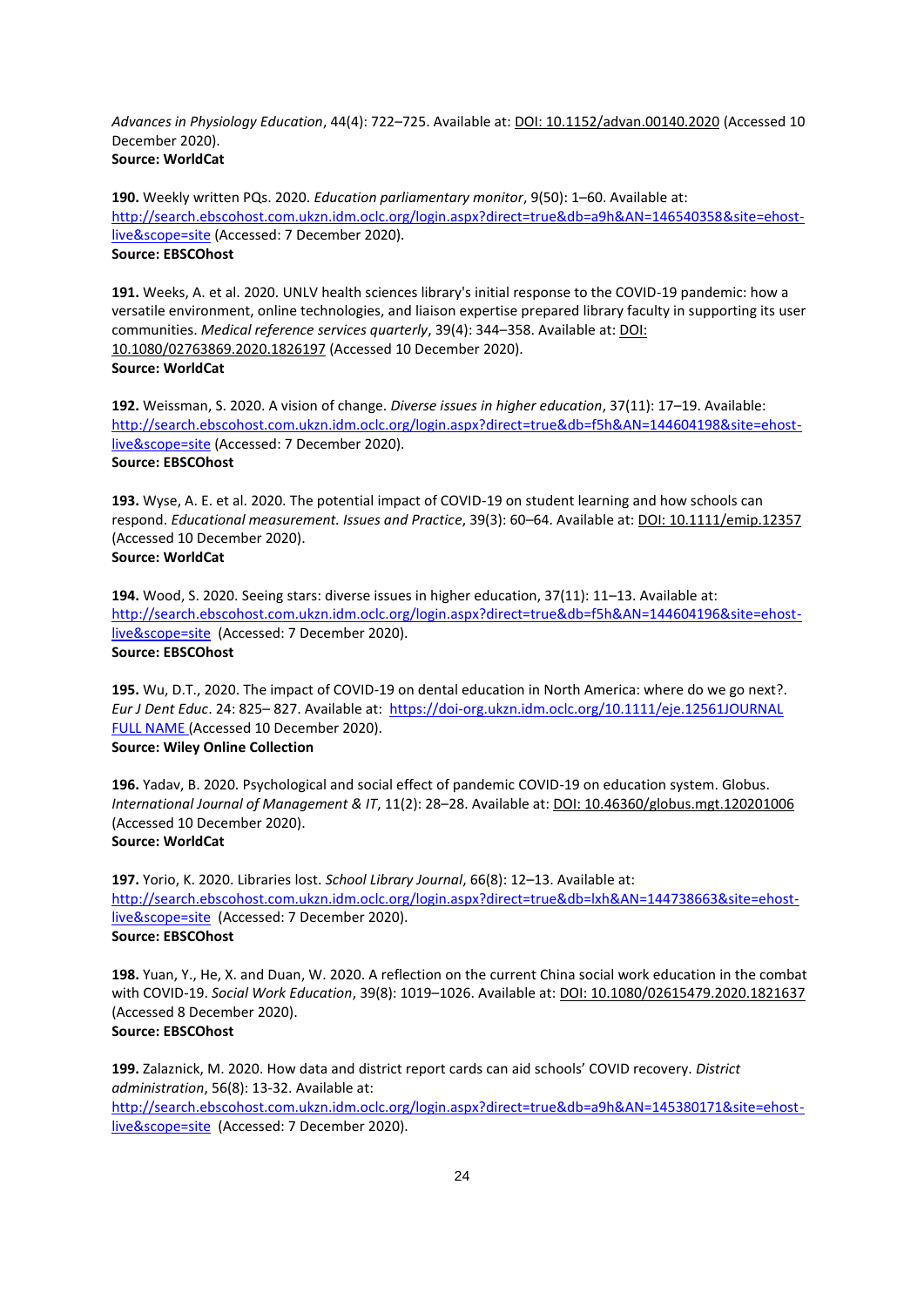#### **Source: EBSCOhost**

**200**. Zawacki, R.O. 2020. The current state and impact of COVID‐19 on digital higher education in Germany: human behavior and emerging technologies. Available at: **DOI: 10.1002/hbe2.238** (Accessed 8 December 2020).

#### **Source: EBSCOhost**

**201.** Zheng, F., Khan, N. A. and Hussain, S. 2020. The COVID-19 pandemic and digital higher education: exploring the impact of proactive personality on social capital through internet self-efficacy and online interaction quality. *Children and Youth Services Review*, 23(3): 119-133. Available at: DOI: 10.1016/j.childyouth.2020.105694 (Accessed 11 December 2020). **Source: WorldCat**

#### **ELECTRONIC SOURCES**

**202**. ACPE. 2020. Accreditation council for pharmacy education, 4(1): 58-72. Available at: [https://www.acpe](https://www.acpe-accredit.org/faq-item/saudi-arabia/)[accredit.org/faq-item/saudi-arabia/](https://www.acpe-accredit.org/faq-item/saudi-arabia/) (Accessed 4 December 2020). **Source: Google Scholar**

**203.** Albert Shanker Institute (ASI). 2020. Panel on coronavirus pandemic and K-12 education funding (Expert Presenters: Pedro Noguera, Sylvia Allegretto, Bruce Baker; Randi Weingarten) (webinar). April 24, 2020. Available at: DOI: 10.26449/sssj.2441 (Accessed 4 December 2020). **Source: Google.com**

**204.** Altstadt, D. et al. 2020. Expanding high-quality work-based learning. Policy Brief, Education Commission of the States. Education Commission of the States. Available at:

http://search.ebscohost.com.ukzn.idm.oclc.org/login.aspx?direct=true&db=eric&AN=ED607340&site=ehostlive&scope=site (Accessed 7 December 2020). **Source: EBSCOhost**

**205.** American Academy of Pediatrics. 2020. COVID-19 planning considerations: guidance for school re-entry: critical updates on COVID-19: clinical guidance. June 25, 2020. (Accessed 4 December 2020). **Source: Google.com**

**206.** American Federation of Teachers (AFT). 2020. A plan to safely reopen America's schools and communities: guidance for imagining a new normal for public education: public health and our economy in the age of COVID-19. (Accessed 4 December 2020). **Source: Google.com**

**207.** American federation of teachers (AFT). 2020b. A time to act: the importance of investment in public education and other state and local services in the time of COVID-19. (Accessed 4 December 2020). **Source: Google.com**

**208.** Andrew, A. et al. 2020). Learning during the lockdown: real-time data on Children's experiences during home learning (IFS Briefing Note BN288) [online]. Available at: https://www.ifs.org.uk/uploads/BN288- Learning-during-the-lockdown- 1.pdf (Accessed 5 December 2020). **Source: Google.com**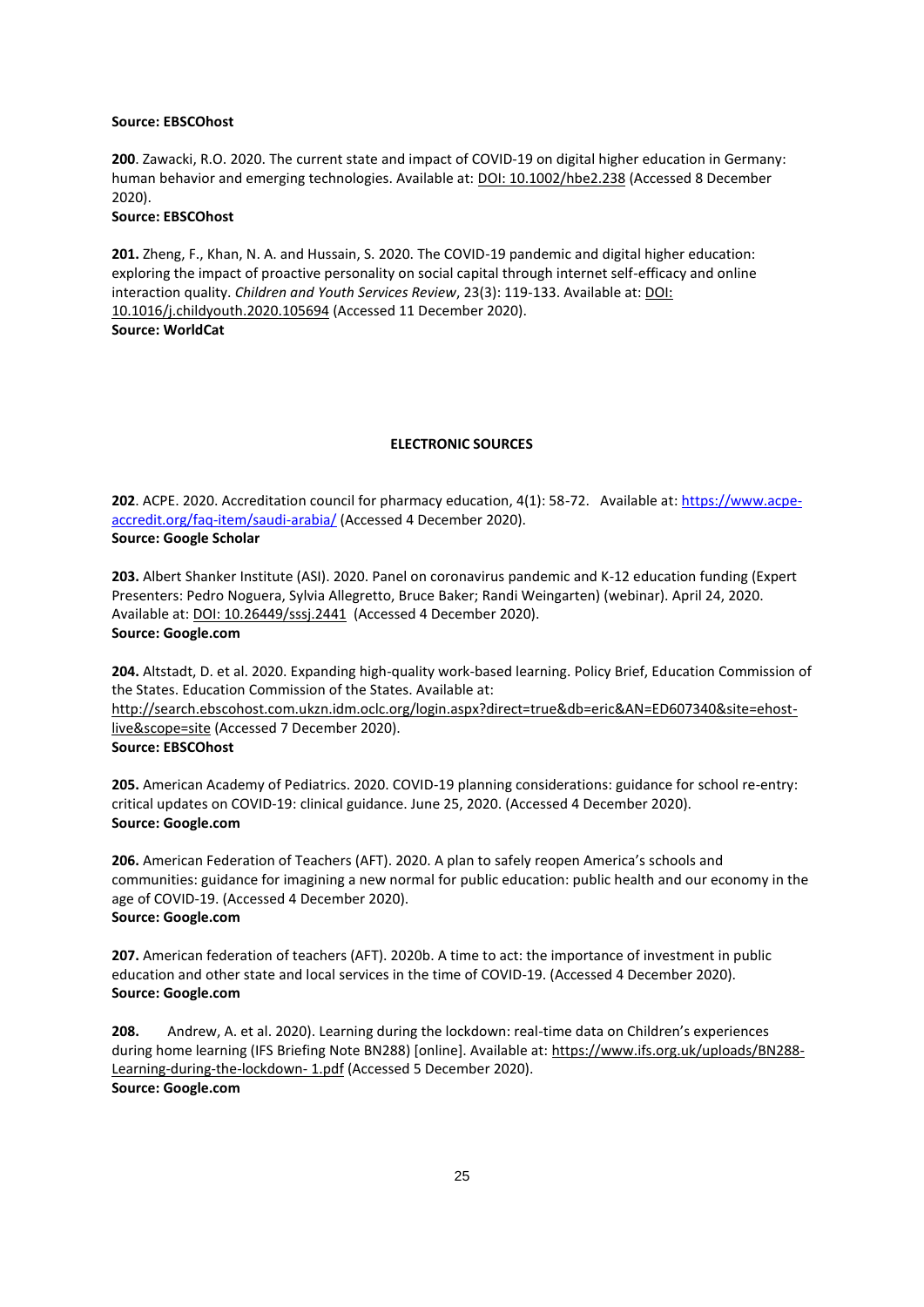**209.** Ansen, J. 2020. Let's face facts, the 2020 school year is lost. So what to do? TimesLive. Available at: <https://www.timeslive.co.za/ideas/2020-04-09-lets-face-facts-the-2020-school-year-is-lost-so-what-to-do/> (Accessed 5 December 2020).

**210**. Banes, E. and Davidson Pisacreta, E. 2020. Federal relief opportunities for small colleges and universities (blog post). (Accessed 5 December 2020).

**211**. Scwartz, E. and Davidson Pisacreta, E. 2020. COVID-19: incorporating the student perspective into institutional decision-making (blog post). (Accessed 5 December 2020). **Source: Blog**

**212.** Ward, J.D., Davidson Pisacreta, E. and Kurzweil, M. 2020. Higher education policy is essential to economic recovery (blog post) (Accessed 5 December 2020). **Source: Blog**

**213.** Betancourt, N. 2020. Student experiences during COVID-19: actionable insights driving institutional support for students (blog post). (Accessed 4 December 2020). **Source: Blog**

**214**. Exploring the effectiveness and durability of digital preservation and curation services: announcing a new research project funded by IMLS (blog post). (Accessed 4 December 2020). **Source: Blog**

**215**. Azzi-Hucktigran K., and Tigran S. 2020. Managing the impact of COVID-19 on education systems around the world: how countries are preparing, coping, and planning for recovery. The World Bank, March 18, 2020. (Accessed 4 December 2020).

# **Source: Google.com**

**216**. Bacher-Hicks, A, Goodman, J. and Mulhern. C. 2020. Inequality in household adaptation to schooling shocks: COVID-19-induced online learning engagement in real time. National Bureau of Economic Research Working Paper no. 27555. (Accessed 5 December 2020). **Source: Google.com**

**217**. Bakeman, Jessica. 2020. Taking attendance during COVID-19 School closures: it's complicated. April 8. WLRN. (Accessed 4 December 2020). **Source: Google.com**

**218.** Baker, B. and Matthew D. 2020. The coronavirus pandemic and K-12 education funding, Albert Shanker Institute, April 2020. (Accessed 4 December 2020). **Source: Google.com**

**219.** Baxter, J. 2020. Dr Jacqueline Baxter, editor in chief, interviews Dr Tracey Burns of the OECD about the impact of COVID-19 on education across OECD countries: management in education, (20200914). Available at: DOI: 10.1177/0892020620954585 (Accessed 10 December 2020). **Source: WorldCat**

**220.** Berman, J. 2020. Here's how much school closures will cost parents in lost wages, reduce GDP—and negatively impact the nation's education system. Market Watch, July 24, 2020. (Accessed 4 December 2020) **Source: Google.com**

**221.** Coronavirus. 2020: South Africa: Ministers Blade Nzimande and Zweli Mkhize postpone impact of COVID-19 on South Africans survey. Ventures Africa, (April 2, 2020). (Accessed 10 December 2020). **Source: WorldCat**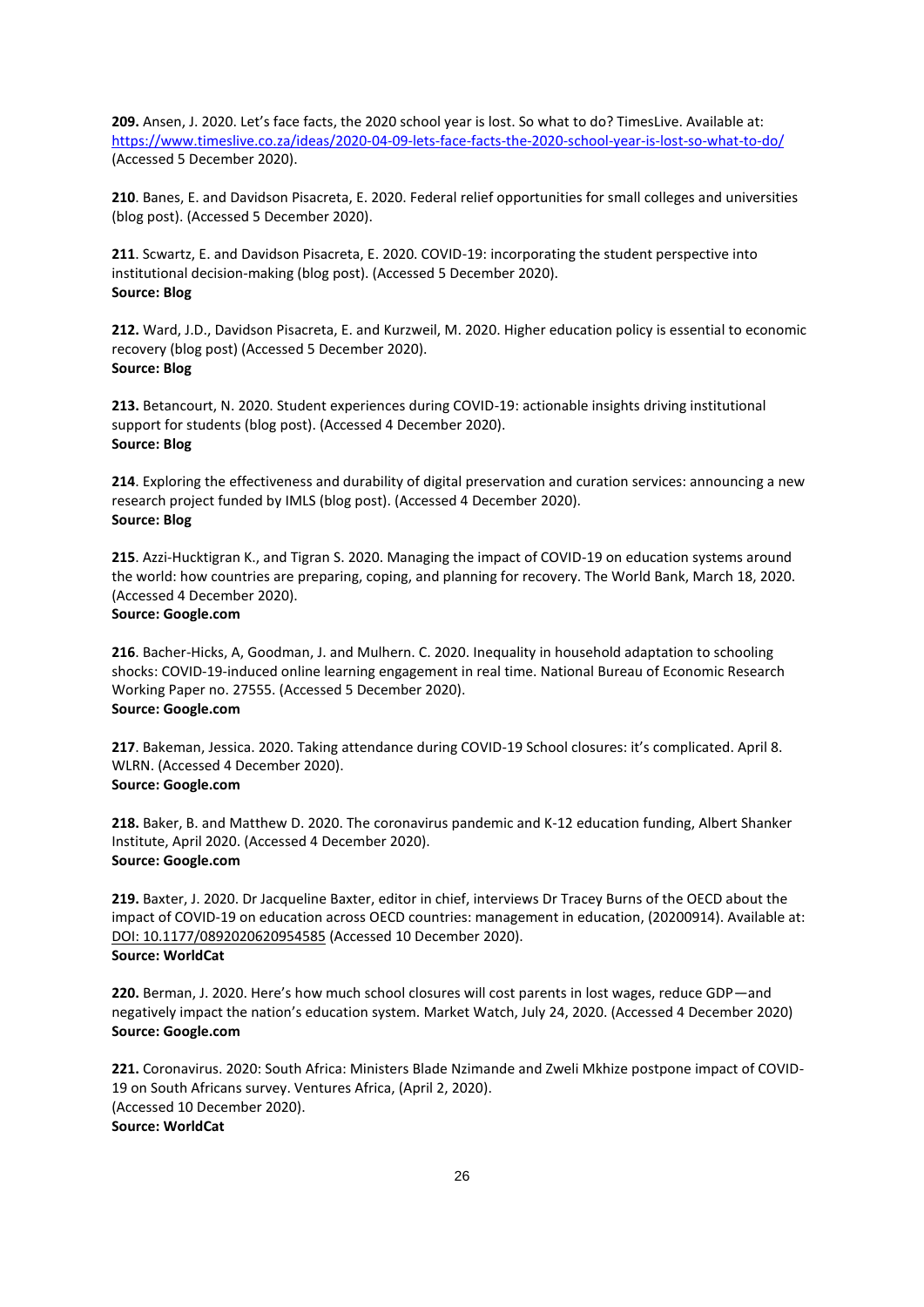**222.** Cullinane, C. and Montacute, R. 2020. COVID-19 and social mobility. Impact brief #1: School Shutdown [online]. Available at[: https://www.suttontrust.com/wp-content/uploads/2020/04/COVID-19-Impact-Brief-](https://www.suttontrust.com/wp-content/uploads/2020/04/COVID-19-Impact-Brief-School-Shutdown.pdf)[School-Shutdown.pdf](https://www.suttontrust.com/wp-content/uploads/2020/04/COVID-19-Impact-Brief-School-Shutdown.pdf) (Accessed 5 December 2020). **Source: Google.com**

**223**. Faherty, L.J. et al. 2019. School and preparedness officials perspectives on social distancing practices to reduce influenza transmission during a pandemic: considerations to guide future work. Preventive Medicine Reports,14 (December 2018),100871. Available at:<https://doi.org/10.1016/j.pmedr.2019.100871> (Accessed 9 December 2020).

**Source: Google.com**

**224.** Fengu, M. 2020. STEM digital school launched: teachers required for e-learning during.lockdown. 2020. City Press Web Site. Available online[: https://city-press.news24.com/News/stem-digital-school](https://city-press.news24.com/News/stem-digital-school-launchedteachers-required-for-e-learning-during-lockdown-20200402)[launchedteachers-required-for-e-learning-during-lockdown-20200402](https://city-press.news24.com/News/stem-digital-school-launchedteachers-required-for-e-learning-during-lockdown-20200402) (Accessed 10 December 2020). **Source: Google.com**

**225.** Department of Education, Government of South Africa (2020). Minister Angie Motshekga on Basic Education Sector Plans to Support Learners during Coronavirus COVID-19 Lockdown. Available online: <https://www.gov.za/speeches/minister-angie-motshekga-basic-education> **Source: Google.com**

**226.** Department for Education (2020b.) Get technology support for children and schools during Coronavirus (COVID-19) [online]. Available at[: https://www.gov.uk/guidance/get-help-with-technology-for-remote](https://www.gov.uk/guidance/get-help-with-technology-for-remote-education-during-coronavirus-covid-19)[education-during-coronavirus-covid-19](https://www.gov.uk/guidance/get-help-with-technology-for-remote-education-during-coronavirus-covid-19) (Accessed 5 December 2020). **Source: Google.com**

**227.** Department for Education (2020c). New major package to support online learning,19 April [online]. Available at[: https://www.gov.uk/government/news/new-major-package-to-support-online-learning](https://www.gov.uk/government/news/new-major-package-to-support-online-learning) (Accessed 5 December 2020). **Source: Google.com**

**228.** Education Endowment Foundation (2020b). Covid-19 Resources: supporting schools and parents to make the most of Home Learning [online]. Available at: [https://educationendowmentfoundation.org.uk/covid-19](https://educationendowmentfoundation.org.uk/covid-19-resources/) [resources/](https://educationendowmentfoundation.org.uk/covid-19-resources/) (Accessed 12 December 2020).

**229.** Education International News: COVID-19 tracker. Available at: [https://www.ei](https://www.ei-ie.org/en/detail/16669/education-international-covid-19-tracker)[ie.org/en/detail/16669/education-international-covid-19-tracker](https://www.ei-ie.org/en/detail/16669/education-international-covid-19-tracker) (Accessed 8 December 2020). **Source: Website**

**230.** Education Policy Institute 2020. Preventing the disadvantage gap from increasing during 1and after the Covid-19 Pandemic: Proposals from the Education Policy Institute [online]. Available at: [https://epi.org.uk/wp](https://epi.org.uk/wp-content/uploads/2020/05/EPI-Policy-paper-Impact-of-Covid-19_docx.pdf)[content/uploads/2020/05/EPI-Policy-paper-Impact-of-Covid-19\\_docx.pdf](https://epi.org.uk/wp-content/uploads/2020/05/EPI-Policy-paper-Impact-of-Covid-19_docx.pdf) (Accessed 7 December 2020). **Source: Website**

**231.** European Commission. 2020. Educational inequalities in Europe and physical school closures during COVID-19. Available at:

[https://ec.europa.eu/jrc/sites/jrcsh/files/fairness\\_pb2020\\_wave04\\_covid\\_education\\_jrc\\_i1\\_19jun2020.pdf](https://ec.europa.eu/jrc/sites/jrcsh/files/fairness_pb2020_wave04_covid_education_jrc_i1_19jun2020.pdf) (Accessed 7 December 2020).

# **Source: Website**

**232.** Experian expands financial education programming to address impact of COVID-19' (2020) EquityBites (M2). Available at: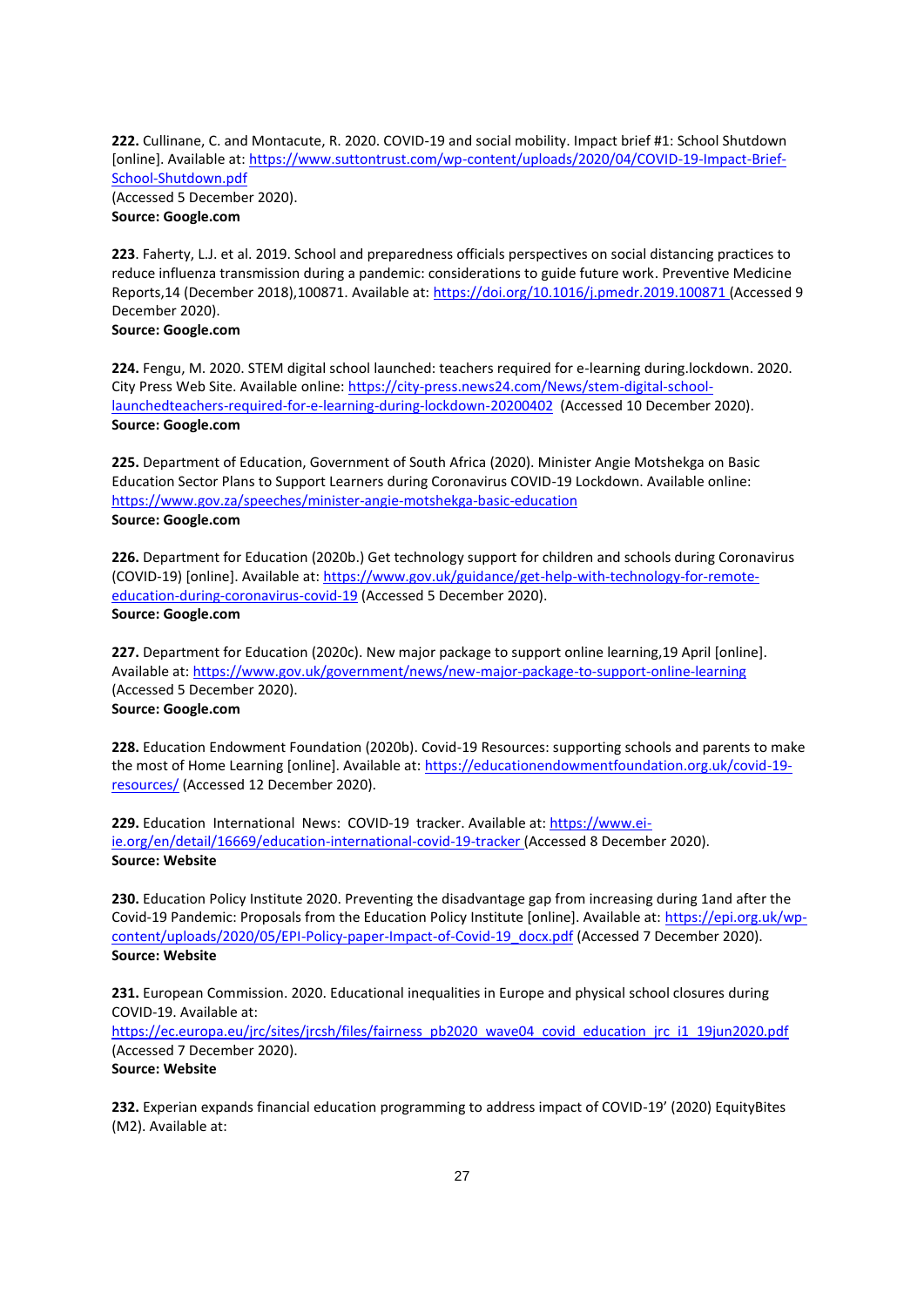[http://search.ebscohost.com.ukzn.idm.oclc.org/login.aspx?direct=true&db=bwh&AN=86D5412315023&site=e](http://search.ebscohost.com.ukzn.idm.oclc.org/login.aspx?direct=true&db=bwh&AN=86D5412315023&site=ehost-live&scope=site) [host-live&scope=site](http://search.ebscohost.com.ukzn.idm.oclc.org/login.aspx?direct=true&db=bwh&AN=86D5412315023&site=ehost-live&scope=site) (Accessed 14 December 2020). **Source: EBSCOhost**

**233.** Fengu, M. 2020. STEM Digital school launched, teachers required for e-Learning during lockdown. 2020. City Press Web Site. Available online[: https://city-press.news24.com/News/stem-digital-school](https://city-press.news24.com/News/stem-digital-school-launchedteachers-required-for-e-learning-during-lockdown-20200402)[launchedteachers-required-for-e-learning-during-lockdown-20200402](https://city-press.news24.com/News/stem-digital-school-launchedteachers-required-for-e-learning-during-lockdown-20200402) (Accessed 9 December 2020). **Source: Website**

**234.** 50 Million kids can't attend school. What happens to them? The Editorial Board. The New York Times. April 16, 2020. Available at[: https://www.nytimes.com/2020/04/16/opinion/coronavirus-schools-closed.html](https://www.nytimes.com/2020/04/16/opinion/coronavirus-schools-closed.html) (Accessed 4 December 2020). **Source: Website**

**235**. García, E, Elaine W, and Lora E. 2020. Access to online learning amid coronavirus is far from universal, and children who are poor suffer from a digital divide. Working Economics Blog (Economic Policy Institute), April 17, 2020. (Accessed 4 December 2020).

# **Source: Website**

**236.** Georgia tech Professors revolt over reopening, say current plan threatens lives of students, staff. Wayne Drash. Georgia Public Broadcasting. July 4, 2020. Available at[: https://www.gpbnews.org/post/georgia-tech](https://www.gpbnews.org/post/georgia-tech-professors-revolt-over-reopeni)[professors-revolt-over-reopeni](https://www.gpbnews.org/post/georgia-tech-professors-revolt-over-reopeni) (Accessed 7 December 2020).**Source: Website** 

**237.** Months behind during virus disruptions. New York Times, June 10, 2020. Available at: <https://www.nytimes.com/2020/06/05/us/coronavirus-education-lost-learning.html>(Accessed 4 December 2020) **Source: Google.com**

**238**. Government of South Africa. Minister Angie Motshekga: basic education sector recovery plans for the reopening of schools, Following the Coronavirus COVID-19 Lockdown Adjustment of Regulations. 2020; South African Government Web Site. Available at[: https://www.gov.za/speeches/minister-angiemotshekga-basic](https://www.gov.za/speeches/minister-angiemotshekga-basic-education-sector-recovery-plans-reopening-schools-following)[education-sector-recovery-plans-reopening-schools-following](https://www.gov.za/speeches/minister-angiemotshekga-basic-education-sector-recovery-plans-reopening-schools-following) (Accessed 4 December 2020). **Source: Website**

**239.** Griffith, Michael. 2020. The impact of the COVID-19: recession on teaching positions. Learning Policy Institute Blog, April 30, 2020. Available at[: https://learningpolicyinstitute.org/blog/impact-covid-19-recession](https://learningpolicyinstitute.org/blog/impact-covid-19-recession-teaching-positions#:~:text=As%20a%202019%20Learning%20Policy,and%20schools%20serving%20students%20of)[teaching-](https://learningpolicyinstitute.org/blog/impact-covid-19-recession-teaching-positions#:~:text=As%20a%202019%20Learning%20Policy,and%20schools%20serving%20students%20of)

[positions#:~:text=As%20a%202019%20Learning%20Policy,and%20schools%20serving%20students%20of](https://learningpolicyinstitute.org/blog/impact-covid-19-recession-teaching-positions#:~:text=As%20a%202019%20Learning%20Policy,and%20schools%20serving%20students%20of)  (Accessed 4 December 2020).

**Source: Website**

**240.** Haec, C. and Lefebvre, P. 2020. Program for International Student Assessment (PISA): pandemic school closures may increase inequality in test scores. Working Paper No. 20-03, June 2020, available at [https://grch.esg.uqam.ca/wp-content/uploads/sites/82/Haeck\\_Lefebvre\\_GRCH\\_WP20-03-5.pdf.](https://grch.esg.uqam.ca/wp-content/uploads/sites/82/Haeck_Lefebvre_GRCH_WP20-03-5.pdf) (Accessed 7 December 2020). **Source: Website**

**241.** Hamilton, Laura S., Julia H. Kaufman, and Melissa Diliberti. 2020. Teaching and leading through a pandemic: key findings from the American Educator Panels Spring 2020 COVID-19 Surveys, RAND Corporation. (Accessed 12 December 2020). **Source: Website**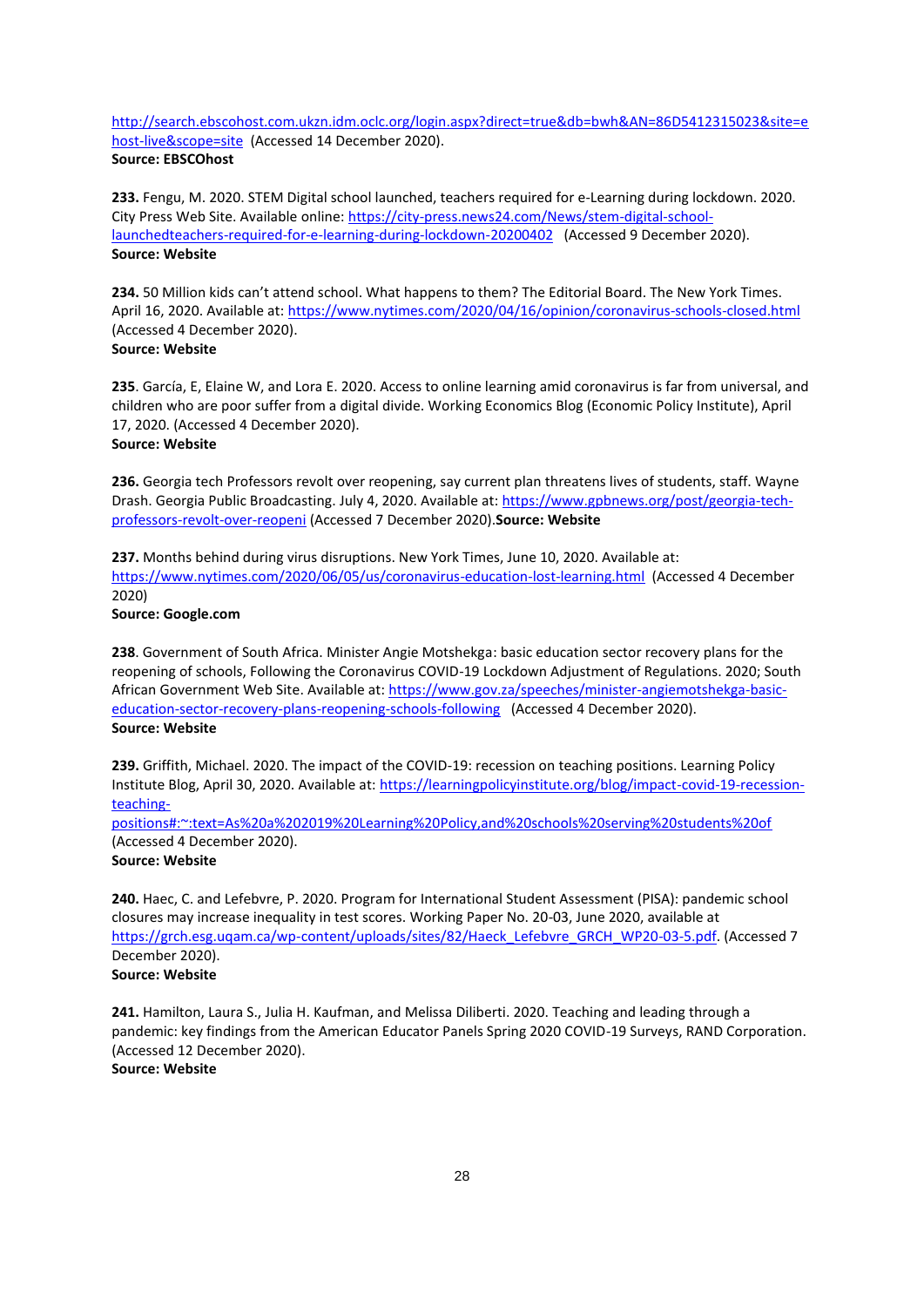**242.** Horrocks, S. 2020. Bridging the digital divide: evidence and Advice on Remote Learning and Digital Equality[online]. Available at: [https://www.educationdevelopmenttrust.com/our-research-and](https://www.educationdevelopmenttrust.com/our-research-and-insights/commentary/bridging-the-digital-divide-evidence-and-advice-on)[insights/commentary/bridging-the-digital-divide-evidence-and-advice-on](https://www.educationdevelopmenttrust.com/our-research-and-insights/commentary/bridging-the-digital-divide-evidence-and-advice-on) (Accessed 4 December 2020). **Source: Website**

**243**. IIEP-UNESCO. 2020. COVID-19 school closures: why girls are more at risk. Available at: <http://www.iiep.unesco.org/en/covid-19-school-closures-why-girls-are-more-risk-13406> (Accessed 4 December 2020). **Source: Website**

**244**. ILO. 2020. SA learners gain access to unlimited and free online education during lockdown. 2020. Available at[: https://www.iol.co.za/technology/software-and-internet/sa-learners-gain-access-tounlimited](https://www.iol.co.za/technology/software-and-internet/sa-learners-gain-access-tounlimited-and-free-online-education-during-lockdown-45891281)[and-free-online-education-during-lockdown-45891281](https://www.iol.co.za/technology/software-and-internet/sa-learners-gain-access-tounlimited-and-free-online-education-during-lockdown-45891281) (Accessed 4 December 2020). **Source: Website**

**245**. International Journal of Biological Science, 16(10):1745-52. United Nations Education Scientific and Cultural Organization 2020. COVID-19 educational disruption and response. Available at: <https://en.unesco.org/covid19/educationresponse> (Accessed 4 December 2020). **Source: Website**

**246.** ITWeb. The Government makes provision for virtual learning during lockdown. 2020. Available at: <https://www.itweb.co.za/content/Gb3BwMW8LQKq2k6V> (Accessed 4 December 2020). **Source: Website**

**247.** Jennifer K. Frederick 2020. Transforming library leadership strategy in a time of crisis: introducing the special edition library survey 2020 (blog post), July 1, 2020. Available at: <https://sr.ithaka.org/blog/transforming-library-leadership-strategy-in-a-time-of-crisis/> (Accessed 4 December 2020).

**248.** Elizabeth, B. and Elizabeth, D. P. 2020. Testing, tracing, and supported isolation: a synthesis of 57 fall 2020 college reopening plans (blog post) July 17, 2020. [https://stephenslighthouse.com/2020/07/20/testing-tracing](https://stephenslighthouse.com/2020/07/20/testing-tracing-and-supported-isolation-a-synthesis-of-57-fall-2020-college-reopening-plans-via-ithaka-sr/)[and-supported-isolation-a-synthesis-of-57-fall-2020-college-reopening-plans-via-ithaka-sr/](https://stephenslighthouse.com/2020/07/20/testing-tracing-and-supported-isolation-a-synthesis-of-57-fall-2020-college-reopening-plans-via-ithaka-sr/) (Accessed 9 December 2020).

**Source: Blog** 

**249.** Elizabeth Banes and Elizabeth Davidson Pisacreta 2020. Reflections on the comprehensiveness and equity considerations of institutional plans for fall 2020 reopening (blog post), 21 July 2020. [https://sr.ithaka.org/blog/reflections-on-the-comprehensiveness-and-equity-considerations-of-institutional](https://sr.ithaka.org/blog/reflections-on-the-comprehensiveness-and-equity-considerations-of-institutional-plans-for-fall-2020-reopening/)[plans-for-fall-2020-reopening/](https://sr.ithaka.org/blog/reflections-on-the-comprehensiveness-and-equity-considerations-of-institutional-plans-for-fall-2020-reopening/) (Accessed 4 December 2020). **Source: Blog**

**250.** Beauchamp, J. and Lopez, S. 2020. Addressing challenges faced by institutions supporting student veterans: ATI Veterans Community of Practice Comes Together Virtually (blog post), 22 July 2020. [https://sr.ithaka.org/blog/addressing-challenges-faced-by-institutions-supporting-student-veterans/.](https://sr.ithaka.org/blog/addressing-challenges-faced-by-institutions-supporting-student-veterans/) (Accessed 4 December 2020). **Source: Blog**

**251.** Fried, M. and McDaniel, C. 2020. Academic advising technologies in the era of COVID-19 and beyond: exploring the human element (blog post), 30 July 2020. [https://sr.ithaka.org/blog/academic-advising](https://sr.ithaka.org/blog/academic-advising-technologies-in-the-era-of-covid-19-and-beyond/)[technologies-in-the-era-of-covid-19-and-beyond/](https://sr.ithaka.org/blog/academic-advising-technologies-in-the-era-of-covid-19-and-beyond/) (Accessed 4 December 2020). **Source: Blog**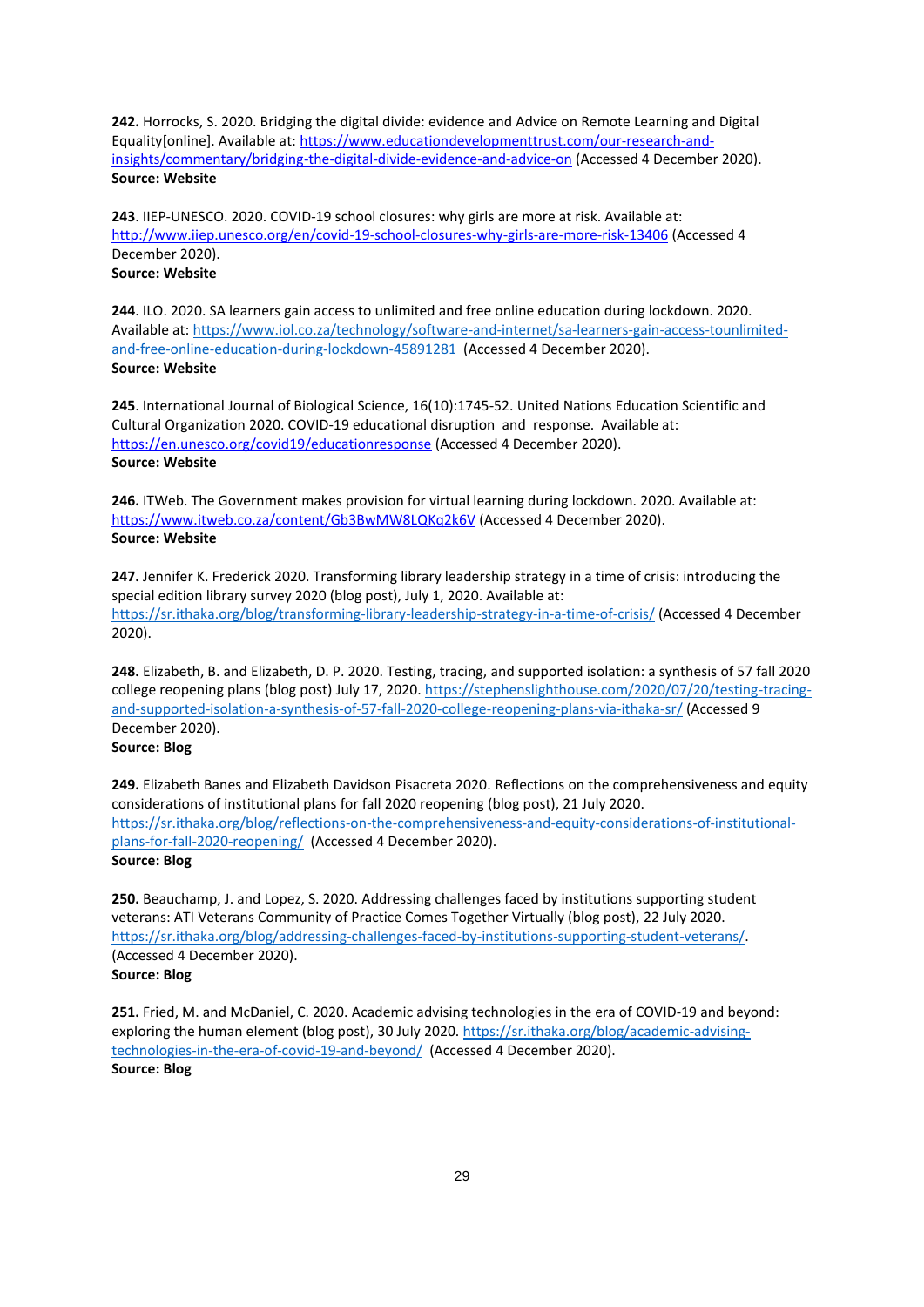**252.** Banes, E., Schwartz, E. and Pisacreta, E.D. 2020. The great recession playbook is gone: why higher education needs government support to survive (blog post), June 24, 2020. [https://sr.ithaka.org/blog/the](https://sr.ithaka.org/blog/the-great-recession-playbook-is-gone/)[great-recession-playbook-is-gone/](https://sr.ithaka.org/blog/the-great-recession-playbook-is-gone/) (Accessed 5 December 2020). **Source: Blog**

**253.** Blankstein, M., Frederick, J.K. and Wolff-Eisenberg, C. 2020. Student experiences during the pandemic pivot (report). June 25, 2020[. https://sr.ithaka.org/publications/student-experiences-during-the-pandemic](https://sr.ithaka.org/publications/student-experiences-during-the-pandemic-pivot/)[pivot/](https://sr.ithaka.org/publications/student-experiences-during-the-pandemic-pivot/) (Accessed 6 December 2020)

**254.** Kafka A.C. 2020. Shock, fear, and fatalism: as coronavirus prompts colleges to close: students grapple with uncertainty. The Chronical of Higher Education. Available at: [https://www.chronicle.com/article/Shock-](https://www.chronicle.com/article/Shock-FearFatalism-As/248240)[FearFatalism-As/248240](https://www.chronicle.com/article/Shock-FearFatalism-As/248240) (Accessed 12 December 2020). **Source: Google.com**

**255.** Kamenetz, Anya. 2020b. The coronavirus crisis: 4 In 10 U.S. Teens say they haven't done online learning since schools closed. NPR, April 8, 2020[. https://www.npr.org/sections/coronavirus-live](https://www.npr.org/sections/coronavirus-live-updates/2020/04/08/829618124/4-in-10-u-s-teens-say-they-havent-done-online-learning-since-schools-closed)[updates/2020/04/08/829618124/4-in-10-u-s-teens-say-they-havent-done-online-learning-since-schools-closed](https://www.npr.org/sections/coronavirus-live-updates/2020/04/08/829618124/4-in-10-u-s-teens-say-they-havent-done-online-learning-since-schools-closed) (Accessed 4 December 2020) **Source: Google.com**

**256**. Kelly, Andrew P., and Rooney C. 2020. College in the time of coronavirus: challenges facing American higher education. American Enterprise Institute, 2020, Available at: www.jstor.org/stable/resrep25358. [Accessed 11 Dec. 2020](http://www.jstor.org/stable/resrep25358.%20Accessed%2011%20Dec.%202020) (Accessed 8 December 2020) **Source: Website**

**257.** Khan, M.Y., Chaudhary, F. and Choudhry, A., 2020. Interplay of COVID-19 induced stress and psychological effects on students' language learning: a mixed approach. *Global regional review*, 3(1): 1-12. [https://www.grrjournal.com/article/interplay-of-covid19-induced-stress-and-psychological-effects-on](https://www.grrjournal.com/article/interplay-of-covid19-induced-stress-and-psychological-effects-on-students-language-learning-a-mixed-approach)[students-language-learning-a-mixed-approach](https://www.grrjournal.com/article/interplay-of-covid19-induced-stress-and-psychological-effects-on-students-language-learning-a-mixed-approach) (Accessed 5 December 2020) **Source: Website**

**258.** Lambert, Diana, Michael Burke, and Ali Tadayon. Spike in coronavirus cases means some schools won't open at all this fall, EdSource, July 10, 2020[. https://edsource.org/2020/spike-in-coronavirus-cases-means](https://edsource.org/2020/spike-in-coronavirus-cases-means-some-schools-wont-open-at-all-this-fall/635831)[some-schools-wont-open-at-all-this-fall/635831](https://edsource.org/2020/spike-in-coronavirus-cases-means-some-schools-wont-open-at-all-this-fall/635831) (Accessed 4 December 2020). **Source: Website**

**259**. Lockdown in India: Lockdown till May 31 can stall coronavirus pandemic, says study: India News - Times of India. Available at: [https://timesofindia.indiatimes.com/india/lockdown-till-may-31-can-stall-coronavirus](https://timesofindia.indiatimes.com/india/lockdown-till-may-31-can-stall-coronavirus-pandemic-says-study/articleshow/75653149.cms)[pandemic-says-study/articleshow/75653149.cms](https://timesofindia.indiatimes.com/india/lockdown-till-may-31-can-stall-coronavirus-pandemic-says-study/articleshow/75653149.cms) (Accessed 7 December 2020). **Source: Google Scholar**

**260.** Lucas, E. 2020. Public colleges face gut punch from States: COVID-19 deficits, Bloomberg.com, N.PAG. Available at:

[http://search.ebscohost.com.ukzn.idm.oclc.org/login.aspx?direct=true&db=bth&AN=144932448&site=ehost](http://search.ebscohost.com.ukzn.idm.oclc.org/login.aspx?direct=true&db=bth&AN=144932448&site=ehost-live&scope=site)[live&scope=site](http://search.ebscohost.com.ukzn.idm.oclc.org/login.aspx?direct=true&db=bth&AN=144932448&site=ehost-live&scope=site) (Accessed 7 December 2020). **Source: EBSCOhost**

**261**. Louise Burne. 2020. Private schools deserve COVID-19 Aid. Daily Mail. Available at: [http://search.ebscohost.com.ukzn.idm.oclc.org/login.aspx?direct=true&db=nfh&AN=145188860&site=ehost](http://search.ebscohost.com.ukzn.idm.oclc.org/login.aspx?direct=true&db=nfh&AN=145188860&site=ehost-live&scope=site)[live&scope=site](http://search.ebscohost.com.ukzn.idm.oclc.org/login.aspx?direct=true&db=nfh&AN=145188860&site=ehost-live&scope=site) (Accessed 7 December 2020). **Source: EBSCOhost**

**262.** Hinchliffe, L. J. and Wolff-Eisenberg, C. 2020. Academic library response to COVID-19: Real-Time Data Gathering and Dissemination, The Scholarly Kitchen.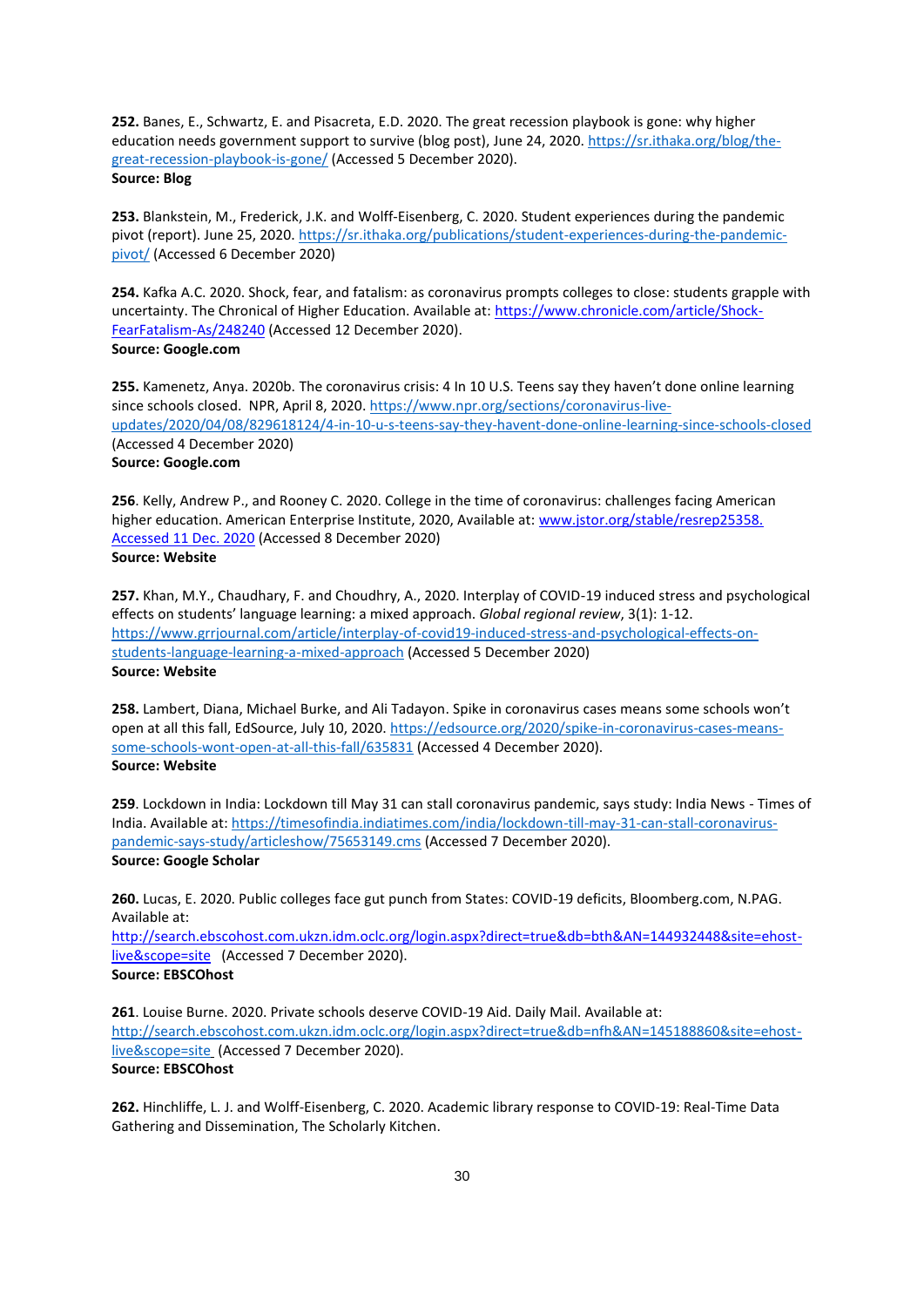<https://scholarlykitchen.sspnet.org/2020/03/23/academic-library-response-to-covid19/> (Accessed 7 December 2020).

**Source: Blog**

**263.** Wolff-Eisenberg, C. and Cooper, D. 2020. Assessment across higher education (blog post). <https://sr.ithaka.org/blog/assessment-across-higher-ed/> (Accessed 7 December 2020). **Source: Blog**

**264**. Mhlanga, D., Moloi, T. 2020. COVID-19 and the digital transformation of education: what we are learning in South Africa. 12 April 2020.<https://www.preprints.org/manuscript/202004.0195/v1> (Accessed 7 December 2020).

# **Source: website**

**265.** Oster, E. 2020. Schools need better COVID-19: plans. New York Times, 29 July: A23. Available at: [http://search.ebscohost.com.ukzn.idm.oclc.org/login.aspx?direct=true&db=f5h&AN=144815910&site=ehost](http://search.ebscohost.com.ukzn.idm.oclc.org/login.aspx?direct=true&db=f5h&AN=144815910&site=ehost-live&scope=site)[live&scope=site](http://search.ebscohost.com.ukzn.idm.oclc.org/login.aspx?direct=true&db=f5h&AN=144815910&site=ehost-live&scope=site) (Accessed: 7 December 2020). **Source: EBSCOhost**

**266**. Naresh, R. Purakala Education after COVID-19 Crisis Based on ICT Tools. UGC Care Journal. 2020, 31: 464– 468. [https://www.researchgate.net/publication/352559307\\_Purakala\\_Education\\_after\\_COVID-](https://www.researchgate.net/publication/352559307_Purakala_Education_after_COVID-19_Crisis_Based_on_ICT_Tools)19 Crisis Based on ICT Tools **Source: Website**

**267.** Nyame, F. and Abedi-Boafo, E. 2020. Can Ghanaian universities still attract international students in spite of COVID-19? International Studies in Educational Administration (Commonwealth Council for Educational Administration & Management (CCEAM)), 48(1): 86–92. Available at: [http://search.ebscohost.com.ukzn.idm.oclc.org/login.aspx?direct=true&db=eue&AN=144943129&site=ehost](http://search.ebscohost.com.ukzn.idm.oclc.org/login.aspx?direct=true&db=eue&AN=144943129&site=ehost-live&scope=site)[live&scope=site](http://search.ebscohost.com.ukzn.idm.oclc.org/login.aspx?direct=true&db=eue&AN=144943129&site=ehost-live&scope=site) (Accessed 7 December 2020). **Source: EBSCOhost**

**268.** Frederick, J.K. 2020. Transforming library leadership strategy in a time of crisis: introducing the special edition library survey 2020 (blog post), July 2020. [https://sr.ithaka.org/blog/transforming-library-leadership](https://sr.ithaka.org/blog/transforming-library-leadership-strategy-in-a-time-of-crisis/)[strategy-in-a-time-of-crisis/](https://sr.ithaka.org/blog/transforming-library-leadership-strategy-in-a-time-of-crisis/) (Accessed 7 December 2020). **Source: Google.com**

**269.** Outlook into the worldwide smart education industry to 2025 - Market Insights, COVID-19 impact, competition and forecast' (2020) M2PressWIRE. Available at: [http://search.ebscohost.com.ukzn.idm.oclc.org/login.aspx?direct=true&db=nfh&AN=16PU447255724&site=eh](http://search.ebscohost.com.ukzn.idm.oclc.org/login.aspx?direct=true&db=nfh&AN=16PU447255724&site=ehost-live&scope=site) [ost-live&scope=site](http://search.ebscohost.com.ukzn.idm.oclc.org/login.aspx?direct=true&db=nfh&AN=16PU447255724&site=ehost-live&scope=site) (Accessed 7 December 2020). **Source: EBSCOhost**

**270.** Pomputius, A. 2020. Compassionate computing in the time of COVID-19: interview with Laurie N. Taylor. Medical reference services quarterly, 39(4), pp. 399–405. Available at: DOI: 10.1080/02763869.2020.1826232 (Accessed 10 December 2020). **Source: WorldCat** 

**271.** PR Newswire. 2020. New research from illuminate education examines impact of COVID-19 on K-5 Students', PR Newswire US, 25 August. Available at: [http://search.ebscohost.com.ukzn.idm.oclc.org/login.aspx?direct=true&db=bwh&AN=202008250500PR.NEWS](http://search.ebscohost.com.ukzn.idm.oclc.org/login.aspx?direct=true&db=bwh&AN=202008250500PR.NEWS.USPR.UN02782&site=ehost-live&scope=site) [.USPR.UN02782&site=ehost-live&scope=site](http://search.ebscohost.com.ukzn.idm.oclc.org/login.aspx?direct=true&db=bwh&AN=202008250500PR.NEWS.USPR.UN02782&site=ehost-live&scope=site) (Accessed: 7 December 2020). **Source: EBSCOhost**

**272.** Research and Markets (6AD). 2020. Outlook into the worldwide smart education industry to 2025 - Market Insights, COVID-19 Impact, Competition and Forecast - ResearchAndMarkets.com', Business Wire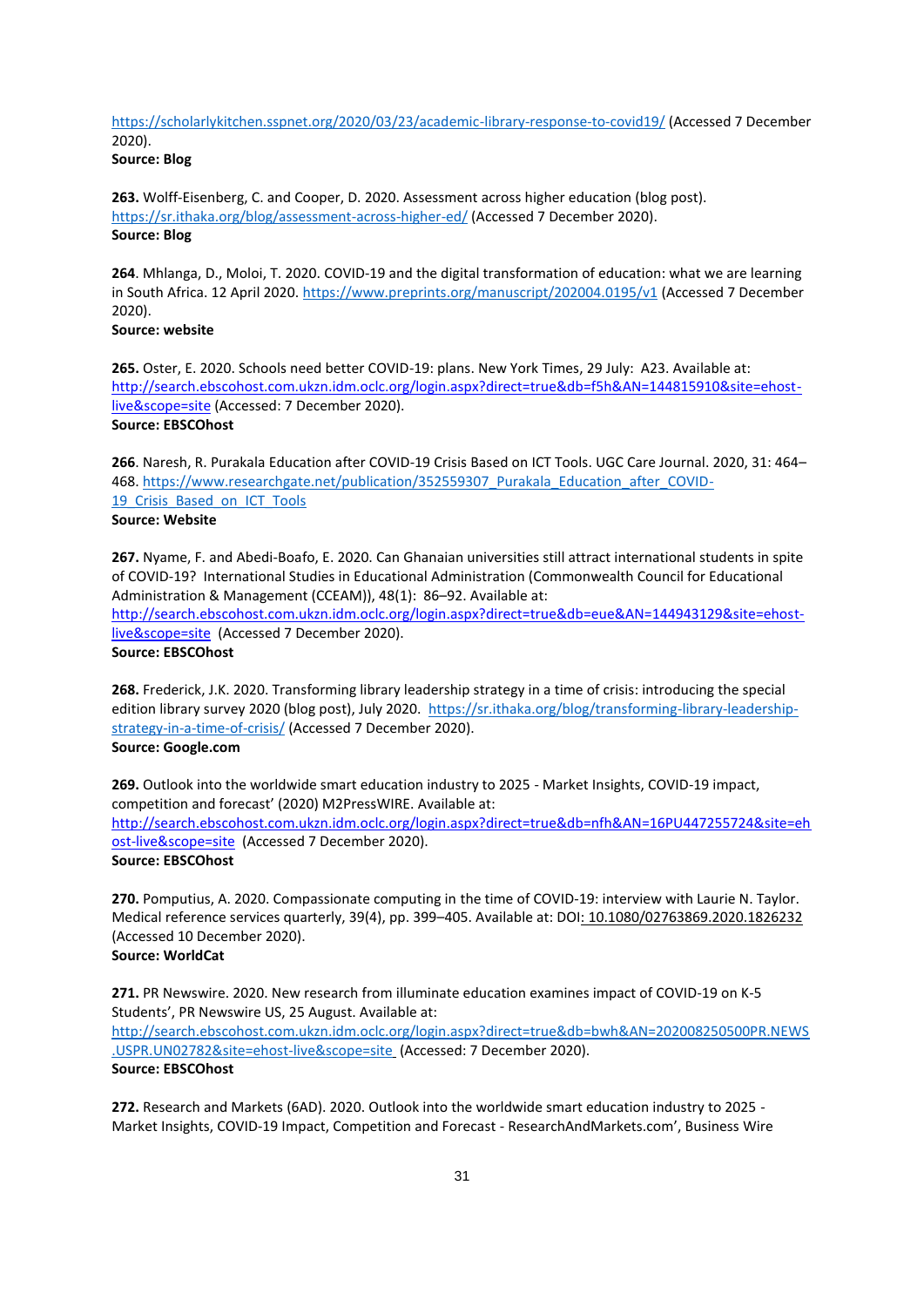(English), 2020 March. Available at:

[http://search.ebscohost.com.ukzn.idm.oclc.org/login.aspx?direct=true&db=bwh&AN=bizwire.bw40932977&si](http://search.ebscohost.com.ukzn.idm.oclc.org/login.aspx?direct=true&db=bwh&AN=bizwire.bw40932977&site=ehost-live&scope=site) [te=ehost-live&scope=site](http://search.ebscohost.com.ukzn.idm.oclc.org/login.aspx?direct=true&db=bwh&AN=bizwire.bw40932977&site=ehost-live&scope=site) (Accessed 7 December 2020). **Source: EBSCOhost**

**273**. Rogers, C. and Noell, E. 2020. Memorandum: report of initial findings: COVID-19 Impact on Public Schools. AASA: The School Superintendents Association. (Accessed 4 December 2020). **Source: Google.com**

**274.** Rothstein, R. 2020. The coronavirus will explode achievement gaps in education. Shelterforce, April 13, 2020. (Accessed 4 December 2020). **Source: Google.com**

**275.** SABC. SABC education: virtual teaching becomes a reality through new education technology. 2020. SABC Web Site. Available at[: http://sabceducation.co.za/news-module/3583-virtual-teaching-becomesa-reality](http://sabceducation.co.za/news-module/3583-virtual-teaching-becomesa-reality-through-new-education-technology)[through-new-education-technology](http://sabceducation.co.za/news-module/3583-virtual-teaching-becomesa-reality-through-new-education-technology) (Accessed 7 December 2020).

**276**. September 4, 2020, Estimating the impact of COVID-19 on students' academic outcomes (blog post), Daniel Rossman and Rayane Alamuddin. **Source: Blog**

**277.** September 3, 2020, What your students want to hear: effective communications in the time of COVID-19 (blog post), Kimmy Cacciato (Assessed 4 December 2020). **Source: Blog**

**278.** Sharp, C., Sims, D. and Rutt, S. 2020. Schools' responses to COVID-19: returning pupils to school [online]. Available at: [https://www.nfer.ac.uk/media/4060/schools\\_responses\\_to\\_covid\\_19\\_early\\_report\\_final.pdf](https://www.nfer.ac.uk/media/4060/schools_responses_to_covid_19_early_report_final.pdf) (Accessed 4 December 2020).

# **Source: Google.com**

**279.** Smigelski, M, Movassaghi, M & Small, A. 2020. Urology virtual education programs during the COVID-19 pandemic: current urology reports, 21(12): 50-68. Available at:

http://search.ebscohost.com.ukzn.idm.oclc.org/login.aspx?direct=true&db=mnh&AN=33090272&site=ehostlive&scope=site (Accessed 7 December 2020).

# **Source: EBSCOhost**

**280.** South African Government. Minister Angie Motshekga on basic education sector plans to support learners /during Coronavirus COVID-19 Lockdown. 2020; South African Government, Department of EducationWeb Site. Available at:

[https://www.gov.za/speeches/minister-angie-motshekga-basic-education-sector-plans-support-learners](https://www.gov.za/speeches/minister-angie-motshekga-basic-education-sector-plans-support-learners-during-covid-19)[during-covid-19](https://www.gov.za/speeches/minister-angie-motshekga-basic-education-sector-plans-support-learners-during-covid-19) (Accessed 4 December 2020). **Source: Google.com**

**281.** Sunday Tribune. 2020. Connecting with teachers from home. Durban, South Africa. Available at: https://www.iol.co.za/sunday-tribune (Accessed 07 December 2020) **Source: Google Scholar** 

**282**. Stancati, Margherita, Leslie Brody, and Xavier Fontdeglòria. 2020. The pandemic sent 1.5 billion children home: many might not return. Wall Street Journal, June 3, 2020.

**283.** Statistics South Africa. 2020. Social impact of COVID-19 (wave 3): mobility, migration, and education in South Africa. Pretoria, South Africa: Statistics South Africa (Report, no. 00-80-04). Available at: <http://www.statssa.gov.za/publications/Report-00-08-04/Report-00-08-04July2020.pd> f (Accessed 10 December 2020).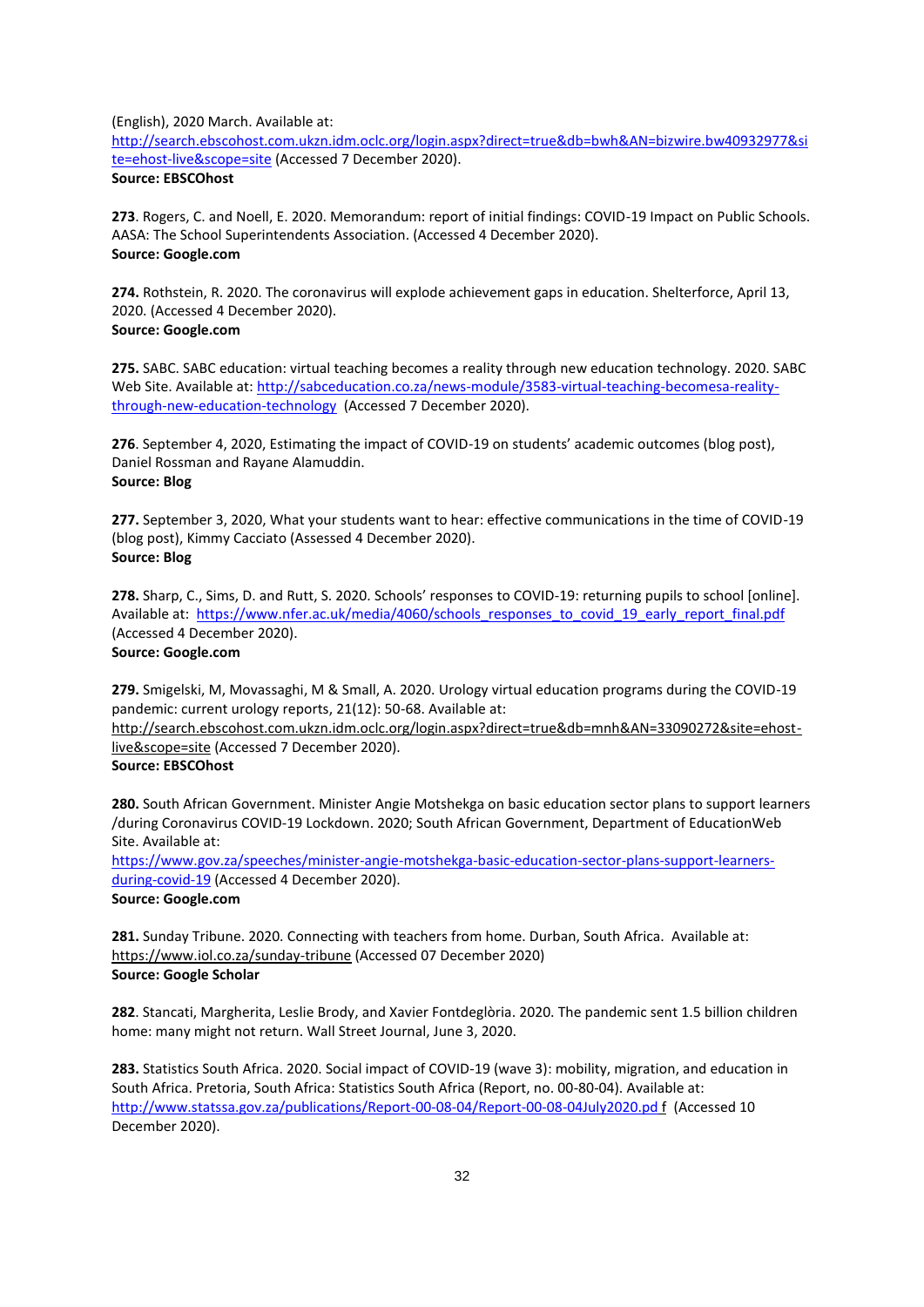**284.** St. George, Donna. 2020. Montgomery County schools launch remote learning: it will be chaotic. Washington Post, March 30, 2020.

**285.** Streicher, Stan. 2020. Anne Arundel County public schools has handed out 1M meals during Coronavirus pandemic. CBS Baltimore, May 12, 2020.

**286.** Sunday Tribune (2020a, April 19). Connecting with teachers from home. Durban, South Africa. Available at:<https://www.iol.co.za/sunday-tribune> (Accessed 10 December 2020). **Source: Website**

**287.** Tech Financials. Coronavirus: overcoming the educational digital divide in South Africa.2020.Available at: <https://techfinancials.co.za/2020/04/02/coronavirus-overcoming-the-educational-digital-divid> (Accessed 4 December 2020).

# **Source: Website**

**288.** Technavio Research (4AD). 2020. Analysis on impact of COVID-19 - Global information and communications technology services in education market 2019-2023 | Investment in developing ICT infrastructure to boost growth | Technavio', Business Wire (English), 2020 August. Available at: [http://search.ebscohost.com.ukzn.idm.oclc.org/login.aspx?direct=true&db=bwh&AN=bizwire.bw5165235&sit](http://search.ebscohost.com.ukzn.idm.oclc.org/login.aspx?direct=true&db=bwh&AN=bizwire.bw5165235&site=ehost-live&scope=site) [e=ehost-live&scope=site](http://search.ebscohost.com.ukzn.idm.oclc.org/login.aspx?direct=true&db=bwh&AN=bizwire.bw5165235&site=ehost-live&scope=site) (Accessed: 7 December 2020).

**289.** Technavio Research (8AD). 2020. Analysis on impact of COVID-19: PC peripherals market 2020-2024 | Rise in digitalization in education institutions to boost the market growth | Technavio', Business wire (English), 2020. Available at:

[http://search.ebscohost.com.ukzn.idm.oclc.org/login.aspx?direct=true&db=bwh&AN=bizwire.bw860233&site](http://search.ebscohost.com.ukzn.idm.oclc.org/login.aspx?direct=true&db=bwh&AN=bizwire.bw860233&site=ehost-live&scope=site) [=ehost-live&scope=site](http://search.ebscohost.com.ukzn.idm.oclc.org/login.aspx?direct=true&db=bwh&AN=bizwire.bw860233&site=ehost-live&scope=site) (Accessed 7 December 2020). **Source: EBSCOhost**

**290.** Technavio Research (7AD). 2020. Digital education content market analysis highlights the impact of COVID-19 2020-2024: rapid penetration of internet-enabled devices to boost the market growth Technavio Business Wire (English), 2020. Spring. Available at:

[http://search.ebscohost.com.ukzn.idm.oclc.org/login.aspx?direct=true&db=bwh&AN=bizwire.bw9791918&sit](http://search.ebscohost.com.ukzn.idm.oclc.org/login.aspx?direct=true&db=bwh&AN=bizwire.bw9791918&site=ehost-live&scope=sit) [e=ehost-live&scope=site](http://search.ebscohost.com.ukzn.idm.oclc.org/login.aspx?direct=true&db=bwh&AN=bizwire.bw9791918&site=ehost-live&scope=sit) (Accessed 7 December 2020).

**291.** Technavio Research 7AD. 2020. 3D printing market analysis in education sector highlights the impact of COVID-19, 2020-2024: benefits offered by 3D printing in education sector to augment growth. Technavio Business Wire (English). 2020 January, viewed 7 December 2020. Available at:

[http://search.ebscohost.com.ukzn.idm.oclc.org/login.aspx?direct=true&db=bwh&AN=bizwire.bw02430451&si](http://search.ebscohost.com.ukzn.idm.oclc.org/login.aspx?direct=true&db=bwh&AN=bizwire.bw02430451&site=ehost-live&scope=site) [te=ehost-live&scope=site](http://search.ebscohost.com.ukzn.idm.oclc.org/login.aspx?direct=true&db=bwh&AN=bizwire.bw02430451&site=ehost-live&scope=site) (Accessed 7 December 2020).

**292.** Technavio Research (7AD). Education apps market analysis highlights the impact of COVID-19 (2020- 2024): growing demand for stem-based apps to boost market growth. Technavio Business Wire (English), 2020 . Available at:

[http://search.ebscohost.com.ukzn.idm.oclc.org/login.aspx?direct=true&db=bwh&AN=bizwire.bw5542326&sit](http://search.ebscohost.com.ukzn.idm.oclc.org/login.aspx?direct=true&db=bwh&AN=bizwire.bw5542326&site=ehost-live&scope=site) [e=ehost-live&scope=site](http://search.ebscohost.com.ukzn.idm.oclc.org/login.aspx?direct=true&db=bwh&AN=bizwire.bw5542326&site=ehost-live&scope=site) (Accessed 7 December 2020).

**Source: EBSOhost**

**293.** Tinubu Ali, Titlayo, and Mirel Herrera. 2020. Distance learning during COVID-19: 7 equity considerations for schools and districts. Southern Education Foundation, April 2020. Available at: <https://www.southerneducation.org/publications/covid-19-digital-equity/> (Accessed 7 December 2020)

**294.** Torres, Stacy. 2020. After coronavirus, expect high school dropout wave: 9/11 was the trigger for my sisters. USA Today, April 30, 2020. Available at: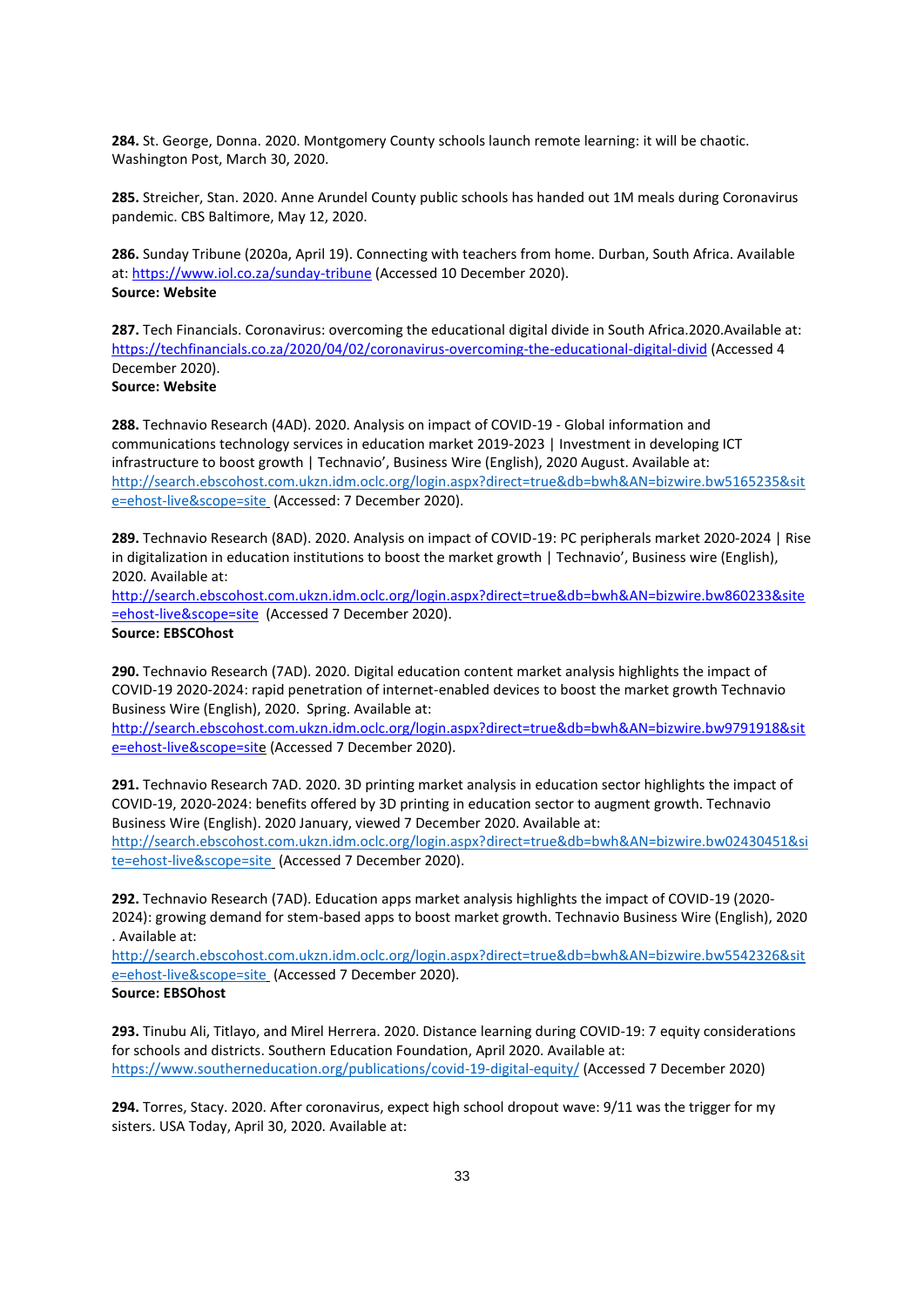https://www.reddit.com/r/CoronavirusRecession/comments/gbk4y5/after\_coronavirus\_expect\_high\_school [dropout\\_wave/](https://www.reddit.com/r/CoronavirusRecession/comments/gbk4y5/after_coronavirus_expect_high_school_dropout_wave/) (Accessed 7 December 2020)

**295.** UGC Guidelines: UGC issues new calendar for universities; 2020-21 session to begin from Aug 1. [https://timesofindia.indiatimes.com/home/education/news/ugc-issues-new-calendar-for-universities-2020-](https://timesofindia.indiatimes.com/home/education/news/ugc-issues-new-calendar-for-universities-2020-21-session-to-begin-from-aug-1/articleshow/75453706.cms) [21-session-to-begin-from-aug-1/articleshow/75453706.cms](https://timesofindia.indiatimes.com/home/education/news/ugc-issues-new-calendar-for-universities-2020-21-session-to-begin-from-aug-1/articleshow/75453706.cms) (Accessed 5 December 2020) **Source: Google Scholar**

**296.** UKZN launches first COVID-19 university intervention in Africa. Available at: <https://ukzn.ac.za/news/ukzn-launches-first-covid-19-university-intervention-in-africa/> (Accessed 14 December 2020). **Source: YouTube**

**297.** UNESCO, UNICEF, World Bank, world food programme, and UNHCR. 2020. Framework for reopening schools, April 2020.

**298.** UNESCO. 2020a. Education: From disruption to recovery. Available at: <https://en.unesco.org/covid19/educationresponse>(Accessed 12 December 2020).

**299.** UNHCR. 2020. Supporting continued access to education during COVID-19: emerging promising practices. Copenhagen, UNHCR. Available at:<https://www.unhcr.org/5ea7eb134.pdf> (Accessed 5 December 2020).

**300.** United Nations. 2020. Education during COVID-19 and beyond. policy brief. August 2020. Available at: [https://www.un.org/development/desa/dspd/wp-content/uploads/sites/22/2020/08/sg\\_policy\\_brief\\_covid-](https://www.un.org/development/desa/dspd/wp-content/uploads/sites/22/2020/08/sg_policy_brief_covid-19_and_education_august_2020.pdf)19 and education august 2020.pdf (Accessed 12 December 2020)

**301.** Universities South Africa. Public universities are readying themselves for virtual teaching and tearning during the national lockdown. 2020. Universities South Africa web site. Available at: <https://www.usaf.ac.za/universities-coronavirus-covid-19-updates/> (Accessed 5 December 2020). **Source: Website**

**302.** Weekly Debates. 2020. Education parliamentary monitor, (952): 1–12. Available at: [http://search.ebscohost.com.ukzn.idm.oclc.org/login.aspx?direct=true&db=a9h&AN=146817959&site=ehost](http://search.ebscohost.com.ukzn.idm.oclc.org/login.aspx?direct=true&db=a9h&AN=146817959&site=ehost-live&scope=site)[live&scope=site](http://search.ebscohost.com.ukzn.idm.oclc.org/login.aspx?direct=true&db=a9h&AN=146817959&site=ehost-live&scope=site) (Accessed: 7 December 2020). **Source:EBSCOhost**

**303.** Weekly Written PQs. 2020. Education parliamentary monitor, (950), pp. 1–60. Available at: [http://search.ebscohost.com.ukzn.idm.oclc.org/login.aspx?direct=true&db=a9h&AN=146540358&site=ehost](http://search.ebscohost.com.ukzn.idm.oclc.org/login.aspx?direct=true&db=a9h&AN=146540358&site=ehost-live&scope=site)[live&scope=site](http://search.ebscohost.com.ukzn.idm.oclc.org/login.aspx?direct=true&db=a9h&AN=146540358&site=ehost-live&scope=site) (Accessed: 7 December 2020). **Source: Website**

**304.** Weingarten, Randi. 2020. How to cap this unprecedented school year. AFT Voices, March 20, 2020. Available at[: https://aftvoices.org/how-to-cap-this-unprecedented-school-year-2523445f13a6](https://aftvoices.org/how-to-cap-this-unprecedented-school-year-2523445f13a6) (Accessed 6 December 2020)

**305.** Will, Madeline. 2020. Teachers say they're more likely to leave the classroom because of coronavirus. Education Week, June 3, 2020.

**306.** Wolff-Eisenberg, C. 2020. COVID-19 and the student experience: reporting large-scale results from the spring semester (blog post)[. https://sr.ithaka.org/blog/covid-19-and-the-student-experience/](https://sr.ithaka.org/blog/covid-19-and-the-student-experience/) (Accessed 4 December 2020). **Source: Blog**